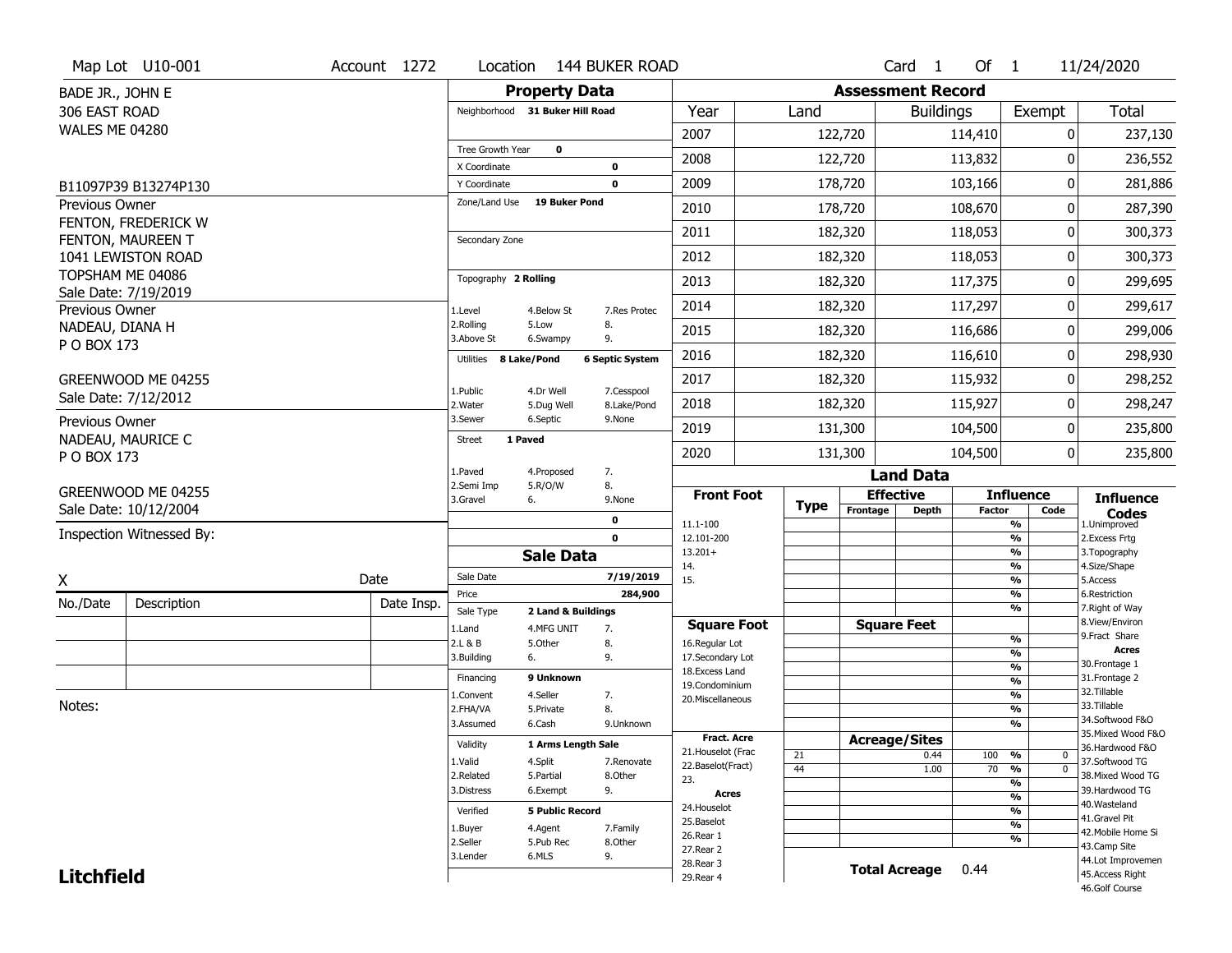|                              |                               |                    |                 |                  |                           |                                                   |                                   |                                         |                   | Litchfield                |       |          |       |                   |        |               |
|------------------------------|-------------------------------|--------------------|-----------------|------------------|---------------------------|---------------------------------------------------|-----------------------------------|-----------------------------------------|-------------------|---------------------------|-------|----------|-------|-------------------|--------|---------------|
|                              | Map Lot U10-001               |                    |                 |                  |                           | Account 1272                                      |                                   | Location                                |                   | 144 BUKER ROAD            |       |          |       | Card <sub>1</sub> | Of $1$ | 11/24/2020    |
|                              | Building Style 1 Conventional |                    | SF Bsmt Living  |                  | 0                         |                                                   |                                   | Layout                                  | 1 Typical         |                           |       |          |       |                   |        |               |
| 0.Uncoded                    | 4.Cape                        | 8.Log              | Fin Bsmt Grade  |                  | 0 <sub>0</sub>            |                                                   |                                   | 1. Typical                              | 4.                | 7.                        |       |          |       |                   |        |               |
| 1.Conv.                      | 5.Garrison                    | 9.0ther            |                 | OPEN-5-CUSTOMIZE | $\mathbf 0$               |                                                   |                                   | 2.Inadeq                                | 5.                | 8.                        |       |          |       |                   |        |               |
| 2.Ranch                      | 6.Split                       | 10.Tri-Lev         | Heat Type       | 0%               |                           | 9 Not Heated                                      |                                   | 3.                                      | 6.                | 9.                        | 11.0' | 16.0' OP | 10.0' |                   |        |               |
| 3.R Ranch                    | 7.Contemp                     | 11.Earth O         | 0.Uncoded       |                  | 4.Steam                   |                                                   | 8.Fl/Wall                         | Attic<br>9 None                         |                   |                           |       | 6.0'     |       |                   |        |               |
| Dwelling Units 1             |                               |                    | 1.HWBB          |                  | 5.FWA                     |                                                   | 9.No Heat                         | $1.1/4$ Fin                             | 4.Full Fin        | 7.                        |       |          |       |                   |        |               |
| Other Units                  | $\pmb{0}$                     |                    | 2.HWCI          |                  | 6.GravWA                  |                                                   | 10.Radiant                        | 2.1/2 Fin                               | 5.Fl/Stair        | 8.                        |       | 16.0'    |       |                   |        |               |
| <b>Stories</b>               | 2 Two Story                   |                    | 3.H Pump        |                  | 7.Electric                |                                                   | 11.Radiant                        | 3.3/4 Fin                               | 6.                | 9.None                    | 1sFr  |          | 1sFr  |                   |        |               |
| 1.1                          | 4.1.5                         | 7.1.25             | Cool Type       | 0%               | 9 None                    |                                                   |                                   | Insulation                              | 1 Full            |                           |       |          |       |                   |        |               |
| 2.2                          | 5.1.75                        | 8.3.5              | 1.Refrig        |                  | 4.W&C Air                 |                                                   | 7.RadHW                           | 1.Full                                  | 4.Minimal         | 7.                        |       |          |       |                   |        |               |
| 3.3                          | 6.2.5                         | 9.4                | 2.Evapor        |                  | 5.Monitor-                | 8.                                                |                                   | 2. Heavy                                | 5.Partial         | 8.                        |       | 2sFr     |       |                   |        |               |
| <b>Exterior Walls</b>        | <b>3 Composition</b>          |                    | 3.H Pump        |                  | 6.Monitor-                | 9.None                                            |                                   | 3.Capped                                | 6.                | 9.None                    | 35.0' |          | 35.0  |                   |        |               |
| 0.Uncoded                    | 4.Asbestos                    | 8.Concrete         | Kitchen Style   |                  | 2 Typical                 |                                                   |                                   | Unfinished %                            | 0%                |                           |       | 29.0'    |       |                   |        | 18.0'         |
| 1.Wd Clapb                   | 5.Stucco                      | 9.0ther            | 1.Modern        |                  | 4.Obsolete                | 7.                                                |                                   | Grade & Factor                          |                   | 2 Fair 100%               |       |          |       |                   |        |               |
| 2.Vinyl                      | 6.Brick                       | 10.Wd shin         | 2.Typical       |                  | 5.                        | 8.                                                |                                   | 1.E Grade                               | 4.B Grade         | 7.AAA Grad                |       |          |       |                   |        | FIN. AREA     |
| 3.Compos.                    | 7.Stone                       | $11. T1 - 11$      | 3.Old Type      |                  | 6.                        | 9.None                                            |                                   | 2.D Grade                               | 5.A Grade         | 8.M&S                     |       |          |       |                   |        |               |
| Roof Surface                 | 1 Asphalt Shingles            |                    | Bath(s) Style   |                  |                           | 2 Typical Bath(s)                                 |                                   | 3.C Grade                               | 6.AA Grade        | 9.Same                    |       |          |       |                   |        |               |
| 1.Asphalt                    | 4.Composit                    | 7.Rolled R         | 1.Modern        |                  | 4.Obsolete                | 7.                                                |                                   | SQFT (Footprint) 464                    |                   |                           |       |          |       |                   |        |               |
| 2.Slate                      | 5.Wood                        | 8.                 | 2. Typical      |                  | 5.                        | 8.                                                |                                   | Condition                               | 7 Very Good       |                           |       |          |       |                   |        | 30.0"         |
| 3.Metal                      | 6.Other                       | 9.                 | 3.Old Type      |                  | 6.                        | 9.None                                            |                                   | 1.Poor                                  | 4.Avg             | 7.V G                     |       |          |       |                   |        |               |
| SF Masonry Trim 0            |                               |                    | $#$ Rooms       |                  | 5                         |                                                   |                                   | 2.Fair                                  | $5.Avg+$          | 8.Exc                     |       |          |       |                   |        |               |
| OPEN-3-CUSTOM 0              |                               |                    | # Bedrooms      |                  | $\overline{2}$            |                                                   |                                   | 3.Avg-                                  | 6.Good            | 9.Same                    |       |          |       |                   |        | SHED/         |
| OPEN-4-CUSTOM 0              |                               |                    | # Full Baths    |                  | $\mathbf{1}$              |                                                   |                                   | Phys. % Good                            | 0%                |                           |       |          |       |                   |        |               |
| Year Built                   | 1908<br>2004                  |                    | # Half Baths    |                  | $\overline{\mathbf{0}}$   |                                                   |                                   | Funct. % Good<br><b>Functional Code</b> | 100%<br>9 None    |                           |       |          |       |                   |        | <b>BNKHSE</b> |
| Year Remodeled<br>Foundation | <b>6 Piers</b>                |                    | # Addn Fixtures |                  | $\pmb{0}$<br>$\mathbf{1}$ |                                                   |                                   |                                         |                   | 7.No Power                |       |          |       |                   |        |               |
|                              | 4.Wood                        | 7.                 | # Fireplaces    |                  |                           |                                                   |                                   | 1.Incomp<br>2.0-Built                   | 4.Delap<br>5.Bsmt | 8.LongTerm                |       |          |       |                   |        |               |
| 1.Concrete                   | 5.Slab                        | 8.                 |                 |                  |                           |                                                   |                                   | 3.Damage                                | 6.Common          | 9.None                    |       |          |       |                   |        |               |
| 2.C Block<br>3.Br/Stone      | 6.Piers                       | 9.                 |                 |                  |                           |                                                   |                                   | Econ. % Good                            | 100%              |                           |       |          |       |                   |        |               |
| Basement                     | 9 No Basement                 |                    |                 |                  |                           |                                                   |                                   | Economic Code None                      |                   |                           |       |          |       |                   |        |               |
| 1.1/4 Bmt                    | 4.Full Bmt                    | 7.                 |                 |                  |                           |                                                   |                                   | 0.None                                  | 3.No Power        | 9.None                    |       |          |       |                   |        |               |
| 2.1/2 Bmt                    | 5.Crawl Sp                    | 8.                 |                 |                  |                           |                                                   |                                   | 1.Location                              | 4.Generate        | 8.                        |       |          |       |                   |        |               |
| 3.3/4 Bmt                    | 6.                            | 9.None             |                 |                  |                           | Software                                          |                                   | 2.Encroach                              | 5.Multi-Fa        | 9.                        |       |          |       |                   |        |               |
| Bsmt Gar # Cars 0            |                               |                    |                 |                  |                           |                                                   |                                   | <b>Entrance Code</b>                    |                   | <b>1 Interior Inspect</b> |       |          |       |                   |        |               |
| Wet Basement                 | 0                             |                    |                 |                  |                           | A Division of Harris Computer Systems             |                                   | 1.Interior                              | 4.Vacant          | 7.                        |       |          |       |                   |        |               |
| 1.Dry                        | 4.Dirt Flr                    | 7.                 |                 |                  |                           |                                                   |                                   | 2.Refusal                               | 5.Estimate        | 8.                        |       |          |       |                   |        |               |
| 2.Damp                       | 5.                            | 8.                 |                 |                  |                           |                                                   |                                   | 3.Informed                              | 6.Existing        | 9.                        |       |          |       |                   |        |               |
| 3.Wet                        | 6.                            | 9.                 |                 |                  |                           |                                                   |                                   | <b>Information Code</b>                 |                   | 1 Owner                   |       |          |       |                   |        |               |
|                              |                               |                    |                 |                  |                           |                                                   |                                   | 1.Owner                                 | 4.Agent           | 7.Vacant                  |       |          |       |                   |        |               |
|                              |                               |                    |                 |                  |                           |                                                   |                                   | 2.Relative                              | 5.Estimate        | 8.                        |       |          |       |                   |        |               |
|                              |                               |                    | Date Inspected  |                  | 8/28/2018                 |                                                   |                                   | 3.Tenant                                | 6.Other           | 9.                        |       |          |       |                   |        |               |
|                              |                               |                    |                 |                  |                           | <b>Additions, Outbuildings &amp; Improvements</b> |                                   |                                         |                   | 1.One Story Fram          |       |          |       |                   |        |               |
|                              |                               |                    |                 |                  |                           |                                                   |                                   |                                         |                   | 2. Two Story Fram         |       |          |       |                   |        |               |
| Type                         |                               | Year               | Units           | Grade   Cond     |                           | Phys.                                             | Funct.                            | Sound Value                             |                   | 3. Three Story Fr         |       |          |       |                   |        |               |
|                              | 1 One Story Frame             | 0                  | 385             | O O              | 0                         | 0<br>% 0                                          | $\%$                              |                                         |                   | 4.1 & 1/2 Story           |       |          |       |                   |        |               |
|                              | 1 One Story Frame             | 0                  | 350             | O O              | 0                         | 0<br>% 0                                          | $\%$                              |                                         |                   | 5.1 & 3/4 Story           |       |          |       |                   |        |               |
| 21 Open Frame                |                               | $\overline{1}$ 995 | 96              | 2 1 1 0          | 4                         | 0                                                 | $\overline{\frac{0}{0}}$<br>% 100 |                                         |                   | 6.2 & 1/2 Story           |       |          |       |                   |        |               |
| 24 Frame Shed                |                               | 1995               | 540             | 2 1 1 0          | 4                         | 0                                                 | % 100 %                           |                                         |                   | 21. Open Frame Por        |       |          |       |                   |        |               |
|                              |                               |                    |                 |                  |                           |                                                   |                                   |                                         |                   | 22.Encl Frame Por         |       |          |       |                   |        |               |
|                              |                               |                    |                 |                  |                           | $\frac{1}{2}$                                     | $\%$                              |                                         |                   | 23. Frame Garage          |       |          |       |                   |        |               |
|                              |                               |                    |                 |                  |                           | $\sqrt{6}$                                        | $\%$                              |                                         |                   | 24.Frame Shed             |       |          |       |                   |        |               |
|                              |                               |                    |                 |                  |                           | $\sqrt{6}$                                        | $\overline{\frac{0}{6}}$          |                                         |                   | 25. Frame Bay Wind        |       |          |       |                   |        |               |
|                              |                               |                    |                 |                  |                           | $\sqrt{6}$                                        | $\%$                              |                                         |                   | 26.1SFr Overhang          |       |          |       |                   |        |               |
|                              |                               |                    |                 |                  |                           |                                                   |                                   |                                         |                   | 27.Unfin Basement         |       |          |       |                   |        |               |
|                              |                               |                    |                 |                  |                           | $\%$                                              | $\%$                              |                                         |                   | 28. Unfinished Att        |       |          |       |                   |        |               |
|                              |                               |                    |                 |                  |                           | $\%$                                              | $\%$                              |                                         |                   | 29. Finished Attic        |       |          |       |                   |        |               |
|                              |                               |                    |                 |                  |                           |                                                   |                                   |                                         |                   |                           |       |          |       |                   |        |               |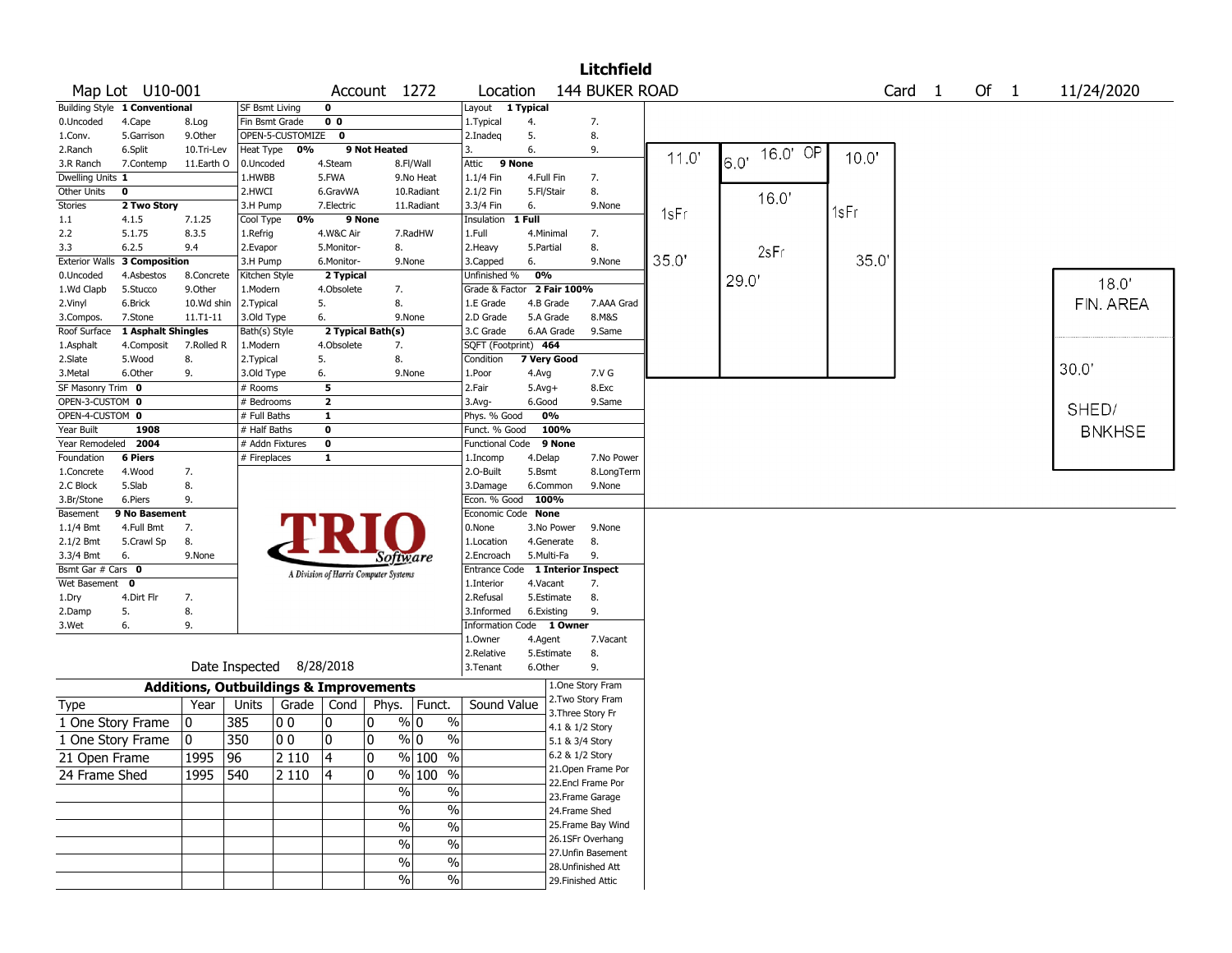|                   | Map Lot U10-002                                | Account 1706 | Location                     |                                 | NORTH OAK HILL ROAD       |                                   |             |                          | Card <sub>1</sub>    | Of $1$        |                       | 11/24/2020                           |
|-------------------|------------------------------------------------|--------------|------------------------------|---------------------------------|---------------------------|-----------------------------------|-------------|--------------------------|----------------------|---------------|-----------------------|--------------------------------------|
|                   | LITCHFIELD TOWN OF                             |              |                              | <b>Property Data</b>            |                           |                                   |             | <b>Assessment Record</b> |                      |               |                       |                                      |
|                   | 2400 HALLOWELL ROAD                            |              |                              | Neighborhood 31 Buker Hill Road |                           | Year                              | Land        |                          | <b>Buildings</b>     |               | Exempt                | <b>Total</b>                         |
|                   | LITCHFIELD ME 04350                            |              |                              |                                 |                           | 2007                              |             | 76,000                   |                      | 0             |                       | 0<br>76,000                          |
|                   |                                                |              | Tree Growth Year             | $\mathbf 0$                     |                           | 2008                              |             | 76,000                   |                      | 0             |                       | $\pmb{0}$<br>76,000                  |
|                   |                                                |              | X Coordinate<br>Y Coordinate |                                 | $\bf{0}$<br>$\mathbf 0$   | 2009                              |             | 117,600                  |                      | 0             | 117,600               | 0                                    |
| Previous Owner    |                                                |              | Zone/Land Use                | <b>19 Buker Pond</b>            |                           | 2010                              |             | 117,600                  |                      | 0             | 117,600               | $\pmb{0}$                            |
|                   | TACOMA REALTY, CO                              |              |                              |                                 |                           |                                   |             |                          |                      |               |                       |                                      |
|                   |                                                |              | Secondary Zone               |                                 |                           | 2011                              |             | 117,600                  |                      | 0             | 117,600               | 0                                    |
|                   |                                                |              |                              |                                 |                           | 2012                              |             | 117,600                  |                      | 0             | 117,600               | $\pmb{0}$                            |
|                   | Sale Date: 1/05/2006                           |              | Topography 9                 |                                 | 9                         | 2013                              |             | 117,600                  |                      | 0             | 117,600               | 0                                    |
|                   |                                                |              | 1.Level                      | 4.Below St                      | 7.Res Protec              | 2014                              |             | 117,600                  |                      | 0             | 117,600               | 0                                    |
|                   |                                                |              | 2.Rolling<br>3.Above St      | 5.Low<br>6.Swampy               | 8.<br>9.                  | 2015                              |             | 117,600                  |                      | 0             | 117,600               | 0                                    |
|                   |                                                |              | Utilities 9 None             |                                 | 9 None                    | 2016                              |             | 117,600                  |                      | 0             | 117,600               | $\pmb{0}$                            |
|                   |                                                |              |                              |                                 |                           | 2017                              |             | 117,600                  |                      | 0             | 117,600               | 0                                    |
|                   |                                                |              | 1.Public<br>2. Water         | 4.Dr Well<br>5.Dug Well         | 7.Cesspool<br>8.Lake/Pond | 2018                              |             | 117,600                  |                      | 0             | 117,600               | $\pmb{0}$                            |
|                   |                                                |              | 3.Sewer                      | 6.Septic                        | 9.None                    | 2019                              |             | 28,000                   |                      | 0             |                       | 0<br>28,000                          |
|                   |                                                |              | Street                       | 9 None                          |                           | 2020                              |             | 28,000                   |                      | 0             |                       | $\pmb{0}$<br>28,000                  |
|                   |                                                |              | 1.Paved                      | 4.Proposed                      | 7.                        |                                   |             |                          | <b>Land Data</b>     |               |                       |                                      |
|                   |                                                |              | 2.Semi Imp<br>3.Gravel       | 5.R/O/W<br>6.                   | 8.<br>9.None              | <b>Front Foot</b>                 |             | <b>Effective</b>         |                      |               | <b>Influence</b>      | <b>Influence</b>                     |
|                   |                                                |              |                              |                                 | 0                         | 11.1-100                          | <b>Type</b> | Frontage                 | <b>Depth</b>         | <b>Factor</b> | %                     | Code<br><b>Codes</b><br>1.Unimproved |
|                   | Inspection Witnessed By:                       |              |                              |                                 | $\mathbf 0$               | 12.101-200                        |             |                          |                      |               | %                     | 2.Excess Frtg                        |
|                   |                                                |              |                              | <b>Sale Data</b>                |                           | $13.201+$<br>14.                  |             |                          |                      |               | %<br>%                | 3. Topography<br>4.Size/Shape        |
| χ                 |                                                | Date         | Sale Date                    |                                 | 1/05/2006                 | 15.                               |             |                          |                      |               | %                     | 5.Access                             |
| No./Date          | Description                                    | Date Insp.   | Price                        |                                 |                           |                                   |             |                          |                      |               | %<br>%                | 6.Restriction<br>7. Right of Way     |
|                   |                                                |              | Sale Type<br>1.Land          | 4.MFG UNIT                      | 7.                        | <b>Square Foot</b>                |             | <b>Square Feet</b>       |                      |               |                       | 8.View/Environ                       |
|                   |                                                |              | 2.L & B                      | 5.Other                         | 8.                        | 16.Regular Lot                    |             |                          |                      |               | %                     | 9.Fract Share                        |
|                   |                                                |              | 3.Building                   | 6.                              | 9.                        | 17.Secondary Lot                  |             |                          |                      |               | %<br>$\frac{9}{6}$    | <b>Acres</b><br>30.Frontage 1        |
|                   |                                                |              | Financing                    |                                 |                           | 18. Excess Land<br>19.Condominium |             |                          |                      |               | %                     | 31. Frontage 2                       |
|                   |                                                |              | 1.Convent                    | 4.Seller                        | 7.                        | 20.Miscellaneous                  |             |                          |                      |               | $\frac{9}{6}$         | 32. Tillable                         |
| Notes:            |                                                |              | 2.FHA/VA                     | 5.Private                       | 8.                        |                                   |             |                          |                      |               | $\frac{9}{6}$         | 33.Tillable<br>34.Softwood F&O       |
|                   | TAX ACQUIRED BY TOWN OF LITCHFIELD1/5/2006-EST |              | 3.Assumed                    | 6.Cash                          | 9.Unknown                 | Fract. Acre                       |             |                          |                      |               | %                     | 35. Mixed Wood F&O                   |
| DATE.             |                                                |              | Validity                     |                                 |                           | 21. Houselot (Frac                | 22          | <b>Acreage/Sites</b>     | 0.10                 |               |                       | 36.Hardwood F&O                      |
|                   |                                                |              | 1.Valid                      | 4.Split                         | 7.Renovate                | 22.Baselot(Fract)                 |             |                          |                      |               | 50 %<br>$\frac{9}{6}$ | 4<br>37.Softwood TG                  |
|                   |                                                |              | 2.Related                    | 5.Partial                       | 8.Other                   | 23.                               |             |                          |                      |               | $\frac{9}{6}$         | 38. Mixed Wood TG                    |
|                   |                                                |              | 3.Distress                   | 6.Exempt                        | 9.                        | <b>Acres</b>                      |             |                          |                      |               | $\frac{9}{6}$         | 39.Hardwood TG<br>40. Wasteland      |
|                   |                                                |              | Verified                     |                                 |                           | 24. Houselot                      |             |                          |                      |               | $\frac{9}{6}$         | 41.Gravel Pit                        |
|                   |                                                |              | 1.Buyer                      | 4.Agent                         | 7.Family                  | 25.Baselot<br>26.Rear 1           |             |                          |                      |               | $\frac{9}{6}$         | 42. Mobile Home Si                   |
|                   |                                                |              | 2.Seller                     | 5.Pub Rec                       | 8.Other                   | 27.Rear 2                         |             |                          |                      |               | %                     | 43.Camp Site                         |
|                   |                                                |              | 3.Lender                     | 6.MLS                           | 9.                        | 28. Rear 3                        |             |                          | <b>Total Acreage</b> | 0.10          |                       | 44.Lot Improvemen                    |
| <b>Litchfield</b> |                                                |              |                              |                                 |                           | 29. Rear 4                        |             |                          |                      |               |                       | 45.Access Right<br>46.Golf Course    |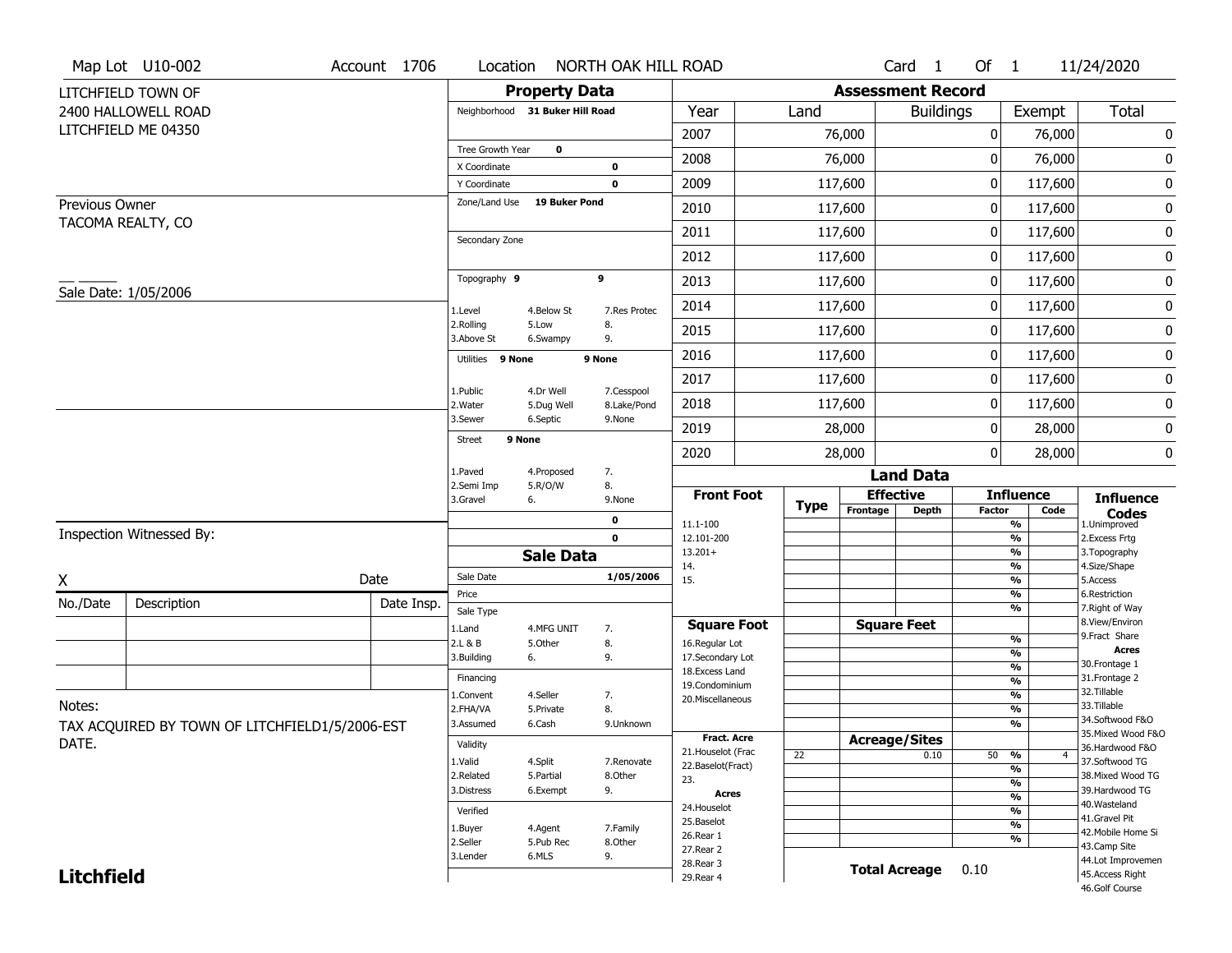|                           |                      |                                                   |                           |                  |            |                                       |               |                               |             |                        | <b>Litchfield</b>   |                     |  |        |        |            |
|---------------------------|----------------------|---------------------------------------------------|---------------------------|------------------|------------|---------------------------------------|---------------|-------------------------------|-------------|------------------------|---------------------|---------------------|--|--------|--------|------------|
|                           | Map Lot U10-002      |                                                   |                           |                  |            | Account 1706                          |               | Location                      |             |                        |                     | NORTH OAK HILL ROAD |  | Card 1 | Of $1$ | 11/24/2020 |
| <b>Building Style</b>     |                      |                                                   | <b>SF Bsmt Living</b>     |                  |            |                                       |               | Layout                        |             |                        |                     |                     |  |        |        |            |
| 0.Uncoded                 | 4.Cape               | 8.Log                                             | Fin Bsmt Grade            |                  |            |                                       |               | 1. Typical                    | 4.          |                        | 7.                  |                     |  |        |        |            |
| 1.Conv.                   | 5.Garrison           | 9.Other                                           |                           | OPEN-5-CUSTOMIZE |            |                                       |               | 2.Inadeg                      | 5.          |                        | 8.                  |                     |  |        |        |            |
| 2.Ranch                   | 6.Split              | 10.Tri-Lev                                        | Heat Type                 | 0%               |            |                                       |               | 3.                            | 6.          |                        | 9.                  |                     |  |        |        |            |
| 3.R Ranch                 | 7.Contemp            | 11.Earth O                                        | 0.Uncoded                 |                  | 4.Steam    |                                       | 8.Fl/Wall     | Attic                         |             |                        |                     |                     |  |        |        |            |
| <b>Dwelling Units</b>     |                      |                                                   | 1.HWBB                    |                  | 5.FWA      |                                       | 9.No Heat     | 1.1/4 Fin                     | 4.Full Fin  |                        | 7.                  |                     |  |        |        |            |
| Other Units               |                      |                                                   | 2.HWCI                    |                  | 6.GravWA   |                                       | 10.Radiant    | 2.1/2 Fin                     | 5.Fl/Stair  |                        | 8.                  |                     |  |        |        |            |
| <b>Stories</b>            |                      |                                                   | 3.H Pump                  |                  | 7.Electric |                                       | 11.Radiant    | 3.3/4 Fin                     | 6.          |                        | 9.None              |                     |  |        |        |            |
| 1.1                       | 4.1.5                | 7.1.25                                            | Cool Type                 | 0%               |            |                                       |               | Insulation                    |             |                        |                     |                     |  |        |        |            |
| 2.2                       | 5.1.75               | 8.3.5                                             | 1.Refrig                  |                  | 4.W&C Air  |                                       | 7.RadHW       | 1.Full                        |             | 4.Minimal              | 7.                  |                     |  |        |        |            |
| 3.3                       | 6.2.5                | 9.4                                               | 2.Evapor                  |                  | 5.Monitor- | 8.                                    |               | 2. Heavy                      | 5.Partial   |                        | 8.                  |                     |  |        |        |            |
| <b>Exterior Walls</b>     |                      |                                                   | 3.H Pump                  |                  | 6.Monitor- | 9.None                                |               | 3.Capped                      | 6.          |                        | 9.None              |                     |  |        |        |            |
| 0.Uncoded                 | 4.Asbestos           | 8.Concrete                                        | Kitchen Style             |                  |            |                                       |               | Unfinished %                  |             |                        |                     |                     |  |        |        |            |
| 1.Wd Clapb                | 5.Stucco             | 9.Other                                           | 1.Modern                  |                  | 4.Obsolete | 7.<br>8.                              |               | Grade & Factor                |             |                        |                     |                     |  |        |        |            |
| 2.Vinyl                   | 6.Brick              | 10.Wd shin                                        | 2.Typical                 |                  | 5.         |                                       |               | 1.E Grade                     |             | 4.B Grade<br>5.A Grade | 7.AAA Grad<br>8.M&S |                     |  |        |        |            |
| 3.Compos.<br>Roof Surface | 7.Stone              | 11.T1-11                                          | 3.Old Type                |                  | 6.         | 9.None                                |               | 2.D Grade<br>3.C Grade        |             | 6.AA Grade             | 9.Same              |                     |  |        |        |            |
|                           |                      | 7.Rolled R                                        | Bath(s) Style<br>1.Modern |                  | 4.Obsolete |                                       |               |                               |             |                        |                     |                     |  |        |        |            |
| 1.Asphalt<br>2.Slate      | 4.Composit<br>5.Wood | 8.                                                | 2. Typical                |                  | 5.         | 7.<br>8.                              |               | SQFT (Footprint)<br>Condition |             |                        |                     |                     |  |        |        |            |
| 3. Metal                  | 6.Other              | 9.                                                | 3.Old Type                |                  | 6.         | 9.None                                |               | 1.Poor                        | 4.Avg       |                        | 7.V G               |                     |  |        |        |            |
| SF Masonry Trim           |                      |                                                   | # Rooms                   |                  |            |                                       |               | 2.Fair                        | $5.Avg+$    |                        | 8.Exc               |                     |  |        |        |            |
| OPEN-3-CUSTOM             |                      |                                                   | # Bedrooms                |                  |            |                                       |               | 3.Avg-                        | 6.Good      |                        | 9.Same              |                     |  |        |        |            |
| OPEN-4-CUSTOM             |                      |                                                   | # Full Baths              |                  |            |                                       |               | Phys. % Good                  |             |                        |                     |                     |  |        |        |            |
| Year Built                |                      |                                                   | # Half Baths              |                  |            |                                       |               | Funct. % Good                 |             |                        |                     |                     |  |        |        |            |
| Year Remodeled            |                      |                                                   | # Addn Fixtures           |                  |            |                                       |               | <b>Functional Code</b>        |             |                        |                     |                     |  |        |        |            |
| Foundation                |                      |                                                   | # Fireplaces              |                  |            |                                       |               | 1.Incomp                      | 4.Delap     |                        | 7.No Power          |                     |  |        |        |            |
| 1.Concrete                | 4.Wood               | 7.                                                |                           |                  |            |                                       |               | 2.0-Built                     | 5.Bsmt      |                        | 8.LongTerm          |                     |  |        |        |            |
| 2.C Block                 | 5.Slab               | 8.                                                |                           |                  |            |                                       |               | 3.Damage                      |             | 6.Common               | 9.None              |                     |  |        |        |            |
| 3.Br/Stone                | 6.Piers              | 9.                                                |                           |                  |            |                                       |               | Econ. % Good                  |             |                        |                     |                     |  |        |        |            |
| Basement                  |                      |                                                   |                           |                  |            |                                       |               | Economic Code                 |             |                        |                     |                     |  |        |        |            |
| 1.1/4 Bmt                 | 4.Full Bmt           | 7.                                                |                           |                  |            |                                       |               | 0.None                        |             | 3.No Power             | 9.None              |                     |  |        |        |            |
| 2.1/2 Bmt                 | 5.Crawl Sp           | 8.                                                |                           |                  |            |                                       |               | 1.Location                    |             | 4.Generate             | 8.                  |                     |  |        |        |            |
| 3.3/4 Bmt                 | 6.                   | 9.None                                            |                           |                  |            | <i>Software</i>                       |               | 2.Encroach                    |             | 5.Multi-Fa             | 9.                  |                     |  |        |        |            |
| Bsmt Gar # Cars           |                      |                                                   |                           |                  |            | A Division of Harris Computer Systems |               | <b>Entrance Code</b>          | $\mathbf 0$ |                        |                     |                     |  |        |        |            |
| Wet Basement              |                      |                                                   |                           |                  |            |                                       |               | 1.Interior                    | 4.Vacant    |                        | 7.                  |                     |  |        |        |            |
| 1.Dry                     | 4.Dirt Flr           | 7.                                                |                           |                  |            |                                       |               | 2.Refusal                     |             | 5.Estimate             | 8.                  |                     |  |        |        |            |
| 2.Damp                    | 5.                   | 8.                                                |                           |                  |            |                                       |               | 3.Informed                    |             | 6.Existing             | 9.                  |                     |  |        |        |            |
| 3.Wet                     | 6.                   | 9.                                                |                           |                  |            |                                       |               | Information Code 0            |             |                        |                     |                     |  |        |        |            |
|                           |                      |                                                   |                           |                  |            |                                       |               | 1.Owner                       | 4.Agent     |                        | 7.Vacant            |                     |  |        |        |            |
|                           |                      |                                                   |                           |                  |            |                                       |               | 2.Relative                    |             | 5.Estimate             | 8.                  |                     |  |        |        |            |
|                           |                      | Date Inspected                                    |                           |                  |            |                                       |               | 3.Tenant                      | 6.Other     |                        | 9.                  |                     |  |        |        |            |
|                           |                      | <b>Additions, Outbuildings &amp; Improvements</b> |                           |                  |            |                                       |               |                               |             |                        | 1.One Story Fram    |                     |  |        |        |            |
| Type                      |                      | Year                                              | Units                     | Grade            | Cond       | Phys.                                 | Funct.        | Sound Value                   |             |                        | 2. Two Story Fram   |                     |  |        |        |            |
|                           |                      |                                                   |                           |                  |            |                                       |               |                               |             |                        | 3. Three Story Fr   |                     |  |        |        |            |
|                           |                      |                                                   |                           |                  |            | %                                     | $\%$          |                               |             |                        | 4.1 & 1/2 Story     |                     |  |        |        |            |
|                           |                      |                                                   |                           |                  |            | %                                     | $\%$          |                               |             |                        | 5.1 & 3/4 Story     |                     |  |        |        |            |
|                           |                      |                                                   |                           |                  |            | %                                     | %             |                               |             |                        | 6.2 & 1/2 Story     |                     |  |        |        |            |
|                           |                      |                                                   |                           |                  |            | $\frac{0}{6}$                         | $\frac{0}{6}$ |                               |             |                        | 21. Open Frame Por  |                     |  |        |        |            |
|                           |                      |                                                   |                           |                  |            | $\%$                                  | $\frac{0}{6}$ |                               |             |                        | 22.Encl Frame Por   |                     |  |        |        |            |
|                           |                      |                                                   |                           |                  |            |                                       |               |                               |             |                        | 23.Frame Garage     |                     |  |        |        |            |
|                           |                      |                                                   |                           |                  |            | %                                     | $\sqrt{6}$    |                               |             |                        | 24.Frame Shed       |                     |  |        |        |            |
|                           |                      |                                                   |                           |                  |            | $\%$                                  | $\sqrt{6}$    |                               |             |                        | 25. Frame Bay Wind  |                     |  |        |        |            |
|                           |                      |                                                   |                           |                  |            | $\%$                                  | $\sqrt{6}$    |                               |             |                        | 26.1SFr Overhang    |                     |  |        |        |            |
|                           |                      |                                                   |                           |                  |            | $\%$                                  | $\sqrt{6}$    |                               |             |                        | 27. Unfin Basement  |                     |  |        |        |            |
|                           |                      |                                                   |                           |                  |            |                                       |               |                               |             |                        | 28.Unfinished Att   |                     |  |        |        |            |
|                           |                      |                                                   |                           |                  |            | $\%$                                  | $\sqrt{6}$    |                               |             |                        | 29. Finished Attic  |                     |  |        |        |            |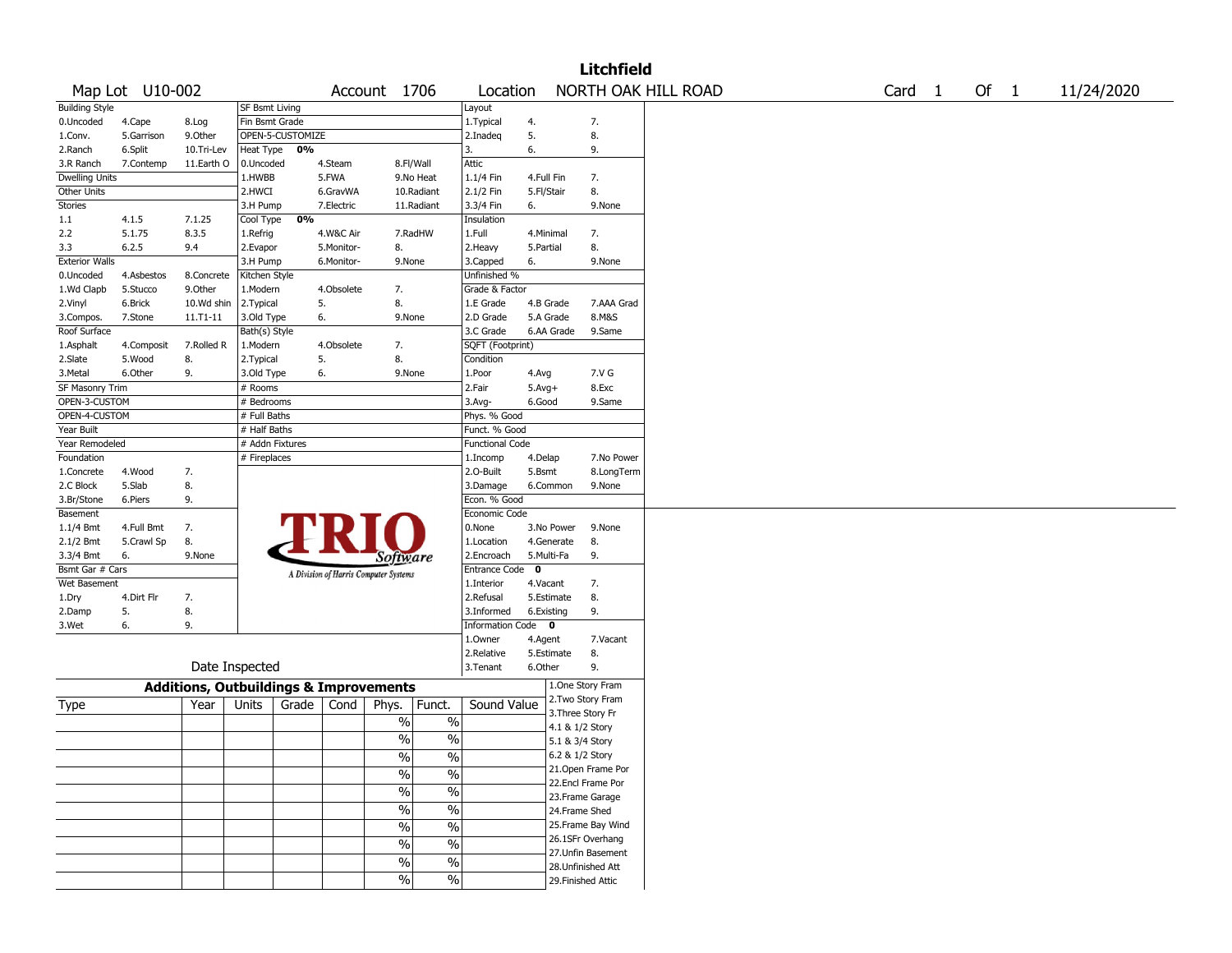|                   | Map Lot U10-003          | Account 1385 | Location                            |                       | <b>156 BUKER ROAD</b>  |                                    |                      |                          | Card <sub>1</sub> | Of 1          |                                   | 11/24/2020                          |
|-------------------|--------------------------|--------------|-------------------------------------|-----------------------|------------------------|------------------------------------|----------------------|--------------------------|-------------------|---------------|-----------------------------------|-------------------------------------|
| PICARD, RITA M    |                          |              |                                     | <b>Property Data</b>  |                        |                                    |                      | <b>Assessment Record</b> |                   |               |                                   |                                     |
| PO BOX 101        |                          |              | Neighborhood 31 Buker Hill Road     |                       |                        | Year                               | Land                 |                          | <b>Buildings</b>  |               | Exempt                            | <b>Total</b>                        |
|                   | STOCKHOLM ME 04783       |              |                                     |                       |                        | 2007                               |                      | 111,380                  |                   | 43,904        | 13,000                            | 142,284                             |
|                   |                          |              | Tree Growth Year                    | $\mathbf 0$           |                        | 2008                               |                      | 111,380                  |                   | 43,854        | 12,350                            | 142,884                             |
|                   |                          |              | X Coordinate                        |                       | $\mathbf 0$            |                                    |                      |                          |                   |               |                                   |                                     |
| B4075P107         |                          |              | Y Coordinate<br>Zone/Land Use       | <b>19 Buker Pond</b>  | $\mathbf 0$            | 2009                               |                      | 156,130                  |                   | 43,033        | 9,500                             | 189,663                             |
|                   |                          |              |                                     |                       |                        | 2010                               |                      | 156,130                  |                   | 43,203        | 10,000                            | 189,333                             |
|                   |                          |              | Secondary Zone                      |                       |                        | 2011                               |                      | 156,130                  |                   | 39,914        | 10,000                            | 186,044                             |
|                   |                          |              |                                     |                       |                        | 2012                               |                      | 156,130                  |                   | 39,914        | 10,000                            | 186,044                             |
|                   |                          |              | Topography 2 Rolling                |                       |                        | 2013                               |                      | 156,130                  |                   | 39,864        | 10,000                            | 185,994                             |
|                   |                          |              | 1.Level                             | 4.Below St            | 7.Res Protec           | 2014                               |                      | 156,130                  |                   | 39,864        | 10,000                            | 185,994                             |
|                   |                          |              | 2.Rolling<br>3.Above St             | 5.Low<br>6.Swampy     | 8.<br>9.               | 2015                               |                      | 156,130                  |                   | 39,815        | 10,000                            | 185,945                             |
|                   |                          |              | Utilities 5 Dug Well                |                       | <b>6 Septic System</b> | 2016                               |                      | 156,130                  |                   | 39,815        | 0                                 | 195,945                             |
|                   |                          |              | 1.Public                            | 4.Dr Well             | 7.Cesspool             | 2017                               |                      | 156,130                  |                   | 39,765        | 0                                 | 195,895                             |
|                   |                          |              | 2. Water                            | 5.Dug Well            | 8.Lake/Pond            | 2018                               |                      | 156,130                  |                   | 39,765        | 0                                 | 195,895                             |
|                   |                          |              | 3.Sewer<br>1 Paved<br><b>Street</b> | 6.Septic              | 9.None                 | 2019                               |                      | 148,600                  |                   | 59,600        | 0                                 | 208,200                             |
|                   |                          |              |                                     |                       |                        | 2020                               |                      | 148,600                  |                   | 59,600        | 0                                 | 208,200                             |
|                   |                          |              | 1.Paved<br>2.Semi Imp               | 4.Proposed<br>5.R/O/W | 7.<br>8.               |                                    |                      |                          | <b>Land Data</b>  |               |                                   |                                     |
|                   |                          |              | 3.Gravel                            | 6.                    | 9.None                 | <b>Front Foot</b>                  | <b>Type</b>          | <b>Effective</b>         |                   |               | <b>Influence</b>                  | <b>Influence</b>                    |
|                   |                          |              |                                     |                       | 0                      | 11.1-100                           |                      | Frontage                 | <b>Depth</b>      | <b>Factor</b> | Code<br>%                         | <b>Codes</b><br>1.Unimproved        |
|                   | Inspection Witnessed By: |              |                                     |                       | $\mathbf 0$            | 12.101-200                         |                      |                          |                   |               | $\frac{9}{6}$                     | 2. Excess Frtg                      |
|                   |                          |              |                                     | <b>Sale Data</b>      |                        | $13.201+$<br>14.                   |                      |                          |                   |               | %<br>%                            | 3. Topography<br>4.Size/Shape       |
| X                 |                          | Date         | Sale Date                           |                       |                        | 15.                                |                      |                          |                   |               | $\frac{9}{6}$                     | 5.Access                            |
| No./Date          | Description              | Date Insp.   | Price<br>Sale Type                  |                       |                        |                                    |                      |                          |                   |               | %<br>%                            | 6.Restriction<br>7. Right of Way    |
|                   |                          |              | 1.Land                              | 4.MFG UNIT            | 7.                     | <b>Square Foot</b>                 |                      | <b>Square Feet</b>       |                   |               |                                   | 8.View/Environ                      |
|                   |                          |              | 2.L & B                             | 5.Other               | 8.                     | 16.Regular Lot                     |                      |                          |                   |               | $\frac{9}{6}$                     | 9.Fract Share<br><b>Acres</b>       |
|                   |                          |              | 3.Building                          | 6.                    | 9.                     | 17.Secondary Lot<br>18.Excess Land |                      |                          |                   |               | $\frac{9}{6}$<br>$\frac{9}{6}$    | 30. Frontage 1                      |
|                   |                          |              | Financing                           |                       |                        | 19.Condominium                     |                      |                          |                   |               | $\frac{9}{6}$                     | 31. Frontage 2                      |
| Notes:            |                          |              | 1.Convent                           | 4.Seller              | 7.                     | 20.Miscellaneous                   |                      |                          |                   |               | $\frac{9}{6}$                     | 32.Tillable<br>33.Tillable          |
|                   |                          |              | 2.FHA/VA<br>3.Assumed               | 5.Private             | 8.                     |                                    |                      |                          |                   |               | $\frac{9}{6}$<br>$\frac{9}{6}$    | 34.Softwood F&O                     |
|                   |                          |              |                                     | 6.Cash                | 9.Unknown              | <b>Fract. Acre</b>                 |                      | <b>Acreage/Sites</b>     |                   |               |                                   | 35. Mixed Wood F&O                  |
|                   |                          |              | Validity                            |                       |                        | 21. Houselot (Frac                 | 21                   |                          | 0.50              | 100           | %<br>0                            | 36.Hardwood F&O                     |
|                   |                          |              | 1.Valid                             | 4.Split               | 7.Renovate             | 22.Baselot(Fract)                  | 30                   |                          | 0.21              | 100           | %<br>$\mathbf 0$                  | 37.Softwood TG                      |
|                   |                          |              | 2.Related                           | 5.Partial             | 8.Other                | 23.                                | 44                   |                          | 1.00              | 85            | $\frac{9}{6}$<br>$\mathbf 0$      | 38. Mixed Wood TG<br>39.Hardwood TG |
|                   |                          |              | 3.Distress                          | 6.Exempt              | 9.                     | <b>Acres</b>                       |                      |                          |                   |               | $\frac{9}{6}$                     | 40. Wasteland                       |
|                   |                          |              | Verified                            |                       |                        | 24. Houselot<br>25.Baselot         |                      |                          |                   |               | $\frac{9}{6}$                     | 41.Gravel Pit                       |
|                   |                          |              | 1.Buyer                             | 4.Agent               | 7.Family               | 26.Rear 1                          |                      |                          |                   |               | $\frac{9}{6}$<br>$\frac{9}{6}$    | 42. Mobile Home Si                  |
|                   |                          | 2.Seller     | 5.Pub Rec                           | 8.0ther               | 27.Rear 2              |                                    |                      |                          |                   |               | 43.Camp Site                      |                                     |
|                   |                          | 3.Lender     | 6.MLS                               | 9.                    | 28. Rear 3             |                                    | <b>Total Acreage</b> |                          | 0.71              |               | 44.Lot Improvemen                 |                                     |
| <b>Litchfield</b> |                          |              |                                     |                       | 29. Rear 4             |                                    |                      |                          |                   |               | 45.Access Right<br>46.Golf Course |                                     |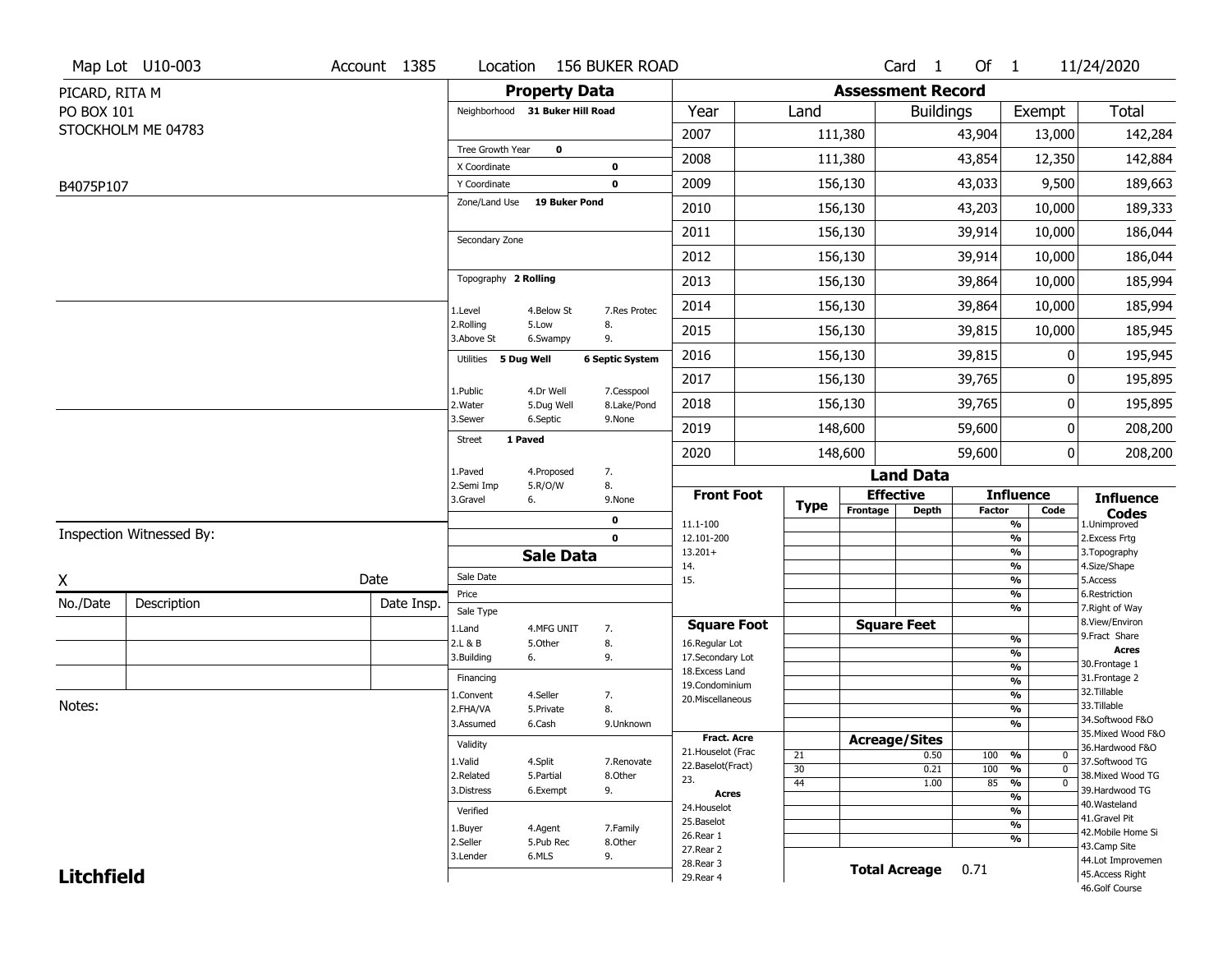|                                    |                                                                                                      |                                                   |                           |       |                                       |                |                                  |                             |                 |                          | <b>Litchfield</b>                  |             |  |       |                       |       |              |            |  |
|------------------------------------|------------------------------------------------------------------------------------------------------|---------------------------------------------------|---------------------------|-------|---------------------------------------|----------------|----------------------------------|-----------------------------|-----------------|--------------------------|------------------------------------|-------------|--|-------|-----------------------|-------|--------------|------------|--|
|                                    | Map Lot U10-003<br>Account 1385                                                                      |                                                   |                           |       |                                       |                |                                  | Location                    |                 |                          | 156 BUKER ROAD                     |             |  |       | Card <sub>1</sub>     |       | Of $1$       | 11/24/2020 |  |
| Building Style 4 Cape              |                                                                                                      |                                                   | <b>SF Bsmt Living</b>     |       | $\mathbf 0$                           |                |                                  | Layout 1 Typical            |                 |                          |                                    |             |  |       |                       |       |              |            |  |
| 0.Uncoded                          | 4.Cape                                                                                               | 8.Log                                             | Fin Bsmt Grade            |       | 0 <sub>0</sub>                        |                |                                  | 1. Typical                  | 4.              |                          | 7.                                 |             |  | 25.0' |                       |       | <b>PATIO</b> |            |  |
| 1.Conv.                            | 5.Garrison                                                                                           | 9.Other                                           | OPEN-5-CUSTOMIZE          |       | $\mathbf{o}$                          |                |                                  | 2.Inadeq                    | 5.              |                          | 8.                                 |             |  |       |                       |       |              |            |  |
| 2.Ranch                            | 6.Split                                                                                              | 10.Tri-Lev                                        | Heat Type                 | 100%  |                                       | 1 Hot Water BB |                                  | 3.                          | 6.              |                          | 9.                                 |             |  |       |                       |       |              |            |  |
| 3.R Ranch                          | 7.Contemp                                                                                            | 11.Earth O                                        | 0.Uncoded                 |       | 4.Steam                               |                | 8.Fl/Wall                        | Attic                       | 4 Full Finished |                          |                                    | $4.0^\circ$ |  |       |                       |       |              |            |  |
| Dwelling Units 1                   |                                                                                                      |                                                   | 1.HWBB                    |       | 5.FWA                                 |                | 9.No Heat                        | 1.1/4 Fin                   |                 | 4.Full Fin               | 7.                                 |             |  |       |                       |       |              |            |  |
| Other Units                        | $\mathbf 0$                                                                                          |                                                   | 2.HWCI                    |       | 6.GravWA                              |                | 10.Radiant                       | 2.1/2 Fin                   |                 | 5.Fl/Stair               | 8.                                 |             |  |       |                       |       |              |            |  |
| Stories                            | 1 One Story                                                                                          |                                                   | 3.H Pump                  |       | 7.Electric                            |                | 11.Radiant                       | 3.3/4 Fin                   | 6.              |                          | 9.None                             |             |  |       | $16.0'$ <sub>EP</sub> |       | 10.0'        |            |  |
| 1.1                                | 4.1.5                                                                                                | 7.1.25                                            | Cool Type                 | 0%    |                                       | 9 None         |                                  | Insulation                  | 1 Full          |                          |                                    |             |  | 8.0'  |                       |       |              |            |  |
| 2.2                                | 5.1.75                                                                                               | 8.3.5                                             | 1.Refrig                  |       | 4.W&C Air                             |                | 7.RadHW                          | 1.Full                      |                 | 4.Minimal                | 7.                                 |             |  |       |                       |       | 8.0"         |            |  |
| 3.3                                | 6.2.5                                                                                                | 9.4                                               | 2.Evapor                  |       | 5.Monitor-<br>6.Monitor-              | 8.             |                                  | 2. Heavy                    | 5.Partial       |                          | 8.<br>9.None                       |             |  |       | <b>PATIO</b>          |       |              |            |  |
| <b>Exterior Walls</b><br>0.Uncoded | 2 Vinyl<br>4.Asbestos                                                                                | 8.Concrete                                        | 3.H Pump<br>Kitchen Style |       | 2 Typical                             |                | 9.None                           | 3.Capped<br>Unfinished %    | 6.<br>0%        |                          |                                    |             |  |       |                       |       |              |            |  |
| 1.Wd Clapb                         | 5.Stucco                                                                                             | 9.Other                                           | 1.Modern                  |       | 4.Obsolete                            |                | 7.                               | Grade & Factor 2 Fair 110%  |                 |                          |                                    |             |  |       |                       |       |              |            |  |
| 2.Vinyl                            | 6.Brick                                                                                              | 10.Wd shin                                        | 2.Typical                 |       | 5.                                    | 8.             |                                  | 1.E Grade                   |                 | 4.B Grade                | 7.AAA Grad                         |             |  |       |                       | 32.0' |              |            |  |
| 3.Compos.                          | 7.Stone                                                                                              | 11.T1-11                                          | 3.Old Type                |       | 6.                                    |                | 9.None                           | 2.D Grade                   |                 | 5.A Grade                | 8.M&S                              |             |  |       |                       |       |              |            |  |
| Roof Surface                       | 3 Sheet Metal                                                                                        |                                                   |                           |       |                                       |                |                                  | 3.C Grade                   |                 | 6.AA Grade               | 9.Same                             |             |  |       |                       |       |              |            |  |
| 1.Asphalt                          | 2 Typical Bath(s)<br>Bath(s) Style<br>4.Obsolete<br>4.Composit<br>7.Rolled R<br>1.Modern<br>7.<br>8. |                                                   |                           |       |                                       |                |                                  | SQFT (Footprint) 640        |                 |                          |                                    |             |  |       |                       |       |              |            |  |
| 2.Slate                            | 5.Wood                                                                                               | 8.                                                | 2.Typical                 |       | 5.                                    |                |                                  | Condition                   | 4 Average       |                          |                                    |             |  |       |                       |       | 1sABFr       |            |  |
| 3.Metal                            | 6.Other                                                                                              | 9.                                                | 3.Old Type                |       | 6.                                    |                | 9.None                           | 1.Poor                      | 4.Avg           |                          | 7.V G                              |             |  |       |                       |       |              |            |  |
| SF Masonry Trim 0                  |                                                                                                      |                                                   | $#$ Rooms                 |       | 5                                     |                |                                  | 2.Fair                      | $5.$ Avg $+$    |                          | 8.Exc                              |             |  | 20.0  |                       |       |              |            |  |
| OPEN-3-CUSTOM 0                    |                                                                                                      |                                                   | # Bedrooms                |       | 3                                     |                |                                  | $3.$ Avg-                   | 6.Good          |                          | 9.Same                             |             |  |       |                       |       |              |            |  |
| OPEN-4-CUSTOM 0                    |                                                                                                      |                                                   | # Full Baths              |       | $\mathbf{1}$                          |                |                                  | Phys. % Good                |                 | 0%                       |                                    |             |  |       |                       |       |              |            |  |
| Year Built                         | 1950                                                                                                 |                                                   | # Half Baths              |       | 0                                     |                |                                  | Funct. % Good               |                 | 100%                     |                                    |             |  |       |                       |       |              |            |  |
| Year Remodeled 1995                |                                                                                                      |                                                   | # Addn Fixtures           |       | 0                                     |                |                                  | Functional Code             |                 | 9 None                   |                                    |             |  |       |                       |       |              |            |  |
| Foundation                         | 1 Concrete                                                                                           |                                                   | # Fireplaces              |       | 0                                     |                |                                  | 1.Incomp                    | 4.Delap         |                          | 7.No Power                         |             |  |       |                       |       |              |            |  |
| 1.Concrete                         | 4.Wood                                                                                               | 7.                                                |                           |       |                                       |                |                                  | 2.O-Built                   | 5.Bsmt          |                          | 8.LongTerm                         |             |  |       |                       |       |              |            |  |
| 2.C Block                          | 5.Slab                                                                                               | 8.                                                |                           |       |                                       |                |                                  | 3.Damage                    |                 | 6.Common                 | 9.None                             |             |  |       |                       |       |              |            |  |
| 3.Br/Stone                         | 6.Piers                                                                                              | 9.                                                |                           |       |                                       |                |                                  | Econ. % Good                |                 | 100%                     |                                    |             |  |       |                       |       |              |            |  |
| Basement                           | <b>4 Full Basement</b>                                                                               |                                                   |                           |       |                                       |                |                                  | Economic Code None          |                 |                          |                                    |             |  |       |                       |       |              |            |  |
| 1.1/4 Bmt<br>2.1/2 Bmt             | 4.Full Bmt<br>5.Crawl Sp                                                                             | 7.<br>8.                                          |                           |       |                                       |                |                                  | 0.None<br>1.Location        |                 | 3.No Power<br>4.Generate | 9.None<br>8.                       |             |  |       |                       |       |              |            |  |
| 3.3/4 Bmt                          | 6.                                                                                                   | 9.None                                            |                           |       |                                       |                |                                  | 2.Encroach                  |                 | 5.Multi-Fa               | 9.                                 |             |  |       |                       |       |              |            |  |
| Bsmt Gar # Cars 0                  |                                                                                                      |                                                   |                           |       |                                       |                | Software                         | <b>Entrance Code</b>        |                 | 5 Estimated              |                                    |             |  |       |                       |       |              |            |  |
| Wet Basement                       | 1 Dry Basement                                                                                       |                                                   |                           |       | A Division of Harris Computer Systems |                |                                  | 1.Interior                  | 4.Vacant        |                          | 7.                                 |             |  |       |                       |       |              |            |  |
| 1.Dry                              | 4.Dirt Flr                                                                                           | 7.                                                |                           |       |                                       |                |                                  | 2.Refusal                   |                 | 5.Estimate               | 8.                                 |             |  |       |                       |       |              |            |  |
| 2.Damp                             | 5.                                                                                                   | 8.                                                |                           |       |                                       |                |                                  | 3.Informed                  |                 | 6.Existing               | 9.                                 |             |  |       |                       |       |              |            |  |
| 3.Wet                              | 6.                                                                                                   | 9.                                                |                           |       |                                       |                |                                  | Information Code 5 Estimate |                 |                          |                                    |             |  |       |                       |       |              |            |  |
|                                    |                                                                                                      |                                                   |                           |       |                                       |                |                                  | 1.Owner                     | 4.Agent         |                          | 7.Vacant                           |             |  |       |                       |       |              |            |  |
|                                    |                                                                                                      |                                                   |                           |       |                                       |                |                                  | 2.Relative                  |                 | 5.Estimate               | 8.                                 |             |  |       |                       |       |              |            |  |
|                                    |                                                                                                      |                                                   | Date Inspected 8/28/2018  |       |                                       |                |                                  | 3.Tenant                    | 6.Other         |                          | 9.                                 |             |  |       |                       |       |              |            |  |
|                                    |                                                                                                      | <b>Additions, Outbuildings &amp; Improvements</b> |                           |       |                                       |                |                                  |                             |                 |                          | 1.One Story Fram                   |             |  |       |                       |       |              |            |  |
| Type                               |                                                                                                      | Year                                              | Units                     | Grade | Cond                                  | Phys.          | Funct.                           | Sound Value                 |                 |                          | 2. Two Story Fram                  |             |  |       |                       |       |              |            |  |
| 22 Encl Frame                      |                                                                                                      | 1985                                              | 128                       | 2 100 | 4                                     | 0              | % 100 %                          |                             |                 |                          | 3. Three Story Fr                  |             |  |       |                       |       |              |            |  |
| 60 Patio                           |                                                                                                      | 0                                                 | 308                       | 2 100 | 14                                    | 0              | $%100$ %                         |                             |                 |                          | 4.1 & 1/2 Story<br>5.1 & 3/4 Story |             |  |       |                       |       |              |            |  |
|                                    |                                                                                                      |                                                   |                           |       |                                       |                |                                  |                             |                 |                          | 6.2 & 1/2 Story                    |             |  |       |                       |       |              |            |  |
|                                    |                                                                                                      |                                                   |                           |       |                                       |                | % <br>%                          |                             |                 |                          | 21. Open Frame Por                 |             |  |       |                       |       |              |            |  |
|                                    |                                                                                                      |                                                   |                           |       |                                       |                | $\frac{1}{2}$<br>$\frac{0}{6}$   |                             |                 |                          | 22.Encl Frame Por                  |             |  |       |                       |       |              |            |  |
|                                    |                                                                                                      |                                                   |                           |       |                                       |                | $\frac{9}{6}$<br>$\%$            |                             |                 |                          | 23. Frame Garage                   |             |  |       |                       |       |              |            |  |
|                                    |                                                                                                      |                                                   |                           |       |                                       |                | $\frac{1}{2}$<br>%               |                             |                 |                          | 24.Frame Shed                      |             |  |       |                       |       |              |            |  |
|                                    |                                                                                                      |                                                   |                           |       |                                       |                | $\overline{\frac{0}{0}}$<br>%    |                             |                 |                          | 25. Frame Bay Wind                 |             |  |       |                       |       |              |            |  |
|                                    |                                                                                                      |                                                   |                           |       |                                       |                | $\overline{\frac{0}{0}}$<br>$\%$ |                             |                 |                          | 26.1SFr Overhang                   |             |  |       |                       |       |              |            |  |
|                                    |                                                                                                      |                                                   |                           |       |                                       |                | $\%$<br>$\%$                     |                             |                 |                          | 27. Unfin Basement                 |             |  |       |                       |       |              |            |  |
|                                    |                                                                                                      |                                                   |                           |       |                                       |                | $\frac{9}{6}$<br>$\%$            |                             |                 |                          | 28. Unfinished Att                 |             |  |       |                       |       |              |            |  |
|                                    |                                                                                                      |                                                   |                           |       |                                       |                |                                  |                             |                 |                          | 29. Finished Attic                 |             |  |       |                       |       |              |            |  |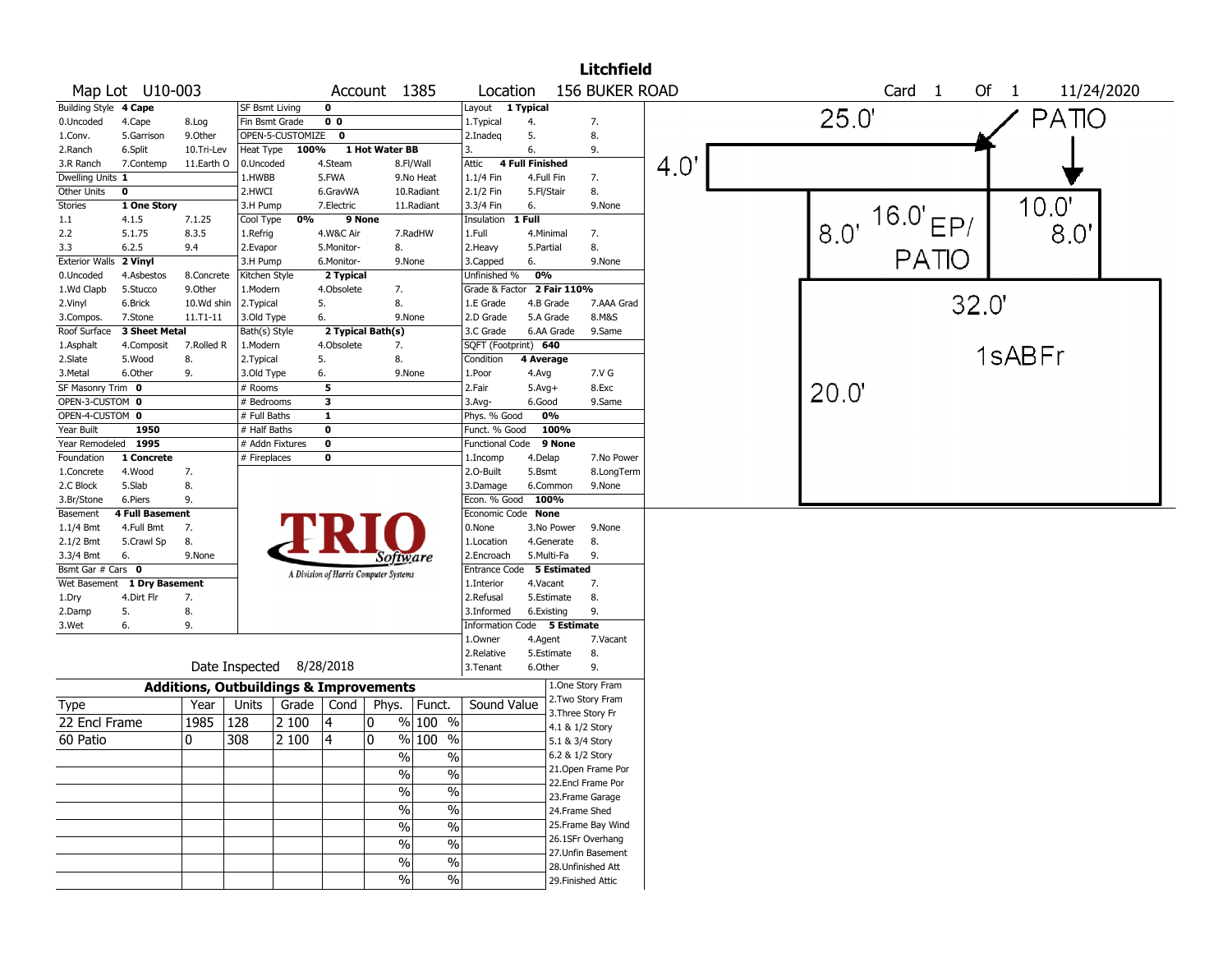|                      | Map Lot U10-004          | Account 1176 | Location                      |                         | <b>6 EASY STREET</b>       |                                   |                       |                          | Card 1               | Of 1          |                                | 11/24/2020                        |
|----------------------|--------------------------|--------------|-------------------------------|-------------------------|----------------------------|-----------------------------------|-----------------------|--------------------------|----------------------|---------------|--------------------------------|-----------------------------------|
| CLAY, DIANE M        |                          |              |                               | <b>Property Data</b>    |                            |                                   |                       | <b>Assessment Record</b> |                      |               |                                |                                   |
| <b>6 EASY STREET</b> |                          |              | Neighborhood 60 Easy Street   |                         |                            | Year                              | Land                  |                          | <b>Buildings</b>     |               | Exempt                         | <b>Total</b>                      |
|                      | LITCHFIELD ME 04350      |              |                               |                         |                            | 2007                              |                       | 76,920                   |                      | 103,377       | 0                              | 180,297                           |
|                      |                          |              | Tree Growth Year              | $\bf{0}$                |                            | 2008                              |                       | 76,920                   |                      | 102,018       | 0                              | 178,938                           |
|                      |                          |              | X Coordinate                  |                         | $\mathbf 0$<br>$\mathbf 0$ | 2009                              |                       | 109,420                  |                      | 89,133        | 0                              |                                   |
| B5941P344            |                          |              | Y Coordinate<br>Zone/Land Use | <b>19 Buker Pond</b>    |                            |                                   |                       |                          |                      |               |                                | 198,553                           |
|                      |                          |              |                               |                         |                            | 2010                              |                       | 109,420                  |                      | 95,056        | 10,000                         | 194,476                           |
|                      |                          |              | Secondary Zone                |                         |                            | 2011                              |                       | 111,820                  |                      | 115,859       | 10,000                         | 217,679                           |
|                      |                          |              |                               |                         |                            | 2012                              |                       | 111,820                  |                      | 115,859       | 10,000                         | 217,679                           |
|                      |                          |              | Topography 2 Rolling          |                         |                            | 2013                              |                       | 111,820                  |                      | 115,823       | 10,000                         | 217,643                           |
|                      |                          |              | 1.Level                       | 4.Below St              | 7.Res Protec               | 2014                              |                       | 111,820                  |                      | 114,840       | 10,000                         | 216,660                           |
|                      |                          |              | 2.Rolling<br>3.Above St       | 5.Low<br>6.Swampy       | 8.<br>9.                   | 2015                              |                       | 111,820                  |                      | 114,455       | 10,000                         | 216,275                           |
|                      |                          |              | Utilities                     | 5 Dug Well              | <b>6 Septic System</b>     | 2016                              |                       | 111,820                  |                      | 114,455       | 15,000                         | 211,275                           |
|                      |                          |              |                               |                         |                            | 2017                              |                       | 111,820                  |                      | 113,434       | 20,000                         | 205,254                           |
|                      |                          |              | 1.Public<br>2. Water          | 4.Dr Well<br>5.Dug Well | 7.Cesspool<br>8.Lake/Pond  | 2018                              |                       | 111,820                  |                      | 113,085       | 19,200                         | 205,705                           |
|                      |                          |              | 3.Sewer                       | 6.Septic                | 9.None                     | 2019                              |                       | 134,300                  |                      | 122,000       | 20,000                         | 236,300                           |
|                      |                          |              | <b>Street</b>                 | 1 Paved                 |                            | 2020                              |                       | 134,300                  |                      | 122,000       | 25,000                         | 231,300                           |
|                      |                          |              | 1.Paved                       | 4.Proposed              | 7.                         |                                   |                       |                          | <b>Land Data</b>     |               |                                |                                   |
|                      |                          |              | 2.Semi Imp<br>3.Gravel        | 5.R/O/W<br>6.           | 8.<br>9.None               | <b>Front Foot</b>                 |                       |                          | <b>Effective</b>     |               | <b>Influence</b>               | <b>Influence</b>                  |
|                      |                          |              |                               |                         | 0                          | 11.1-100                          | <b>Type</b>           | Frontage                 | <b>Depth</b>         | <b>Factor</b> | Code<br>$\frac{9}{6}$          | <b>Codes</b><br>1.Unimproved      |
|                      | Inspection Witnessed By: |              |                               |                         | $\mathbf 0$                | 12.101-200                        |                       |                          |                      |               | $\frac{9}{6}$                  | 2. Excess Frtg                    |
|                      |                          |              |                               | <b>Sale Data</b>        |                            | $13.201+$<br>14.                  |                       |                          |                      |               | $\frac{9}{6}$<br>$\frac{9}{6}$ | 3. Topography<br>4.Size/Shape     |
| X                    |                          | Date         | Sale Date                     |                         |                            | 15.                               |                       |                          |                      |               | $\frac{9}{6}$                  | 5.Access                          |
| No./Date             | Description              | Date Insp.   | Price                         |                         |                            |                                   |                       |                          |                      |               | $\frac{9}{6}$<br>$\frac{9}{6}$ | 6.Restriction<br>7. Right of Way  |
|                      |                          |              | Sale Type<br>1.Land           | 4.MFG UNIT              | 7.                         | <b>Square Foot</b>                |                       |                          | <b>Square Feet</b>   |               |                                | 8.View/Environ                    |
|                      |                          |              | 2.L & B                       | 5.Other                 | 8.                         | 16.Regular Lot                    |                       |                          |                      |               | $\frac{9}{6}$                  | 9.Fract Share<br><b>Acres</b>     |
|                      |                          |              | 3.Building                    | 6.                      | 9.                         | 17.Secondary Lot                  |                       |                          |                      |               | $\frac{9}{6}$<br>$\frac{9}{6}$ | 30. Frontage 1                    |
|                      |                          |              | Financing                     |                         |                            | 18. Excess Land<br>19.Condominium |                       |                          |                      |               | $\frac{9}{6}$                  | 31. Frontage 2                    |
|                      |                          |              | 1.Convent                     | 4.Seller                | 7.                         | 20.Miscellaneous                  |                       |                          |                      |               | $\frac{9}{6}$                  | 32.Tillable                       |
| Notes:               |                          |              | 2.FHA/VA                      | 5.Private               | 8.                         |                                   |                       |                          |                      |               | $\frac{9}{6}$                  | 33.Tillable<br>34.Softwood F&O    |
|                      |                          |              | 3.Assumed                     | 6.Cash                  | 9.Unknown                  | <b>Fract. Acre</b>                |                       |                          |                      |               | $\overline{\frac{9}{6}}$       | 35. Mixed Wood F&O                |
|                      |                          |              | Validity                      |                         |                            | 21. Houselot (Frac                |                       |                          | <b>Acreage/Sites</b> |               |                                | 36.Hardwood F&O                   |
|                      |                          |              | 1.Valid                       | 4.Split                 | 7.Renovate                 | 22.Baselot(Fract)                 | 21<br>$\overline{44}$ |                          | 0.44<br>1.00         | 100<br>85     | %<br>0<br>$\overline{0}$<br>%  | 37.Softwood TG                    |
|                      |                          |              | 2.Related                     | 5.Partial               | 8.Other                    | 23.                               |                       |                          |                      |               | $\overline{\frac{9}{6}}$       | 38. Mixed Wood TG                 |
|                      |                          |              | 3.Distress                    | 6.Exempt                | 9.                         | <b>Acres</b>                      |                       |                          |                      |               | $\frac{9}{6}$                  | 39.Hardwood TG<br>40. Wasteland   |
|                      |                          |              | Verified                      |                         |                            | 24. Houselot                      |                       |                          |                      |               | $\frac{9}{6}$                  | 41.Gravel Pit                     |
|                      |                          |              | 1.Buyer                       | 4.Agent                 | 7.Family                   | 25.Baselot<br>26.Rear 1           |                       |                          |                      |               | $\frac{9}{6}$                  | 42. Mobile Home Si                |
|                      |                          |              | 2.Seller                      | 5.Pub Rec               | 8.Other                    | 27.Rear 2                         |                       |                          |                      |               | $\frac{9}{6}$                  | 43.Camp Site                      |
|                      |                          |              | 3.Lender                      | 6.MLS                   | 9.                         | 28. Rear 3                        |                       |                          |                      |               |                                | 44.Lot Improvemen                 |
| <b>Litchfield</b>    |                          |              |                               |                         |                            | 29. Rear 4                        |                       |                          | <b>Total Acreage</b> | 0.44          |                                | 45.Access Right<br>46.Golf Course |
|                      |                          |              |                               |                         |                            |                                   |                       |                          |                      |               |                                |                                   |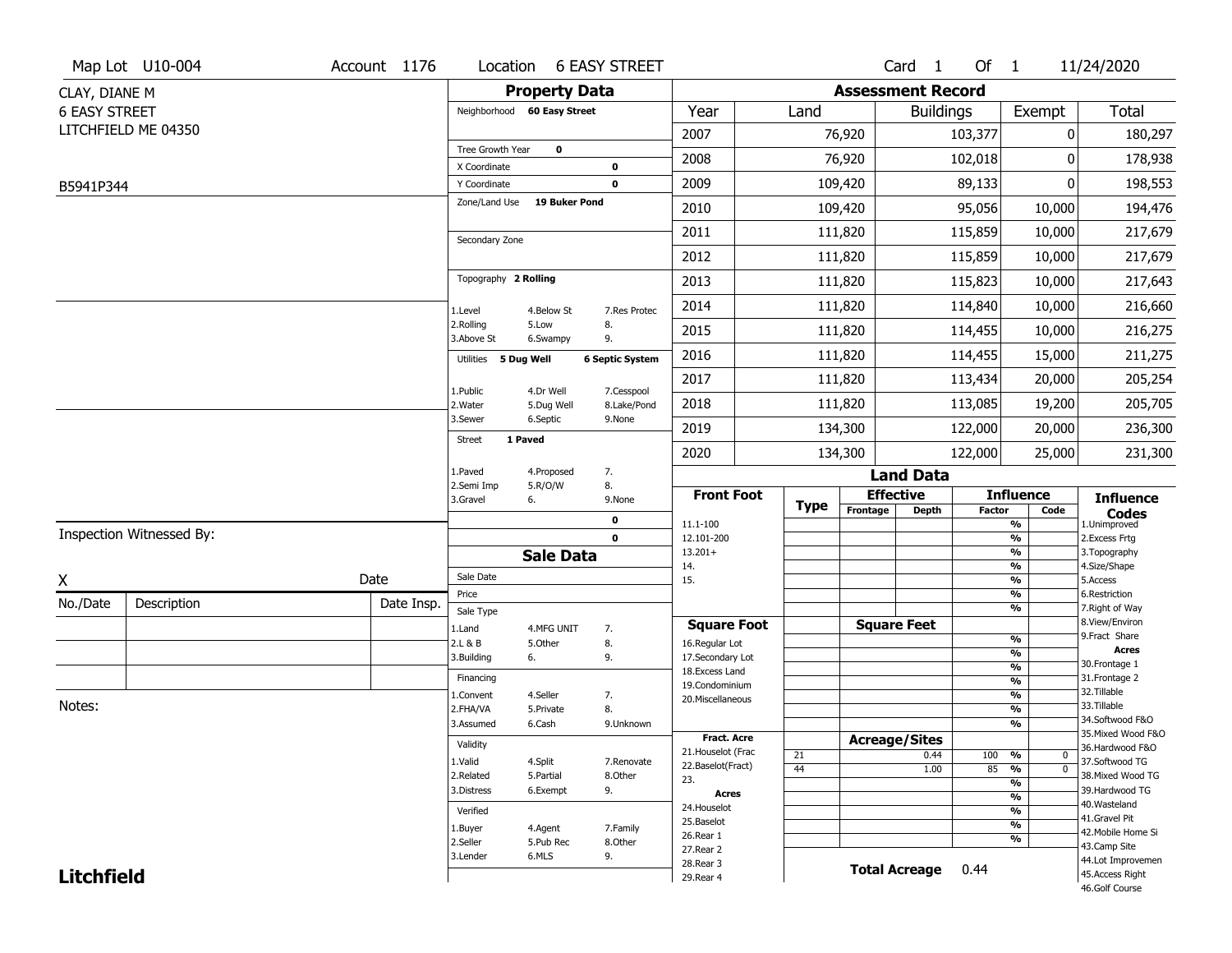|                        |                        |              |                          |                    |                |                                                   |                      |                         |            |                        | <b>Litchfield</b>         |             |         |                             |      |        |                   |
|------------------------|------------------------|--------------|--------------------------|--------------------|----------------|---------------------------------------------------|----------------------|-------------------------|------------|------------------------|---------------------------|-------------|---------|-----------------------------|------|--------|-------------------|
|                        | Map Lot U10-004        |              |                          |                    |                | Account 1176                                      |                      | Location                |            |                        | <b>6 EASY STREET</b>      |             |         | Card <sub>1</sub>           |      | Of $1$ | 11/24/2020        |
| Building Style 2 Ranch |                        |              | <b>SF Bsmt Living</b>    |                    | $\mathbf 0$    |                                                   |                      | Layout                  | 1 Typical  |                        |                           |             |         |                             |      |        |                   |
| 0.Uncoded              | 4.Cape                 | 8.Log        | Fin Bsmt Grade           |                    | 0 <sub>0</sub> |                                                   |                      | 1.Typical               | 4.         |                        | 7.                        |             |         |                             |      |        |                   |
| 1.Conv.                | 5.Garrison             | 9.0ther      |                          | OPEN-5-CUSTOMIZE 0 |                |                                                   |                      | 2.Inadeq                | 5.         |                        | 8.                        |             |         |                             |      |        |                   |
| 2.Ranch                | 6.Split                | 10.Tri-Lev   | Heat Type                | 100%               |                | 1 Hot Water BB                                    |                      | 3.                      | 6.         |                        | 9.                        |             |         |                             |      |        |                   |
| 3.R Ranch              | 7.Contemp              | 11.Earth O   | 0.Uncoded                |                    | 4.Steam        |                                                   | 8.Fl/Wall            | 9 None<br>Attic         |            |                        |                           |             |         |                             |      |        |                   |
| Dwelling Units 1       |                        |              | 1.HWBB                   |                    | 5.FWA          |                                                   | 9.No Heat            | $1.1/4$ Fin             | 4.Full Fin |                        | 7.                        |             |         |                             |      |        |                   |
| Other Units            | 0                      |              | 2.HWCI                   |                    | 6.GravWA       |                                                   | 10.Radiant           | 2.1/2 Fin               | 5.Fl/Stair |                        | 8.                        |             |         |                             |      |        | $16.0$ WD<br>8.0' |
| <b>Stories</b>         | 1 One Story            |              | 3.H Pump                 |                    | 7.Electric     |                                                   | 11.Radiant           | 3.3/4 Fin               | 6.         |                        | 9.None                    |             |         | $\overline{18.0'}$ 16.0' EP |      |        |                   |
| 1.1                    | 4.1.5                  | 7.1.25       | Cool Type                | 0%                 | 9 None         |                                                   |                      | Insulation              | 1 Full     |                        |                           |             |         |                             |      |        |                   |
| 2.2                    | 5.1.75                 | 8.3.5        | 1.Refrig                 |                    | 4.W&C Air      |                                                   | 7.RadHW              | 1.Full                  |            | 4.Minimal              | 7.                        |             |         |                             |      |        | 36.0              |
| 3.3                    | 6.2.5                  | 9.4          | 2.Evapor                 |                    | 5.Monitor-     | 8.                                                |                      | 2. Heavy                | 5.Partial  |                        | 8.                        |             | 13.0'   |                             |      |        |                   |
| <b>Exterior Walls</b>  | 10 Wood Shingle        |              | 3.H Pump                 |                    | 6.Monitor-     | 9.None                                            |                      | 3.Capped                | 6.         |                        | 9.None                    |             | CARPORT | 16.0'                       |      |        | 1sBFr             |
| 0.Uncoded              | 4.Asbestos             | 8.Concrete   | Kitchen Style            |                    | 2 Typical      |                                                   |                      | Unfinished %            | 0%         |                        |                           |             |         | 1sFr                        |      |        |                   |
| 1.Wd Clapb             | 5.Stucco               | 9.0ther      | 1.Modern                 |                    | 4.Obsolete     | 7.                                                |                      | Grade & Factor          |            | 3 Average 105%         |                           |             |         |                             | 26.0 |        |                   |
| 2.Vinyl                | 6.Brick                | 10.Wd shin   | 2.Typical                |                    | 5.             | 8.                                                |                      | 1.E Grade               |            | 4.B Grade              | 7.AAA Grad                |             | 24.0    | 22.0                        |      |        |                   |
| 3.Compos.              | 7.Stone                | 11.T1-11     | 3.Old Type               |                    | 6.             | 9.None                                            |                      | 2.D Grade               |            | 5.A Grade              | 8.M&S                     |             |         |                             |      |        |                   |
| Roof Surface           | 1 Asphalt Shingles     |              | Bath(s) Style            |                    |                | 2 Typical Bath(s)                                 |                      | 3.C Grade               |            | 6.AA Grade             | 9.Same                    |             |         |                             |      |        |                   |
| 1.Asphalt              | 4.Composit             | 7.Rolled R   | 1.Modern                 |                    | 4.Obsolete     | 7.                                                |                      | SQFT (Footprint) 936    |            |                        |                           |             |         |                             |      |        |                   |
| 2.Slate                | 5.Wood                 | 8.           | 2. Typical               |                    | 5.             | 8.                                                |                      | Condition               |            | <b>5 Above Average</b> |                           |             |         |                             |      |        |                   |
| 3.Metal                | 6.Other                | 9.           | 3.Old Type               |                    | 6.             | 9.None                                            |                      | 1.Poor                  | 4.Avg      |                        | 7.V G                     |             |         |                             |      |        |                   |
| SF Masonry Trim 0      |                        |              | # Rooms                  |                    | 5              |                                                   |                      | 2.Fair                  | $5.Avg+$   |                        | 8.Exc                     | $8.0^\circ$ |         |                             |      |        |                   |
| OPEN-3-CUSTOM 0        |                        |              | # Bedrooms               |                    | $\overline{2}$ |                                                   |                      | $3.$ Avg-               | 6.Good     |                        | 9.Same                    |             |         |                             |      |        |                   |
| OPEN-4-CUSTOM 0        |                        |              | # Full Baths             |                    | $\mathbf{1}$   |                                                   |                      | Phys. % Good            |            | 0%                     |                           | 10.0        |         |                             |      |        |                   |
| Year Built             | 1976                   |              | # Half Baths             |                    | $\mathbf 0$    |                                                   |                      | Funct. % Good           |            | 100%                   |                           | <b>SHED</b> |         |                             |      |        |                   |
| Year Remodeled 1995    |                        |              |                          | # Addn Fixtures    | $\pmb{0}$      |                                                   |                      | <b>Functional Code</b>  |            | 9 None                 |                           |             |         |                             |      |        |                   |
| Foundation             | 1 Concrete             |              | # Fireplaces             |                    | $\mathbf{1}$   |                                                   |                      | 1.Incomp                | 4.Delap    |                        | 7.No Power                |             |         |                             |      |        |                   |
| 1.Concrete             | 4.Wood                 | 7.           |                          |                    |                |                                                   |                      | 2.O-Built               | 5.Bsmt     |                        | 8.LongTerm                |             |         |                             |      |        |                   |
| 2.C Block              | 5.Slab                 | 8.           |                          |                    |                |                                                   |                      | 3.Damage                |            | 6.Common               | 9.None                    |             |         |                             |      |        |                   |
| 3.Br/Stone             | 6.Piers                | 9.           |                          |                    |                |                                                   |                      | Econ. % Good            |            | 100%                   |                           |             |         |                             |      |        |                   |
| Basement               | <b>4 Full Basement</b> |              |                          |                    |                |                                                   |                      | Economic Code None      |            |                        |                           |             |         |                             |      |        |                   |
| $1.1/4$ Bmt            | 4.Full Bmt             | 7.           |                          |                    |                |                                                   |                      | 0.None                  |            | 3.No Power             | 9.None                    |             |         |                             |      |        |                   |
| 2.1/2 Bmt              | 5.Crawl Sp             | 8.           |                          |                    |                |                                                   |                      | 1.Location              |            | 4.Generate             | 8.                        |             |         |                             |      |        |                   |
| 3.3/4 Bmt              | 6.                     | 9.None       |                          |                    |                | Software                                          |                      | 2.Encroach              |            | 5.Multi-Fa             | 9.                        |             |         |                             |      |        |                   |
| Bsmt Gar # Cars 0      |                        |              |                          |                    |                |                                                   |                      | Entrance Code           |            |                        | <b>1 Interior Inspect</b> |             |         |                             |      |        |                   |
| Wet Basement           | 2 Damp Basement        |              |                          |                    |                | A Division of Harris Computer Systems             |                      | 1.Interior              | 4.Vacant   |                        | 7.                        |             |         |                             |      |        |                   |
| 1.Dry                  | 4.Dirt Flr             | 7.           |                          |                    |                |                                                   |                      | 2.Refusal               |            | 5.Estimate             | 8.                        |             |         |                             |      |        |                   |
| 2.Damp                 | 5.                     | 8.           |                          |                    |                |                                                   |                      | 3.Informed              |            | 6.Existing             | 9.                        |             |         |                             |      |        |                   |
| 3.Wet                  | 6.                     | 9.           |                          |                    |                |                                                   |                      | <b>Information Code</b> |            | 1 Owner                |                           |             |         |                             |      |        |                   |
|                        |                        |              |                          |                    |                |                                                   |                      | 1.Owner                 | 4.Agent    |                        | 7.Vacant                  |             |         |                             |      |        |                   |
|                        |                        |              |                          |                    |                |                                                   |                      | 2.Relative              |            | 5.Estimate             | 8.                        |             |         |                             |      |        |                   |
|                        |                        |              | Date Inspected 8/28/2018 |                    |                |                                                   |                      | 3.Tenant                | 6.Other    |                        | 9.                        |             |         |                             |      |        |                   |
|                        |                        |              |                          |                    |                | <b>Additions, Outbuildings &amp; Improvements</b> |                      |                         |            |                        | 1.One Story Fram          |             |         |                             |      |        |                   |
| Type                   |                        | Year         | Units                    | Grade              | Cond           | Phys.                                             | Funct.               | Sound Value             |            |                        | 2. Two Story Fram         |             |         |                             |      |        |                   |
| 1 One Story Frame      |                        | 1995         | 352                      | 9100               | 4              | 0                                                 | % 100 %              |                         |            |                        | 3. Three Story Fr         |             |         |                             |      |        |                   |
|                        |                        |              |                          |                    |                |                                                   |                      |                         |            | 4.1 & 1/2 Story        |                           |             |         |                             |      |        |                   |
| 22 Encl Frame          |                        | 0            | 128                      | 10 O               | 10             | 0                                                 | % 0<br>$\frac{0}{0}$ |                         |            | 5.1 & 3/4 Story        |                           |             |         |                             |      |        |                   |
| 68 Wood Deck/s         |                        | $\pmb{0}$    | $ 128\rangle$            | $3100$ 4           |                | 0                                                 | $\frac{9}{6}$ 100 %  |                         |            | 6.2 & 1/2 Story        |                           |             |         |                             |      |        |                   |
| 62 Carport/s           |                        | 1995 312     |                          | 3 100              | $ 4\rangle$    | 10.                                               | % 100 %              |                         |            |                        | 21.Open Frame Por         |             |         |                             |      |        |                   |
|                        |                        |              |                          |                    |                |                                                   |                      |                         |            |                        | 22.Encl Frame Por         |             |         |                             |      |        |                   |
| 24 Frame Shed          |                        | $\mathbf{0}$ |                          |                    |                | $\%$                                              |                      | %  400                  |            |                        | 23. Frame Garage          |             |         |                             |      |        |                   |
|                        |                        |              |                          |                    |                | $\%$                                              | $\%$                 |                         |            | 24.Frame Shed          |                           |             |         |                             |      |        |                   |
|                        |                        |              |                          |                    |                | $\sqrt{6}$                                        | $\%$                 |                         |            |                        | 25. Frame Bay Wind        |             |         |                             |      |        |                   |
|                        |                        |              |                          |                    |                | $\frac{9}{6}$                                     | $\frac{1}{2}$        |                         |            |                        | 26.1SFr Overhang          |             |         |                             |      |        |                   |
|                        |                        |              |                          |                    |                |                                                   |                      |                         |            |                        | 27.Unfin Basement         |             |         |                             |      |        |                   |
|                        |                        |              |                          |                    |                | $\sqrt{6}$                                        | $\%$                 |                         |            |                        | 28. Unfinished Att        |             |         |                             |      |        |                   |
|                        |                        |              |                          |                    |                | $\frac{9}{6}$                                     | $\frac{1}{2}$        |                         |            |                        | 29. Finished Attic        |             |         |                             |      |        |                   |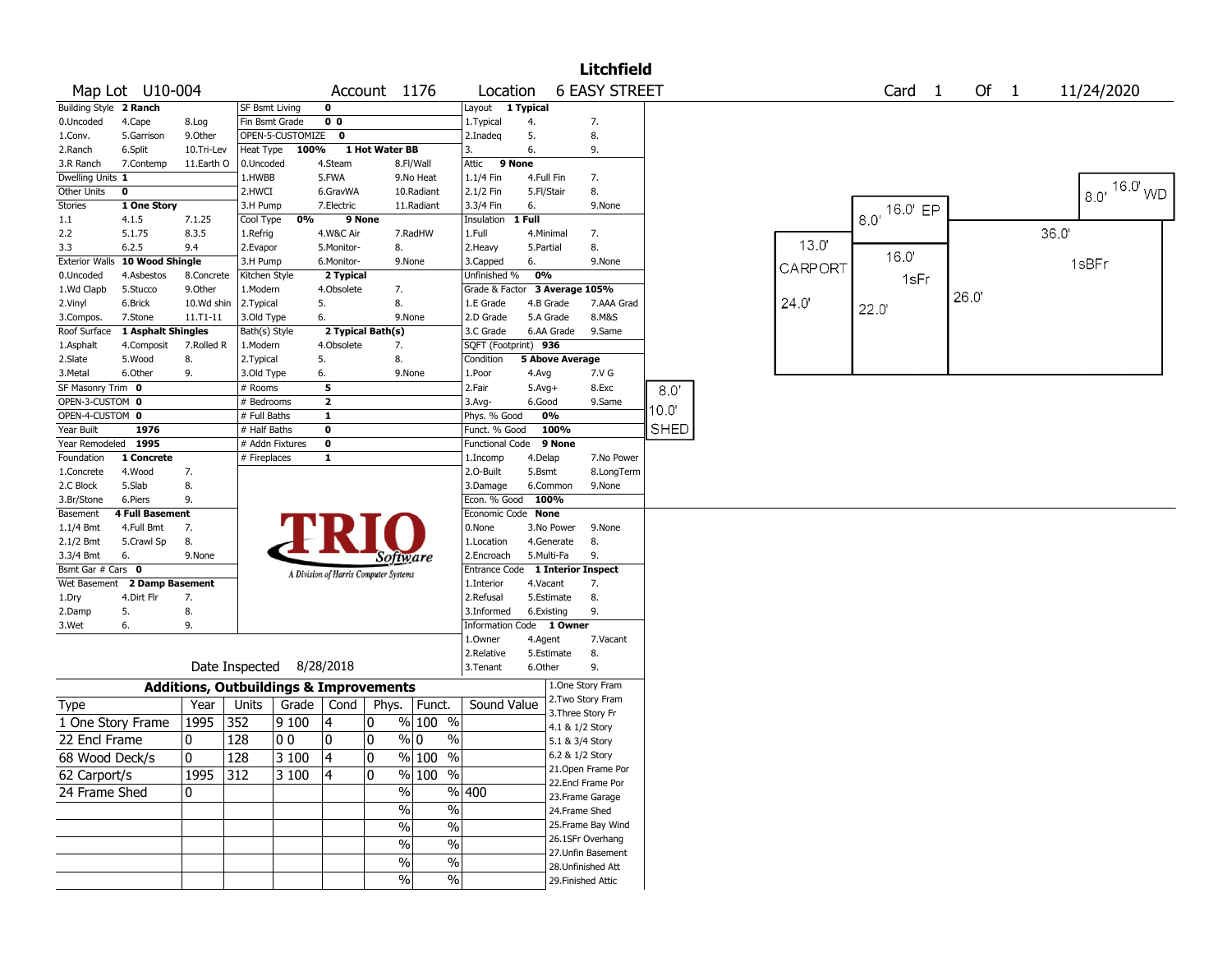|                       | Map Lot U10-005                    | Account 550 | Location                         | <b>12 EASY STREET</b>                                |                                    |             |                          | Card <sub>1</sub>    | Of $1$        |                                    | 11/24/2020                          |
|-----------------------|------------------------------------|-------------|----------------------------------|------------------------------------------------------|------------------------------------|-------------|--------------------------|----------------------|---------------|------------------------------------|-------------------------------------|
|                       | ELLIOTT, ROBERT JR                 |             |                                  | <b>Property Data</b>                                 |                                    |             | <b>Assessment Record</b> |                      |               |                                    |                                     |
|                       | <b>GARY T &amp; SCOTT R ELLIOT</b> |             | Neighborhood 60 Easy Street      |                                                      | Year                               | Land        |                          | <b>Buildings</b>     |               | Exempt                             | Total                               |
|                       | 8236 COUNTY ROAD 74                |             |                                  |                                                      | 2007                               |             | 78,480                   |                      | 138,551       | 13,000                             | 204,031                             |
| WINDSOR CO 80550      |                                    |             | Tree Growth Year<br>X Coordinate | $\mathbf{o}$<br>0                                    | 2008                               |             | 78,480                   |                      | 138,261       | 12,350                             | 204,391                             |
| B13228P192            |                                    |             | Y Coordinate                     | $\mathbf 0$                                          | 2009                               |             | 110,980                  |                      | 140,726       | 9,500                              | 242,206                             |
| Previous Owner        |                                    |             | Zone/Land Use                    | 19 Buker Pond                                        | 2010                               |             | 110,980                  |                      | 121,627       | 10,000                             | 222,607                             |
|                       | ELLIOTT JR, ROBERT & YVETTE        |             |                                  |                                                      | 2011                               |             | 110,980                  |                      | 154,152       | 10,000                             | 255,132                             |
| <b>12 EASY STREET</b> |                                    |             | Secondary Zone                   |                                                      | 2012                               |             | 110,980                  |                      | 154,152       | 10,000                             | 255,132                             |
|                       | LITCHFIELD ME 04350                |             | Topography 2 Rolling             |                                                      | 2013                               |             | 110,980                  |                      | 152,899       | 10,000                             | 253,879                             |
|                       | Sale Date: 10/09/2013              |             |                                  |                                                      | 2014                               |             | 110,980                  |                      | 152,361       | 10,000                             | 253,341                             |
|                       |                                    |             | 1.Level<br>2.Rolling             | 4.Below St<br>7.Res Protec<br>5.Low<br>8.            | 2015                               |             | 110,980                  |                      | 152,265       | 10,000                             | 253,245                             |
|                       |                                    |             | 3.Above St                       | 9.<br>6.Swampy                                       | 2016                               |             | 110,980                  |                      | 150,647       | 15,000                             | 246,627                             |
|                       |                                    |             | Utilities 4 Drilled Well         | <b>6 Septic System</b>                               | 2017                               |             | 110,980                  |                      | 150,473       | 20,000                             | 241,453                             |
|                       |                                    |             | 1.Public<br>2. Water             | 4.Dr Well<br>7.Cesspool<br>8.Lake/Pond<br>5.Dug Well | 2018                               |             | 110,980                  |                      | 149,933       | 19,200                             | 241,713                             |
|                       |                                    |             | 3.Sewer                          | 6.Septic<br>9.None                                   | 2019                               |             | 133,200                  |                      | 141,400       | 20,000                             | 254,600                             |
|                       |                                    |             | 1 Paved<br>Street                |                                                      | 2020                               |             | 133,200                  |                      | 141,400       | 25,000                             | 249,600                             |
|                       |                                    |             | 1.Paved                          | 7.<br>4.Proposed                                     |                                    |             |                          | <b>Land Data</b>     |               |                                    |                                     |
|                       |                                    |             | 2.Semi Imp<br>3.Gravel           | 5.R/O/W<br>8.<br>6.<br>9.None                        | <b>Front Foot</b>                  |             | <b>Effective</b>         |                      |               | <b>Influence</b>                   | <b>Influence</b>                    |
|                       |                                    |             |                                  |                                                      |                                    |             |                          |                      |               |                                    |                                     |
|                       |                                    |             |                                  |                                                      |                                    | <b>Type</b> | Frontage                 | <b>Depth</b>         | <b>Factor</b> | Code                               |                                     |
|                       |                                    |             |                                  | $\mathbf 0$                                          | 11.1-100                           |             |                          |                      |               | $\frac{9}{6}$                      | <b>Codes</b><br>1.Unimproved        |
|                       | Inspection Witnessed By:           |             |                                  | $\mathbf 0$<br><b>Sale Data</b>                      | 12.101-200<br>$13.201+$            |             |                          |                      |               | $\frac{9}{6}$<br>$\frac{9}{6}$     | 2.Excess Frtg<br>3. Topography      |
|                       |                                    |             | Sale Date                        | 10/09/2013                                           | 14.<br>15.                         |             |                          |                      |               | $\frac{9}{6}$<br>$\frac{9}{6}$     | 4.Size/Shape<br>5.Access            |
| X                     |                                    | Date        | Price                            |                                                      |                                    |             |                          |                      |               | %                                  | 6.Restriction                       |
| No./Date              | Description                        | Date Insp.  | Sale Type                        | 2 Land & Buildings                                   |                                    |             |                          |                      |               | $\frac{9}{6}$                      | 7. Right of Way                     |
|                       |                                    |             | 1.Land                           | 7.<br>4.MFG UNIT                                     | <b>Square Foot</b>                 |             | <b>Square Feet</b>       |                      |               | $\frac{9}{6}$                      | 8.View/Environ<br>9. Fract Share    |
|                       |                                    |             | 2.L & B<br>3.Building            | 5.Other<br>8.<br>9.<br>6.                            | 16.Regular Lot<br>17.Secondary Lot |             |                          |                      |               | %                                  | <b>Acres</b>                        |
|                       |                                    |             |                                  |                                                      | 18.Excess Land                     |             |                          |                      |               | %                                  | 30. Frontage 1                      |
|                       |                                    |             | Financing                        | 9 Unknown                                            | 19.Condominium                     |             |                          |                      |               | %                                  | 31. Frontage 2                      |
| Notes:                |                                    |             | 1.Convent                        | 4.Seller<br>7.                                       | 20.Miscellaneous                   |             |                          |                      |               | %                                  | 32.Tillable<br>33.Tillable          |
|                       |                                    |             | 2.FHA/VA                         | 8.<br>5.Private                                      |                                    |             |                          |                      |               | %<br>%                             | 34.Softwood F&O                     |
|                       |                                    |             | 3.Assumed                        | 6.Cash<br>9.Unknown                                  | <b>Fract. Acre</b>                 |             |                          |                      |               |                                    | 35. Mixed Wood F&O                  |
|                       |                                    |             | Validity                         | <b>2 Related Parties</b>                             | 21. Houselot (Frac                 |             | <b>Acreage/Sites</b>     |                      |               |                                    | 36.Hardwood F&O                     |
|                       |                                    |             | 1.Valid                          | 4.Split<br>7.Renovate                                | 22.Baselot(Fract)                  | 21<br>44    |                          | 0.41<br>1.00         | 100 %<br>100  | 0<br>$\frac{9}{6}$<br>$\mathbf{0}$ | 37.Softwood TG                      |
|                       |                                    |             | 2.Related                        | 5.Partial<br>8.Other                                 | 23.                                |             |                          |                      |               | %                                  | 38. Mixed Wood TG                   |
|                       |                                    |             | 3.Distress                       | 9.<br>6.Exempt                                       | <b>Acres</b>                       |             |                          |                      |               | $\frac{9}{6}$                      | 39.Hardwood TG                      |
|                       |                                    |             | Verified                         | <b>5 Public Record</b>                               | 24. Houselot                       |             |                          |                      |               | $\frac{9}{6}$                      | 40. Wasteland                       |
|                       |                                    |             | 1.Buyer                          | 4.Agent<br>7.Family                                  | 25.Baselot                         |             |                          |                      |               | $\frac{9}{6}$                      | 41.Gravel Pit<br>42. Mobile Home Si |
|                       |                                    |             | 2.Seller                         | 5.Pub Rec<br>8.Other                                 | 26.Rear 1                          |             |                          |                      |               | $\frac{9}{6}$                      | 43.Camp Site                        |
|                       |                                    |             | 3.Lender                         | 6.MLS<br>9.                                          | 27. Rear 2<br>28. Rear 3           |             |                          |                      |               |                                    | 44.Lot Improvemen                   |
| <b>Litchfield</b>     |                                    |             |                                  |                                                      | 29. Rear 4                         |             |                          | <b>Total Acreage</b> | 0.41          |                                    | 45.Access Right<br>46.Golf Course   |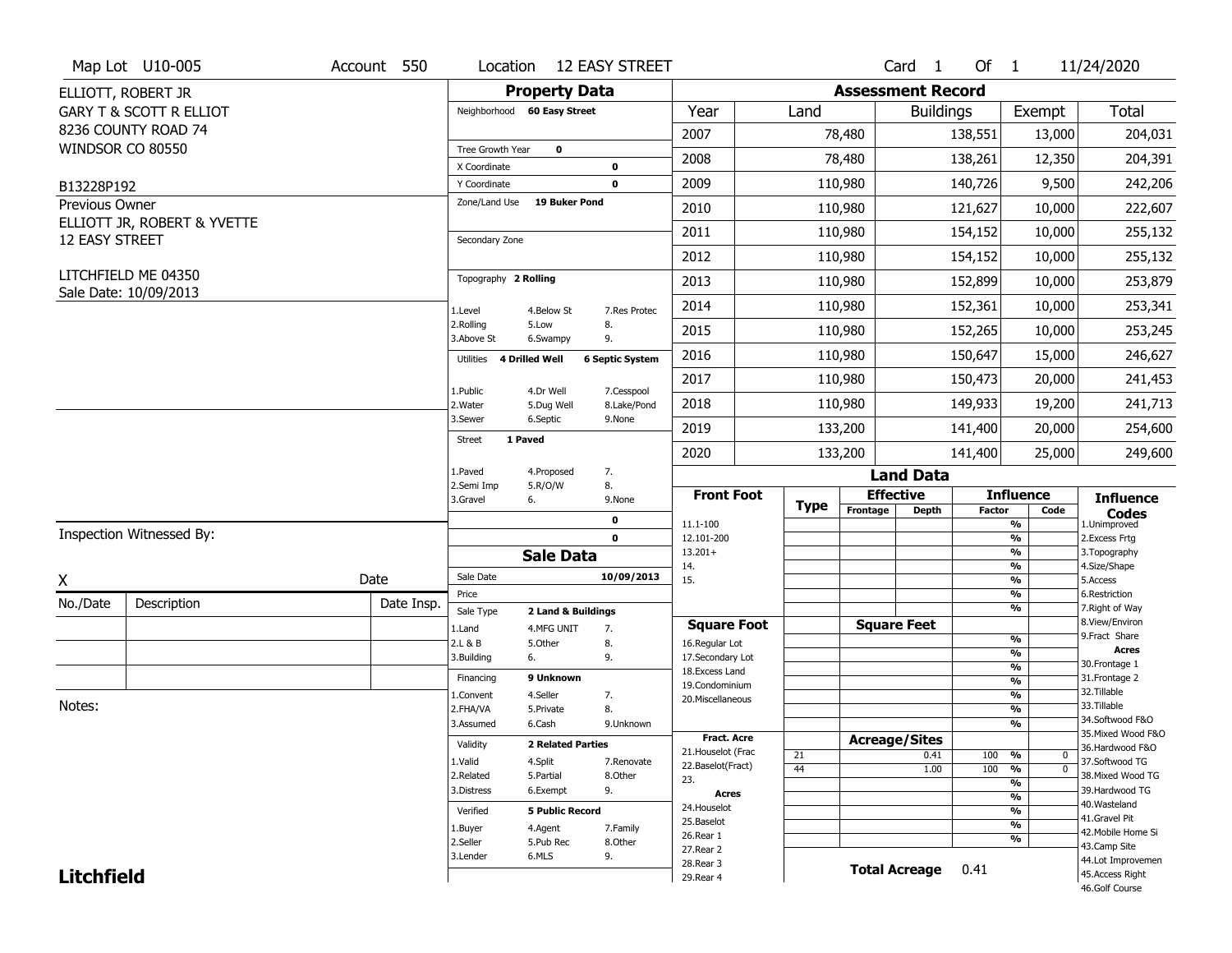|                           |                               |            |                             |                                                   |                         |                                       |                                  |                                  |                        |                        | <b>Litchfield</b>                    |                                                         |
|---------------------------|-------------------------------|------------|-----------------------------|---------------------------------------------------|-------------------------|---------------------------------------|----------------------------------|----------------------------------|------------------------|------------------------|--------------------------------------|---------------------------------------------------------|
|                           | Map Lot U10-005               |            |                             |                                                   |                         | Account 550                           |                                  | Location                         |                        |                        | <b>12 EASY STREET</b>                | Of<br>Card <sub>1</sub><br>11/24/2020<br>$\overline{1}$ |
|                           | Building Style 7 Contemporary |            | <b>SF Bsmt Living</b>       |                                                   | $\mathbf 0$             |                                       |                                  | Layout                           | 1 Typical              |                        |                                      |                                                         |
| 0.Uncoded                 | 4.Cape                        | 8.Log      | Fin Bsmt Grade              |                                                   | 0 <sub>0</sub>          |                                       |                                  | 1.Typical                        | 4.                     |                        | 7.                                   | 5.0'                                                    |
| 1.Conv.                   | 5.Garrison                    | 9.0ther    |                             | OPEN-5-CUSTOMIZE                                  | $\mathbf 0$             |                                       |                                  | 2.Inadeg                         | 5.                     |                        | 8.                                   | 28.5'                                                   |
| 2.Ranch                   | 6.Split                       | 10.Tri-Lev | Heat Type                   | 100%                                              |                         | 1 Hot Water BB                        |                                  | 3.                               | 6.                     |                        | 9.                                   | 10.0"                                                   |
| 3.R Ranch                 | 7.Contemp                     | 11.Earth O | 0.Uncoded                   |                                                   | 4.Steam                 |                                       | 8.Fl/Wall                        | 11/4 Finished<br>Attic           |                        |                        |                                      | WD.                                                     |
| Dwelling Units 1          |                               |            | 1.HWBB                      |                                                   | 5.FWA                   |                                       | 9.No Heat                        | 1.1/4 Fin                        | 4.Full Fin             |                        | 7.                                   |                                                         |
| Other Units               | $\mathbf 0$                   |            | 2.HWCI                      |                                                   | 6.GravWA                |                                       | 10.Radiant                       | 2.1/2 Fin                        | 5.Fl/Stair             |                        | 8.                                   | $10.0^{\circ}$<br>17.0                                  |
| <b>Stories</b>            | 1 One Story                   |            | 3.H Pump                    |                                                   | 7.Electric              |                                       | 11.Radiant                       | 3.3/4 Fin                        | 6.                     |                        | 9.None                               | 1sFr OH 5.0'                                            |
| 1.1                       | 4.1.5                         | 7.1.25     | Cool Type                   | 0%                                                | 9 None                  |                                       |                                  | Insulation                       | 1 Full                 |                        |                                      |                                                         |
| 2.2                       | 5.1.75                        | 8.3.5      | 1.Refrig                    |                                                   | 4.W&C Air               |                                       | 7.RadHW                          | 1.Full                           | 4.Minimal              |                        | 7.                                   | 13.0<br>1sA(1/4f)BFr<br>30.0                            |
| 3.3                       | 6.2.5                         | 9.4        | 2.Evapor                    |                                                   | 5.Monitor-              | 8.                                    |                                  | 2.Heavy                          | 5.Partial              |                        | 8.                                   | 22.0"                                                   |
| <b>Exterior Walls</b>     | 16 Lap Siding-Drop            |            | 3.H Pump                    |                                                   | 6.Monitor-              | 9.None                                |                                  | 3.Capped                         | 6.                     |                        | 9.None                               |                                                         |
| 0.Uncoded                 | 4.Asbestos                    | 8.Concrete | Kitchen Style               |                                                   | 2 Typical               |                                       |                                  | Unfinished %                     | 0%                     |                        |                                      | OР<br>7.0'                                              |
| 1.Wd Clapb                | 5.Stucco                      | 9.0ther    | 1.Modern                    |                                                   | 4.Obsolete              | 7.<br>8.                              |                                  | Grade & Factor                   |                        | 3 Average 110%         |                                      | $10.0^{\circ}$<br>40.0<br>40.0'                         |
| 2.Vinyl                   | 6.Brick                       | 10.Wd shin | 2.Typical                   |                                                   | 5.                      | 9.None                                |                                  | 1.E Grade                        | 4.B Grade<br>5.A Grade |                        | 7.AAA Grad<br>8.M&S                  |                                                         |
| 3.Compos.<br>Roof Surface | 7.Stone<br>1 Asphalt Shingles | 11.T1-11   | 3.Old Type<br>Bath(s) Style |                                                   | 6.                      | 2 Typical Bath(s)                     |                                  | 2.D Grade<br>3.C Grade           |                        | 6.AA Grade             | 9.Same                               |                                                         |
| 1.Asphalt                 | 4.Composit                    | 7.Rolled R | 1.Modern                    |                                                   | 4.Obsolete              | 7.                                    |                                  | SQFT (Footprint) 1032            |                        |                        |                                      |                                                         |
| 2.Slate                   | 5.Wood                        | 8.         | 2. Typical                  |                                                   | 5.                      | 8.                                    |                                  | Condition                        |                        | <b>5 Above Average</b> |                                      | 20.0                                                    |
| 3.Metal                   | 6.Other                       | 9.         | 3.Old Type                  |                                                   | 6.                      | 9.None                                |                                  | 1.Poor                           | 4.Avg                  |                        | 7.V G                                |                                                         |
| SF Masonry Trim 0         |                               |            | # Rooms                     |                                                   | 5                       |                                       |                                  | 2.Fair                           | $5.Avg+$               |                        | 8.Exc                                | 1sFr OH                                                 |
| OPEN-3-CUSTOM 0           |                               |            | # Bedrooms                  |                                                   | 3                       |                                       |                                  | 3.Avg-                           | 6.Good                 |                        | 9.Same                               | 24.0'<br>5.0<br>22.0                                    |
| OPEN-4-CUSTOM 0           |                               |            | # Full Baths                |                                                   | $\mathbf{1}$            |                                       |                                  | Phys. % Good                     |                        | 0%                     |                                      |                                                         |
| Year Built                | 1987                          |            | # Half Baths                |                                                   | $\mathbf{1}$            |                                       |                                  | Funct. % Good                    |                        | 100%                   |                                      | GAR                                                     |
| Year Remodeled            | $\mathbf 0$                   |            |                             | # Addn Fixtures                                   | $\overline{\mathbf{0}}$ |                                       |                                  | <b>Functional Code</b>           |                        | 9 None                 |                                      | 22.0                                                    |
| Foundation                | 1 Concrete                    |            | # Fireplaces                |                                                   | $\mathbf{1}$            |                                       |                                  | 1.Incomp                         | 4.Delap                |                        | 7.No Power                           |                                                         |
| 1.Concrete                | 4.Wood                        | 7.         |                             |                                                   |                         |                                       |                                  | 2.0-Built                        | 5.Bsmt                 |                        | 8.LongTerm                           |                                                         |
| 2.C Block                 | 5.Slab                        | 8.         |                             |                                                   |                         |                                       |                                  | 3.Damage                         |                        | 6.Common               | 9.None                               |                                                         |
| 3.Br/Stone                | 6.Piers                       | 9.         |                             |                                                   |                         |                                       |                                  | Econ. % Good 100%                |                        |                        |                                      |                                                         |
| Basement                  | <b>4 Full Basement</b>        |            |                             |                                                   |                         |                                       |                                  | Economic Code None               |                        |                        |                                      |                                                         |
| $1.1/4$ Bmt               | 4.Full Bmt                    | 7.         |                             |                                                   |                         |                                       |                                  | 0.None                           |                        | 3.No Power             | 9.None                               |                                                         |
| 2.1/2 Bmt                 | 5.Crawl Sp                    | 8.         |                             |                                                   |                         |                                       |                                  | 1.Location                       |                        | 4.Generate             | 8.                                   |                                                         |
| 3.3/4 Bmt                 | 6.                            | 9.None     |                             |                                                   |                         | <i>Software</i>                       |                                  | 2.Encroach                       | 5.Multi-Fa             |                        | 9.                                   |                                                         |
| Bsmt Gar # Cars 0         |                               |            |                             |                                                   |                         | A Division of Harris Computer Systems |                                  | Entrance Code 1 Interior Inspect |                        |                        |                                      |                                                         |
| Wet Basement              | 1 Dry Basement                |            |                             |                                                   |                         |                                       |                                  | 1.Interior                       | 4.Vacant               |                        | 7.                                   |                                                         |
| 1.Dry                     | 4.Dirt Flr                    | 7.         |                             |                                                   |                         |                                       |                                  | 2.Refusal                        |                        | 5.Estimate             | 8.                                   |                                                         |
| 2.Damp                    | 5.                            | 8.         |                             |                                                   |                         |                                       |                                  | 3.Informed                       | 6.Existing             |                        | 9.                                   |                                                         |
| 3.Wet                     | 6.                            | 9.         |                             |                                                   |                         |                                       |                                  | <b>Information Code</b>          |                        | 1 Owner                |                                      |                                                         |
|                           |                               |            |                             |                                                   |                         |                                       |                                  | 1.Owner                          | 4.Agent                |                        | 7.Vacant                             |                                                         |
|                           |                               |            | Date Inspected              |                                                   | 8/28/2018               |                                       |                                  | 2.Relative<br>3. Tenant          | 6.Other                | 5.Estimate             | 8.<br>9.                             |                                                         |
|                           |                               |            |                             |                                                   |                         |                                       |                                  |                                  |                        |                        |                                      |                                                         |
|                           |                               |            |                             | <b>Additions, Outbuildings &amp; Improvements</b> |                         |                                       |                                  |                                  |                        |                        | 1.One Story Fram<br>2.Two Story Fram |                                                         |
| Type                      |                               | Year       | Units                       | Grade                                             | Cond                    | Phys.                                 | Funct.                           | Sound Value                      |                        | 3. Three Story Fr      |                                      |                                                         |
| 68 Wood Deck/s            |                               | 10         | 528                         | 0 <sub>0</sub>                                    | 0                       | 0                                     | $\frac{9}{0}$ 0<br>$\%$          |                                  |                        | 4.1 & 1/2 Story        |                                      |                                                         |
| 26 1SFr Overhang          |                               | 10         | 100                         | 00                                                | 0                       | 0                                     | $\frac{9}{0}$ 0<br>$\frac{0}{0}$ |                                  |                        | 5.1 & 3/4 Story        |                                      |                                                         |
|                           |                               |            |                             | 100                                               |                         | 10                                    | % 0<br>%                         |                                  |                        | 6.2 & 1/2 Story        |                                      |                                                         |
| 26 1SFr Overhang          |                               | 10         | 65                          |                                                   | 10                      |                                       |                                  |                                  |                        |                        | 21.Open Frame Por                    |                                                         |
| 21 Open Frame             |                               | 0          | $\overline{35}$             | 00                                                | $ 0\rangle$             | 10                                    | $\frac{0}{6}$<br>$\frac{9}{0}$   |                                  |                        |                        | 22.Encl Frame Por                    |                                                         |
| 23 Frame Garage           |                               | 0          | 484                         | 3100                                              | 5                       | 0                                     | $\sqrt{96}$ 100<br>$\frac{1}{2}$ |                                  |                        |                        | 23. Frame Garage                     |                                                         |
|                           |                               |            |                             |                                                   |                         | $\%$                                  | $\frac{1}{2}$                    |                                  |                        | 24.Frame Shed          |                                      |                                                         |
|                           |                               |            |                             |                                                   |                         | $\frac{0}{0}$                         | $\frac{1}{2}$                    |                                  |                        |                        | 25. Frame Bay Wind                   |                                                         |
|                           |                               |            |                             |                                                   |                         | $\frac{0}{0}$                         | $\frac{1}{2}$                    |                                  |                        |                        | 26.1SFr Overhang                     |                                                         |
|                           |                               |            |                             |                                                   |                         |                                       |                                  |                                  |                        |                        | 27.Unfin Basement                    |                                                         |
|                           |                               |            |                             |                                                   |                         | $\%$                                  | $\%$                             |                                  |                        |                        | 28.Unfinished Att                    |                                                         |
|                           |                               |            |                             |                                                   |                         | $\frac{0}{0}$                         | $\%$                             |                                  |                        |                        | 29. Finished Attic                   |                                                         |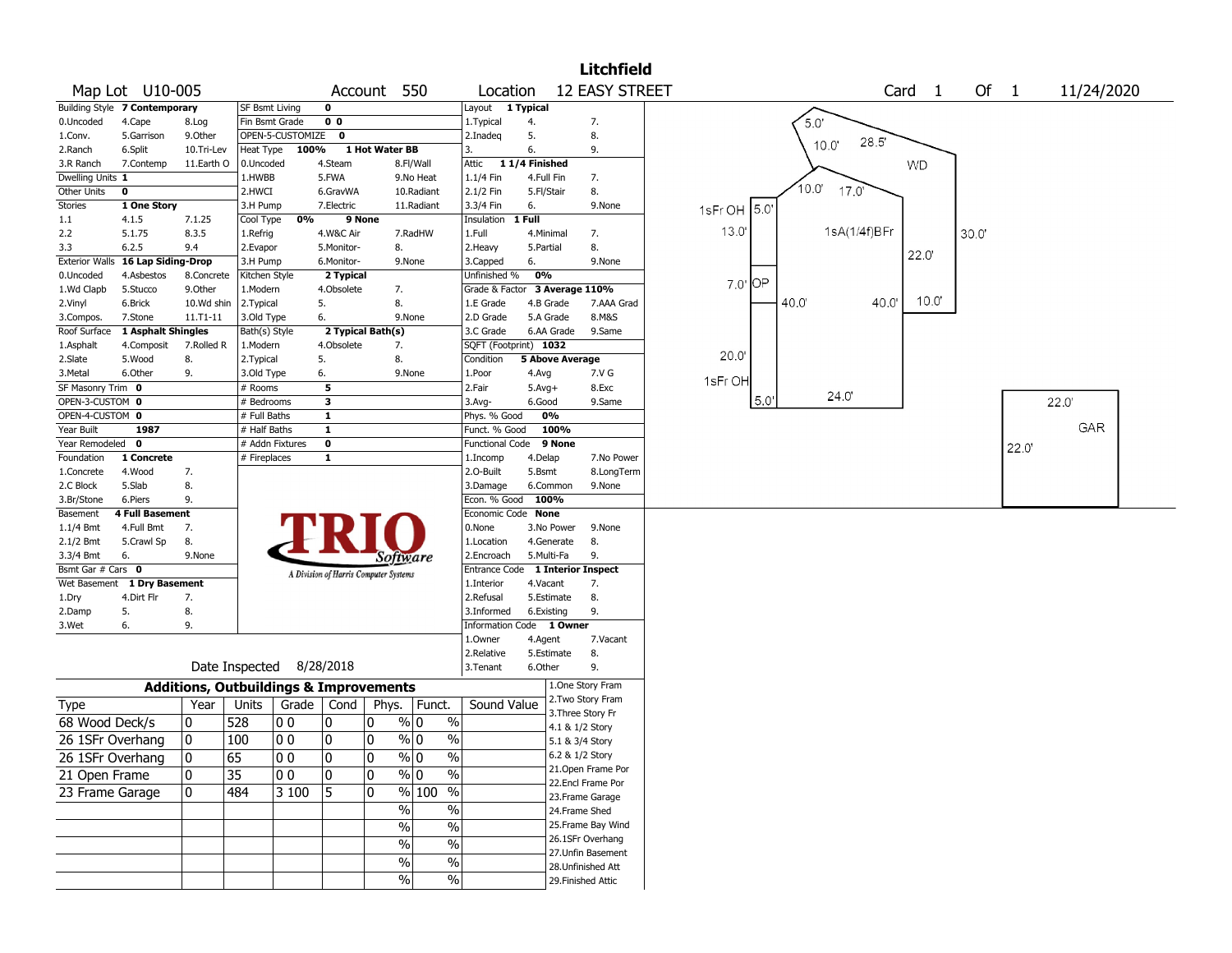|                   | Map Lot U10-006                                           | Account 448 | Location                     |                         | 20 EASY STREET            |                                     |    |             |                          | Card <sub>1</sub> | Of $1$        |                                                      | 11/24/2020                           |
|-------------------|-----------------------------------------------------------|-------------|------------------------------|-------------------------|---------------------------|-------------------------------------|----|-------------|--------------------------|-------------------|---------------|------------------------------------------------------|--------------------------------------|
|                   | DEMATTEIS, H DONALD                                       |             |                              | <b>Property Data</b>    |                           |                                     |    |             | <b>Assessment Record</b> |                   |               |                                                      |                                      |
| 20 EASY STREET    |                                                           |             | Neighborhood 60 Easy Street  |                         |                           | Year                                |    | Land        |                          | <b>Buildings</b>  |               | Exempt                                               | Total                                |
|                   | LITCHFIELD ME 04350                                       |             |                              |                         |                           | 2007                                |    |             | 77,080                   |                   | 212,545       | 13,000                                               | 276,625                              |
|                   |                                                           |             | <b>Tree Growth Year</b>      | $\mathbf 0$             |                           | 2008                                |    |             | 77,080                   |                   | 210,748       | 12,350                                               | 275,478                              |
|                   |                                                           |             | X Coordinate<br>Y Coordinate |                         | 0<br>0                    | 2009                                |    | 109,580     |                          |                   | 237,794       | 9,500                                                | 337,874                              |
| B3300P15          |                                                           |             | Zone/Land Use                | <b>19 Buker Pond</b>    |                           |                                     |    |             |                          |                   |               |                                                      |                                      |
|                   |                                                           |             |                              |                         |                           | 2010                                |    | 109,580     |                          |                   | 194,272       | 0                                                    | 303,852                              |
|                   |                                                           |             | Secondary Zone               |                         |                           | 2011                                |    | 109,580     |                          |                   | 206,729       |                                                      | 316,309                              |
|                   |                                                           |             |                              |                         |                           | 2012                                |    | 109,580     |                          |                   | 206,729       | 0                                                    | 316,309                              |
|                   |                                                           |             | Topography 2 Rolling         |                         |                           | 2013                                |    | 109,580     |                          |                   | 204,902       | 0                                                    | 314,482                              |
|                   |                                                           |             | 1.Level                      | 4.Below St              | 7.Res Protec              | 2014                                |    | 109,580     |                          |                   | 204,442       | 0                                                    | 314,022                              |
|                   |                                                           |             | 2.Rolling<br>3.Above St      | 5.Low<br>6.Swampy       | 8.<br>9.                  | 2015                                |    | 109,580     |                          |                   | 204,417       | 0                                                    | 313,997                              |
|                   |                                                           |             | 4 Drilled Well<br>Utilities  |                         | <b>6 Septic System</b>    | 2016                                |    | 109,580     |                          |                   | 204,329       | 0                                                    | 313,909                              |
|                   |                                                           |             |                              |                         |                           | 2017                                |    | 109,580     |                          |                   | 202,503       | 0                                                    | 312,083                              |
|                   |                                                           |             | 1.Public<br>2. Water         | 4.Dr Well<br>5.Dug Well | 7.Cesspool<br>8.Lake/Pond | 2018                                |    | 109,580     |                          |                   | 202,020       | 0                                                    | 311,600                              |
|                   |                                                           |             | 3.Sewer                      | 6.Septic                | 9.None                    | 2019                                |    | 126,100     |                          |                   | 182,400       | 0                                                    | 308,500                              |
|                   |                                                           |             | 1 Paved<br>Street            |                         |                           | 2020                                |    | 126,100     |                          |                   | 182,400       | 0                                                    | 308,500                              |
|                   |                                                           |             | 1.Paved                      | 4.Proposed              | 7.                        |                                     |    |             |                          | <b>Land Data</b>  |               |                                                      |                                      |
|                   |                                                           |             | 2.Semi Imp<br>3.Gravel       | 5.R/O/W<br>6.           | 8.<br>9.None              | <b>Front Foot</b>                   |    |             | <b>Effective</b>         |                   |               | <b>Influence</b>                                     | <b>Influence</b>                     |
|                   |                                                           |             |                              |                         | 0                         | 11.1-100                            |    | <b>Type</b> | Frontage                 | <b>Depth</b>      | <b>Factor</b> | Code<br>%                                            | <b>Codes</b><br>1.Unimproved         |
|                   | Inspection Witnessed By:                                  |             |                              |                         | 0                         | 12.101-200                          |    |             |                          |                   |               | $\overline{\frac{9}{6}}$                             | 2. Excess Frtg                       |
|                   |                                                           |             |                              | <b>Sale Data</b>        |                           | $13.201+$<br>14.                    |    |             |                          |                   |               | %<br>%                                               | 3. Topography<br>4.Size/Shape        |
| X                 |                                                           | Date        | Sale Date                    |                         |                           | 15.                                 |    |             |                          |                   |               | $\frac{9}{6}$                                        | 5.Access                             |
| No./Date          | Description                                               | Date Insp.  | Price                        |                         |                           |                                     |    |             |                          |                   |               | %<br>%                                               | 6.Restriction<br>7. Right of Way     |
|                   |                                                           |             | Sale Type<br>1.Land          | 4.MFG UNIT              | 7.                        | <b>Square Foot</b>                  |    |             | <b>Square Feet</b>       |                   |               |                                                      | 8.View/Environ                       |
|                   |                                                           |             | 2.L & B                      | 5.Other                 | 8.                        | 16.Regular Lot                      |    |             |                          |                   |               | $\frac{9}{6}$                                        | 9. Fract Share<br><b>Acres</b>       |
|                   |                                                           |             | 3.Building                   | 6.                      | 9.                        | 17.Secondary Lot<br>18. Excess Land |    |             |                          |                   |               | $\overline{\frac{9}{6}}$<br>$\frac{9}{6}$            | 30.Frontage 1                        |
|                   |                                                           |             | Financing                    |                         |                           | 19.Condominium                      |    |             |                          |                   |               | $\frac{9}{6}$                                        | 31. Frontage 2                       |
| Notes:            |                                                           |             | 1.Convent                    | 4.Seller                | 7.                        | 20.Miscellaneous                    |    |             |                          |                   |               | $\frac{9}{6}$                                        | 32.Tillable<br>33.Tillable           |
|                   |                                                           |             | 2.FHA/VA<br>3.Assumed        | 5.Private<br>6.Cash     | 8.<br>9.Unknown           |                                     |    |             |                          |                   |               | $\frac{9}{6}$<br>$\overline{\frac{9}{6}}$            | 34.Softwood F&O                      |
|                   | 7/12/2011-owner refused to answer any questions-no access |             |                              |                         |                           | <b>Fract. Acre</b>                  |    |             | <b>Acreage/Sites</b>     |                   |               |                                                      | 35. Mixed Wood F&O                   |
| to interior.      |                                                           |             | Validity                     |                         |                           | 21. Houselot (Frac                  | 21 |             |                          | 0.36              | 100           | %<br>0                                               | 36.Hardwood F&O                      |
|                   |                                                           |             | 1.Valid<br>2.Related         | 4.Split<br>5.Partial    | 7.Renovate<br>8.Other     | 22.Baselot(Fract)                   | 44 |             |                          | 1.00              | 100           | $\overline{0}$<br>%                                  | 37.Softwood TG<br>38. Mixed Wood TG  |
|                   |                                                           |             | 3.Distress                   | 6.Exempt                | 9.                        | 23.                                 |    |             |                          |                   |               | $\overline{\frac{9}{6}}$                             | 39.Hardwood TG                       |
|                   |                                                           |             |                              |                         |                           | <b>Acres</b><br>24. Houselot        |    |             |                          |                   |               | $\frac{9}{6}$                                        | 40. Wasteland                        |
|                   |                                                           |             | Verified                     |                         |                           | 25.Baselot                          |    |             |                          |                   |               | $\overline{\frac{9}{6}}$<br>$\overline{\frac{9}{6}}$ | 41.Gravel Pit                        |
|                   |                                                           |             | 1.Buyer<br>2.Seller          | 4.Agent<br>5.Pub Rec    | 7.Family<br>8.Other       | 26.Rear 1                           |    |             |                          |                   |               | $\overline{\frac{9}{6}}$                             | 42. Mobile Home Si                   |
|                   |                                                           |             | 3.Lender                     | 6.MLS                   |                           | 27. Rear 2                          |    |             |                          |                   |               |                                                      | 43.Camp Site                         |
|                   |                                                           |             |                              | 9.                      |                           |                                     |    |             |                          |                   |               |                                                      |                                      |
| <b>Litchfield</b> |                                                           |             |                              |                         |                           | 28.Rear 3<br>29. Rear 4             |    |             | <b>Total Acreage</b>     |                   | 0.36          |                                                      | 44.Lot Improvemen<br>45.Access Right |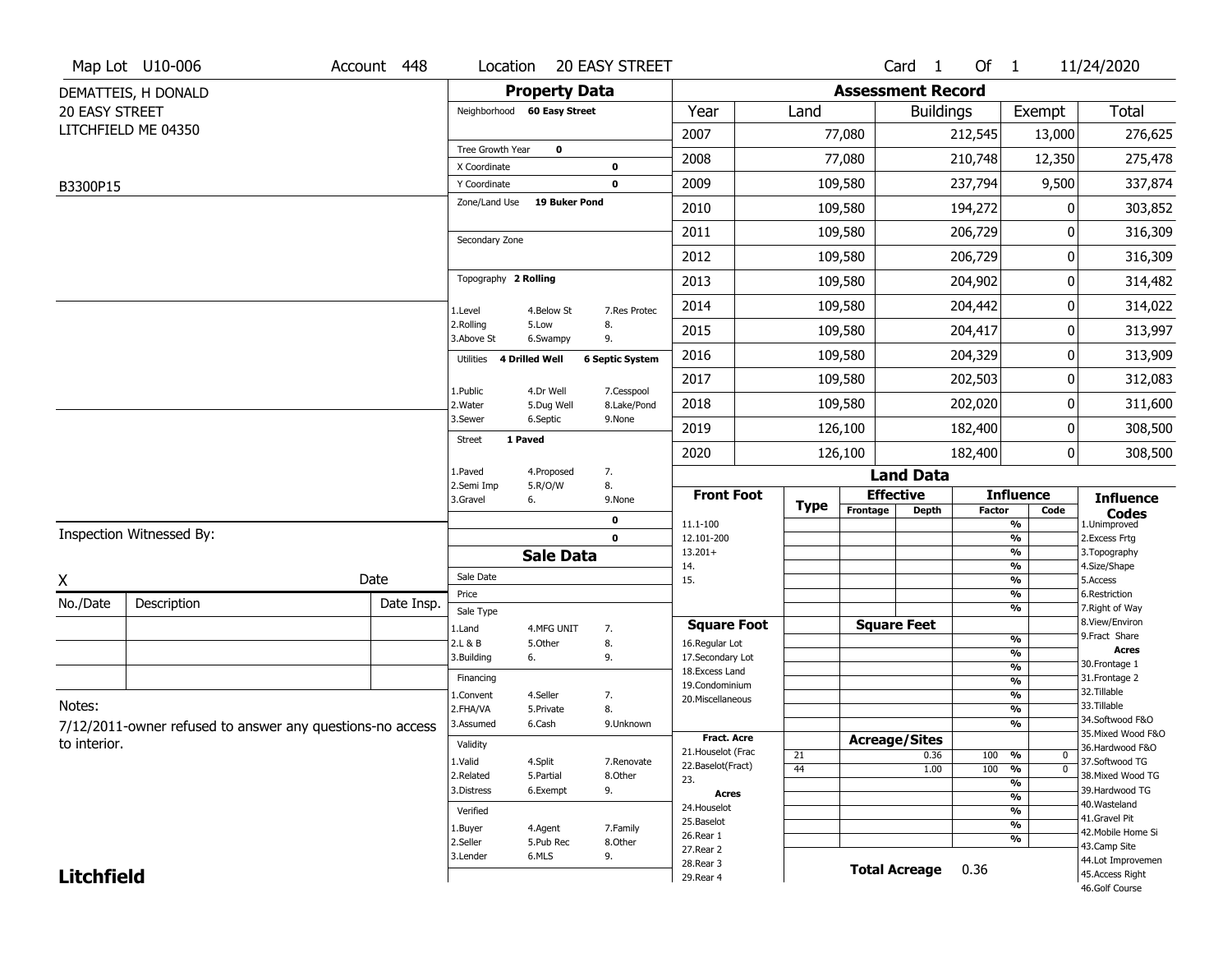|                                    |                                      |             |                            |                  |                                                   |                |                 |               |                               |              |                        | <b>Litchfield</b>                     |       |      |               |         |                   |      |          |            |     |
|------------------------------------|--------------------------------------|-------------|----------------------------|------------------|---------------------------------------------------|----------------|-----------------|---------------|-------------------------------|--------------|------------------------|---------------------------------------|-------|------|---------------|---------|-------------------|------|----------|------------|-----|
|                                    | Map Lot U10-006                      |             |                            |                  | Account                                           |                | 448             |               | Location                      |              |                        | <b>20 EASY STREET</b>                 |       |      |               |         | Card <sub>1</sub> | Of 1 |          | 11/24/2020 |     |
|                                    | <b>Building Style 7 Contemporary</b> |             | <b>SF Bsmt Living</b>      |                  | 594                                               |                |                 |               | Layout                        | 1 Typical    |                        |                                       |       |      |               |         |                   |      |          |            |     |
| 0.Uncoded                          | 4.Cape                               | 8.Log       | Fin Bsmt Grade             |                  | 3 100                                             |                |                 |               | 1. Typical                    | 4.           |                        | 7.                                    |       |      |               |         |                   |      |          |            |     |
| 1.Conv.                            | 5.Garrison                           | 9.0ther     |                            | OPEN-5-CUSTOMIZE | $\mathbf 0$                                       |                |                 |               | 2.Inadeg                      | 5.           |                        | 8.                                    |       |      |               |         |                   |      |          |            |     |
| 2.Ranch                            | 6.Split                              | 10.Tri-Lev  | Heat Type                  | 100%             |                                                   | 1 Hot Water BB |                 | 3.            |                               | 6.           |                        | 9.                                    |       |      |               |         |                   |      |          |            |     |
| 3.R Ranch                          | 7.Contemp                            | 11.Earth O  | 0.Uncoded                  |                  | 4.Steam                                           |                | 8.Fl/Wall       | Attic         | 9 None                        |              |                        |                                       |       |      |               |         |                   | 38.0 |          |            |     |
| Dwelling Units 1                   |                                      |             | 1.HWBB                     |                  | 5.FWA                                             |                | 9.No Heat       |               | 1.1/4 Fin                     | 4.Full Fin   |                        | 7.                                    |       |      |               | 4.0     |                   |      | WD/      | 10.0"      |     |
| Other Units                        | 0                                    |             | 2.HWCI                     |                  | 6.GravWA                                          |                | 10.Radiant      |               | 2.1/2 Fin                     | 5.Fl/Stair   |                        | 8.                                    | WD/WD |      |               |         |                   |      |          |            |     |
| Stories                            | 5 One & 3/4 Story                    |             | 3.H Pump                   |                  | 7.Electric                                        |                | 11.Radiant      |               | 3.3/4 Fin                     | 6.           |                        | 9.None                                |       |      | 15.0          |         |                   |      | PATIO    |            |     |
| 1.1                                | 4.1.5                                | 7.1.25      | Cool Type                  | 0%               | 9 None                                            |                |                 |               | Insulation                    | 1 Full       |                        |                                       |       |      |               |         |                   |      |          |            |     |
| 2.2                                | 5.1.75                               | 8.3.5       | 1.Refrig                   |                  | 4.W&C Air                                         |                | 7.RadHW         | 1.Full        |                               | 4.Minimal    |                        | 7.                                    | 5.0   |      | $4.0^{10.07}$ |         |                   | 38.0 |          |            |     |
| 3.3                                | 6.2.5                                | 9.4         | 2.Evapor                   |                  | 5.Monitor-                                        |                | 8.              |               | 2.Heavy                       | 5.Partial    |                        | 8.                                    |       |      |               |         |                   |      |          |            |     |
| <b>Exterior Walls</b>              | 16 Lap Siding-Drop                   |             | 3.H Pump                   |                  | 6.Monitor-                                        |                | 9.None          |               | 3.Capped                      | 6.           |                        | 9.None                                |       |      |               |         |                   |      |          |            |     |
| 0.Uncoded                          | 4.Asbestos                           | 8.Concrete  | Kitchen Style              |                  | 2 Typical                                         |                |                 |               | Unfinished %                  | 0%           |                        |                                       |       |      | 19.0          |         |                   |      |          |            |     |
| 1.Wd Clapb                         | 5.Stucco                             | 9.Other     | 1.Modern                   |                  | 4.Obsolete                                        |                | 7.              |               | Grade & Factor                |              | 3 Average 110%         |                                       |       |      |               |         |                   |      | 13/4sBFr |            |     |
| 2.Vinyl                            | 6.Brick                              | 10.Wd shin  | 2.Typical                  |                  | 5.                                                |                | 8.              |               | 1.E Grade                     | 4.B Grade    |                        | 7.AAA Grad                            |       |      | 3/4s(f)/      |         |                   |      |          |            |     |
| 3.Compos.                          | 7.Stone                              | 11.T1-11    | 3.Old Type                 |                  | 6.                                                |                | 9.None          |               | 2.D Grade                     | 5.A Grade    |                        | 8.M&S                                 |       |      |               | 24.0    |                   |      |          |            |     |
| Roof Surface                       | <b>3 Sheet Metal</b>                 |             | Bath(s) Style              |                  | 2 Typical Bath(s)                                 |                |                 |               | 3.C Grade                     |              | 6.AA Grade             | 9.Same                                |       | 19.0 | GAR           |         |                   |      |          |            |     |
| 1.Asphalt                          | 4.Composit                           | 7.Rolled R  | 1.Modern                   |                  | 4.Obsolete                                        |                | 7.              |               | SQFT (Footprint) 912          |              |                        |                                       |       |      |               |         |                   |      |          |            |     |
| 2.Slate                            | 5.Wood                               | 8.          | 2. Typical                 |                  | 5.                                                |                | 8.              |               | Condition                     |              | <b>5 Above Average</b> |                                       | 26.0  |      |               |         |                   |      |          |            |     |
| 3.Metal<br>SF Masonry Trim 0       | 6.Other                              | 9.          | 3.Old Type                 |                  | 6.<br>$\mathbf 0$                                 |                | 9.None          |               | 1.Poor                        | 4.Avg        |                        | 7.V G                                 |       |      |               |         |                   |      |          |            |     |
|                                    |                                      |             | # Rooms                    |                  | 0                                                 |                |                 | 2.Fair        |                               | $5.Avg+$     |                        | 8.Exc                                 |       |      |               |         |                   |      |          |            |     |
| OPEN-3-CUSTOM 0<br>OPEN-4-CUSTOM 0 |                                      |             | # Bedrooms<br># Full Baths |                  | $\mathbf{2}$                                      |                |                 |               | $3.$ Avg-                     | 6.Good<br>0% |                        | 9.Same                                |       |      |               |         |                   |      |          |            | 1.0 |
| Year Built                         | 1986                                 |             | # Half Baths               |                  | 0                                                 |                |                 |               | Phys. % Good<br>Funct. % Good |              | 100%                   |                                       |       |      |               |         |                   |      |          |            |     |
| Year Remodeled                     | 2007                                 |             | # Addn Fixtures            |                  | 0                                                 |                |                 |               | <b>Functional Code</b>        |              | 9 None                 |                                       |       |      | <b>GAR</b>    | 7.0' EP |                   |      |          | 1sFr OH    |     |
| Foundation                         | 1 Concrete                           |             | # Fireplaces               |                  | 1                                                 |                |                 |               | 1.Incomp                      | 4.Delap      |                        | 7.No Power                            |       |      | 19.0          | 8.0'    |                   |      |          |            |     |
| 1.Concrete                         | 4.Wood                               | 7.          |                            |                  |                                                   |                |                 |               | 2.0-Built                     | 5.Bsmt       |                        | 8.LongTerm                            |       |      |               |         |                   |      |          |            |     |
| 2.C Block                          | 5.Slab                               | 8.          |                            |                  |                                                   |                |                 |               | 3.Damage                      | 6.Common     |                        | 9.None                                |       |      |               |         |                   |      |          |            |     |
| 3.Br/Stone                         | 6.Piers                              | 9.          |                            |                  |                                                   |                |                 |               | Econ. % Good                  | 100%         |                        |                                       |       |      |               |         |                   |      |          |            |     |
| Basement                           | <b>4 Full Basement</b>               |             |                            |                  |                                                   |                |                 |               | Economic Code None            |              |                        |                                       |       |      |               |         |                   |      |          |            |     |
| 1.1/4 Bmt                          | 4.Full Bmt                           | 7.          |                            |                  |                                                   |                |                 |               | 0.None                        |              | 3.No Power             | 9.None                                |       |      |               |         |                   |      |          |            |     |
| 2.1/2 Bmt                          | 5.Crawl Sp                           | 8.          |                            |                  |                                                   |                |                 |               | 1.Location                    | 4.Generate   |                        | 8.                                    |       |      |               |         |                   |      |          |            |     |
| 3.3/4 Bmt                          | 6.                                   | 9.None      |                            |                  |                                                   |                | Software        |               | 2.Encroach                    | 5.Multi-Fa   |                        | 9.                                    |       |      |               |         |                   |      |          |            |     |
| Bsmt Gar # Cars 0                  |                                      |             |                            |                  | A Division of Harris Computer Systems             |                |                 |               | Entrance Code                 |              | <b>5 Estimated</b>     |                                       |       |      |               |         |                   |      |          |            |     |
| Wet Basement                       | 1 Dry Basement                       |             |                            |                  |                                                   |                |                 |               | 1.Interior                    | 4.Vacant     |                        | 7.                                    |       |      |               |         |                   |      |          |            |     |
| 1.Dry                              | 4.Dirt Flr                           | 7.          |                            |                  |                                                   |                |                 |               | 2.Refusal                     | 5.Estimate   |                        | 8.                                    |       |      |               |         |                   |      |          |            |     |
| 2.Damp                             | 5.                                   | 8.          |                            |                  |                                                   |                |                 |               | 3.Informed                    | 6.Existing   |                        | 9.                                    |       |      |               |         |                   |      |          |            |     |
| 3.Wet                              | 6.                                   | 9.          |                            |                  |                                                   |                |                 |               | Information Code 5 Estimate   |              |                        |                                       |       |      |               |         |                   |      |          |            |     |
|                                    |                                      |             |                            |                  |                                                   |                |                 |               | 1.0wner                       | 4.Agent      |                        | 7.Vacant                              |       |      |               |         |                   |      |          |            |     |
|                                    |                                      |             |                            |                  |                                                   |                |                 |               | 2.Relative                    | 5.Estimate   |                        | 8.                                    |       |      |               |         |                   |      |          |            |     |
|                                    |                                      |             | Date Inspected             |                  | 8/28/2018                                         |                |                 |               | 3.Tenant                      | 6.Other      |                        | 9.                                    |       |      |               |         |                   |      |          |            |     |
|                                    |                                      |             |                            |                  | <b>Additions, Outbuildings &amp; Improvements</b> |                |                 |               |                               |              |                        | 1.One Story Fram                      |       |      |               |         |                   |      |          |            |     |
| Type                               |                                      | Year        | Units                      |                  | Grade   Cond                                      | Phys.          | Funct.          |               | Sound Value                   |              |                        | 2. Two Story Fram                     |       |      |               |         |                   |      |          |            |     |
| 26 1SFr Overhang                   |                                      | $\mathbf 0$ | 38                         | 0 <sub>0</sub>   | 10                                                | 10             | $\%$ 0          | $\%$          |                               |              | 3. Three Story Fr      |                                       |       |      |               |         |                   |      |          |            |     |
|                                    |                                      |             |                            |                  |                                                   |                |                 |               |                               |              | 4.1 & 1/2 Story        |                                       |       |      |               |         |                   |      |          |            |     |
| 22 Encl Frame                      |                                      | 0           | 56                         | 0 <sub>0</sub>   | 0                                                 | 0              | % 0             | $\%$          |                               |              | 5.1 & 3/4 Story        |                                       |       |      |               |         |                   |      |          |            |     |
| 10 Finished 3/4                    |                                      | 0           | 361                        | 00               | 0                                                 | 0              | $\frac{9}{0}$ 0 | $\%$          |                               |              | 6.2 & 1/2 Story        |                                       |       |      |               |         |                   |      |          |            |     |
| 23 Frame Garage                    |                                      | 0           | 494                        | 00               | 0                                                 | 0              | $\frac{9}{0}$   | $\%$          |                               |              |                        | 21. Open Frame Por                    |       |      |               |         |                   |      |          |            |     |
| 68 Wood Deck/s                     |                                      | 10          | 380                        | 00               | 0                                                 | 0              | $\sqrt{0}$      | $\frac{1}{2}$ |                               |              |                        | 22.Encl Frame Por                     |       |      |               |         |                   |      |          |            |     |
|                                    |                                      | $\mathbf 0$ | 380                        | 00               |                                                   | 0              | $\frac{9}{0}$   | $\frac{1}{2}$ |                               |              |                        | 23. Frame Garage                      |       |      |               |         |                   |      |          |            |     |
| 60 Patio                           |                                      |             |                            |                  | 10                                                |                |                 |               |                               |              | 24.Frame Shed          |                                       |       |      |               |         |                   |      |          |            |     |
| 68 Wood Deck/s                     |                                      | 0           | 111                        | 00               | 0                                                 | 0              | $\%$ 0          | $\frac{1}{2}$ |                               |              |                        | 25. Frame Bay Wind                    |       |      |               |         |                   |      |          |            |     |
| 68 Wood Deck/s                     |                                      | 10          | 40                         | 00               | 10                                                | 0              | $\%$ 0          | $\%$          |                               |              |                        | 26.1SFr Overhang<br>27.Unfin Basement |       |      |               |         |                   |      |          |            |     |
|                                    |                                      |             |                            |                  |                                                   |                | $\%$            | $\%$          |                               |              |                        | 28. Unfinished Att                    |       |      |               |         |                   |      |          |            |     |
|                                    |                                      |             |                            |                  |                                                   |                | $\%$            | $\sqrt{6}$    |                               |              |                        | 29. Finished Attic                    |       |      |               |         |                   |      |          |            |     |
|                                    |                                      |             |                            |                  |                                                   |                |                 |               |                               |              |                        |                                       |       |      |               |         |                   |      |          |            |     |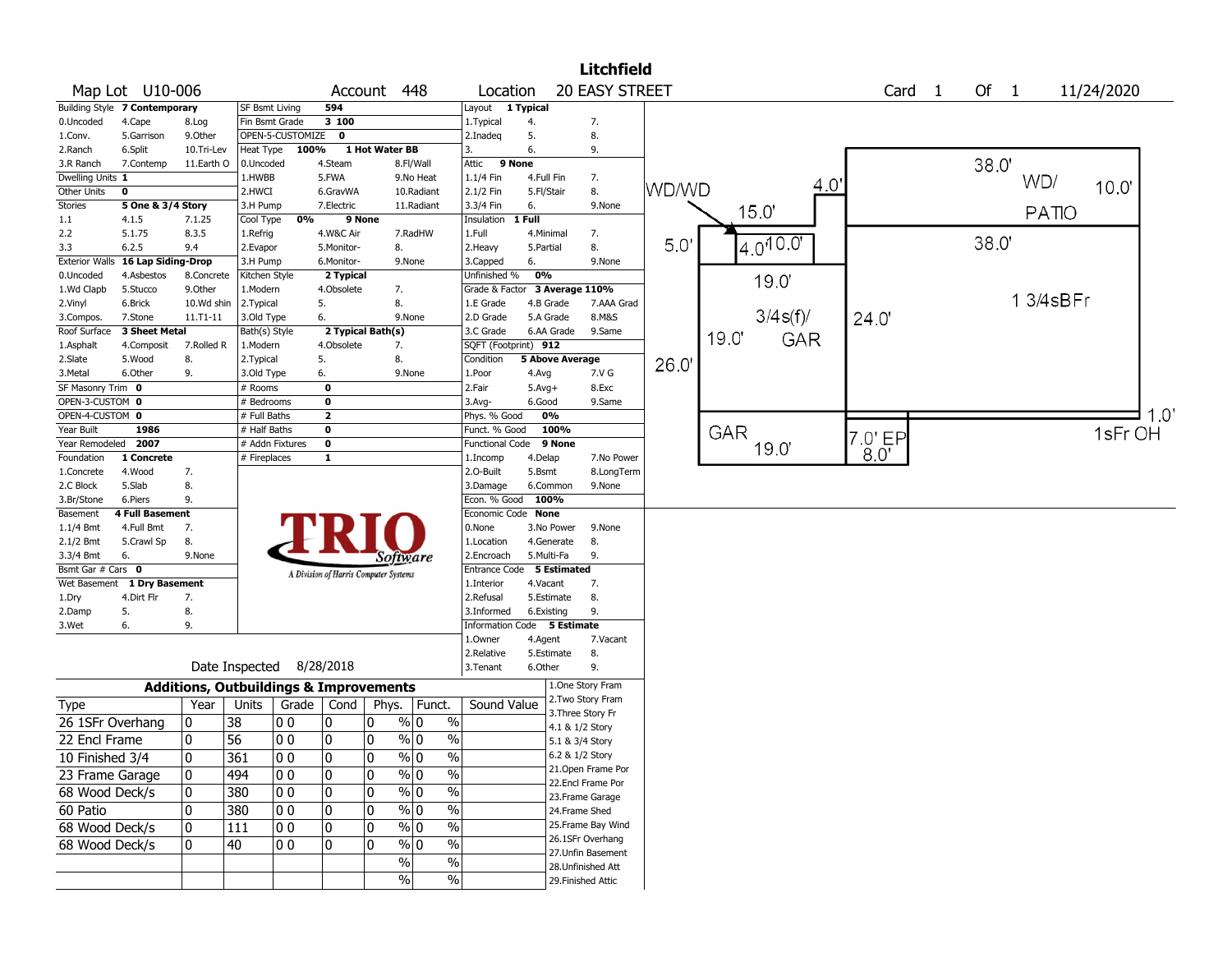|                                         | Map Lot U10-007                               | Account 954 | Location                      | 24 EASY STREET                |                           |                                    |             |                          | Card 1               | Of 1          |                                           | 11/24/2020                         |
|-----------------------------------------|-----------------------------------------------|-------------|-------------------------------|-------------------------------|---------------------------|------------------------------------|-------------|--------------------------|----------------------|---------------|-------------------------------------------|------------------------------------|
|                                         | ST. HILAIRE, HELENE J (LIFE TENANT)           |             |                               | <b>Property Data</b>          |                           |                                    |             | <b>Assessment Record</b> |                      |               |                                           |                                    |
|                                         | FRENETTE, LU ANN ; ST. HILAIRE, EARL & DENNIS |             | Neighborhood 60 Easy Street   |                               |                           | Year                               | Land        |                          | <b>Buildings</b>     |               | Exempt                                    | <b>Total</b>                       |
| 11 BIG DEN'S WAY                        |                                               |             |                               |                               |                           | 2007                               |             | 75,800                   |                      | 130,059       | 0                                         | 205,859                            |
|                                         | LEWISTON ME 04240                             |             | Tree Growth Year              | $\mathbf 0$                   |                           | 2008                               |             | 75,800                   |                      | 129,805       | 0                                         | 205,605                            |
|                                         |                                               |             | X Coordinate                  | 0                             |                           |                                    |             |                          |                      |               |                                           |                                    |
|                                         | B7577P131 B10550P343 B12683P330               |             | Y Coordinate<br>Zone/Land Use | $\mathbf 0$<br>19 Buker Pond  |                           | 2009                               |             | 108,300                  |                      | 133,463       | 0                                         | 241,763                            |
| <b>Previous Owner</b><br>GARRY, JUNE A. |                                               |             |                               |                               |                           | 2010                               |             | 108,300                  |                      | 118,570       | 0                                         | 226,870                            |
| <b>49 PUTNAM STREET</b>                 |                                               |             | Secondary Zone                |                               |                           | 2011                               |             | 110,700                  |                      | 105,243       | 0                                         | 215,943                            |
|                                         |                                               |             |                               |                               |                           | 2012                               |             | 110,700                  |                      | 105,243       | 10,000                                    | 205,943                            |
|                                         | BEVERLEY MA 01915                             |             | Topography 2 Rolling          |                               |                           | 2013                               |             | 110,700                  |                      | 105,157       | 10,000                                    | 205,857                            |
|                                         | Sale Date: 10/05/2010                         |             | 1.Level                       | 4.Below St                    | 7.Res Protec              | 2014                               |             | 110,700                  |                      | 103,951       | 10,000                                    | 204,651                            |
|                                         |                                               |             | 2.Rolling<br>3.Above St       | 8.<br>5.Low<br>9.<br>6.Swampy |                           | 2015                               |             | 110,700                  |                      | 103,949       | 10,000                                    | 204,649                            |
|                                         |                                               |             | Utilities 5 Dug Well          |                               | <b>6 Septic System</b>    | 2016                               |             | 110,700                  |                      | 103,755       | 15,000                                    | 199,455                            |
|                                         |                                               |             |                               |                               |                           | 2017                               |             | 110,700                  |                      | 102,659       | 20,000                                    | 193,359                            |
|                                         |                                               |             | 1.Public<br>2. Water          | 4.Dr Well<br>5.Dug Well       | 7.Cesspool<br>8.Lake/Pond | 2018                               |             | 110,700                  |                      | 102,546       | 19,200                                    | 194,046                            |
|                                         |                                               |             | 3.Sewer                       | 6.Septic                      | 9.None                    | 2019                               |             | 128,800                  |                      | 142,800       | 20,000                                    | 251,600                            |
|                                         |                                               |             | 1 Paved<br>Street             |                               |                           | 2020                               |             | 128,800                  |                      | 142,800       | 25,000                                    | 246,600                            |
|                                         |                                               |             | 1.Paved                       | 7.<br>4.Proposed              |                           |                                    |             |                          | <b>Land Data</b>     |               |                                           |                                    |
|                                         |                                               |             |                               |                               |                           |                                    |             |                          |                      |               |                                           |                                    |
|                                         |                                               |             | 2.Semi Imp<br>3.Gravel        | 8.<br>5.R/O/W<br>6.           | 9.None                    | <b>Front Foot</b>                  |             |                          | <b>Effective</b>     |               | <b>Influence</b>                          |                                    |
|                                         |                                               |             |                               | 0                             |                           |                                    | <b>Type</b> | Frontage                 | <b>Depth</b>         | <b>Factor</b> | Code                                      | <b>Influence</b><br><b>Codes</b>   |
|                                         | Inspection Witnessed By:                      |             |                               | $\mathbf 0$                   |                           | 11.1-100<br>12.101-200             |             |                          |                      |               | %<br>$\frac{9}{6}$                        | 1.Unimproved<br>2.Excess Frtg      |
|                                         |                                               |             |                               | <b>Sale Data</b>              |                           | $13.201+$                          |             |                          |                      |               | %                                         | 3. Topography                      |
|                                         |                                               | Date        | Sale Date                     |                               | 10/05/2010                | 14.<br>15.                         |             |                          |                      |               | %<br>%                                    | 4.Size/Shape<br>5.Access           |
| X                                       |                                               |             | Price                         |                               | 270,000                   |                                    |             |                          |                      |               | %                                         | 6.Restriction                      |
| No./Date                                | Description                                   | Date Insp.  | Sale Type                     | 2 Land & Buildings            |                           |                                    |             |                          |                      |               | %                                         | 7. Right of Way                    |
|                                         |                                               |             | 1.Land                        | 4.MFG UNIT<br>7.              |                           | <b>Square Foot</b>                 |             |                          | <b>Square Feet</b>   |               | %                                         | 8.View/Environ<br>9. Fract Share   |
|                                         |                                               |             | 2.L & B<br>3.Building         | 5.Other<br>8.<br>9.<br>6.     |                           | 16.Regular Lot<br>17.Secondary Lot |             |                          |                      |               | %                                         | Acres                              |
|                                         |                                               |             | Financing                     | 9 Unknown                     |                           | 18.Excess Land                     |             |                          |                      |               | $\frac{9}{6}$                             | 30. Frontage 1                     |
|                                         |                                               |             | 1.Convent                     | 4.Seller<br>7.                |                           | 19.Condominium                     |             |                          |                      |               | $\overline{\frac{9}{6}}$<br>$\frac{9}{6}$ | 31. Frontage 2<br>32. Tillable     |
| Notes:                                  |                                               |             | 2.FHA/VA                      | 8.<br>5.Private               |                           | 20.Miscellaneous                   |             |                          |                      |               | $\frac{9}{6}$                             | 33.Tillable                        |
|                                         |                                               |             | 3.Assumed                     | 6.Cash                        | 9.Unknown                 |                                    |             |                          |                      |               | %                                         | 34.Softwood F&O                    |
|                                         |                                               |             | Validity                      | 1 Arms Length Sale            |                           | Fract. Acre                        |             |                          | <b>Acreage/Sites</b> |               |                                           | 35. Mixed Wood F&O                 |
|                                         |                                               |             | 1.Valid                       | 4.Split                       | 7.Renovate                | 21. Houselot (Frac                 | 21          |                          | 0.40                 | 100           | %<br>0                                    | 36.Hardwood F&O<br>37.Softwood TG  |
|                                         |                                               |             | 2.Related                     | 5.Partial                     | 8.Other                   | 22.Baselot(Fract)<br>23.           | 44          |                          | 1.00                 | 85            | $\overline{0}$<br>%                       | 38. Mixed Wood TG                  |
|                                         |                                               |             | 3.Distress                    | 9.<br>6.Exempt                |                           | Acres                              |             |                          |                      |               | %<br>%                                    | 39.Hardwood TG                     |
|                                         |                                               |             | Verified                      | <b>5 Public Record</b>        |                           | 24. Houselot                       |             |                          |                      |               | %                                         | 40. Wasteland                      |
|                                         |                                               |             | 1.Buyer                       | 4.Agent                       | 7.Family                  | 25.Baselot                         |             |                          |                      |               | %                                         | 41.Gravel Pit                      |
|                                         |                                               |             | 2.Seller                      | 5.Pub Rec                     | 8.Other                   | 26.Rear 1                          |             |                          |                      |               | %                                         | 42. Mobile Home Si<br>43.Camp Site |
|                                         |                                               |             | 3.Lender                      | 6.MLS<br>9.                   |                           | 27.Rear 2<br>28. Rear 3            |             |                          |                      |               |                                           | 44.Lot Improvemen                  |
| <b>Litchfield</b>                       |                                               |             |                               |                               |                           | 29. Rear 4                         |             |                          | <b>Total Acreage</b> | 0.40          |                                           | 45.Access Right<br>46.Golf Course  |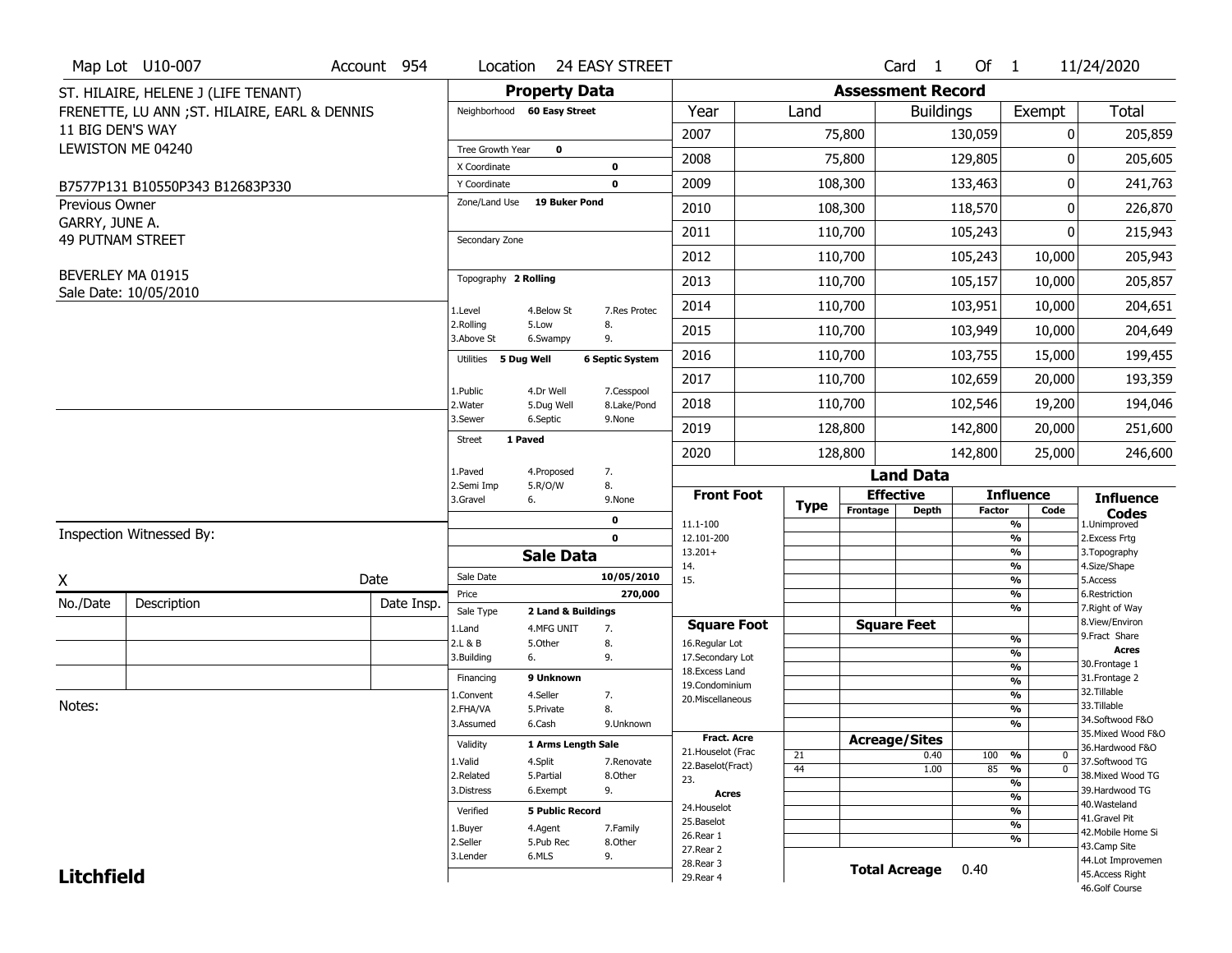|                              |                               |            |                                                   |                  |                         |                                       |               |                       |                          |                       | <b>Litchfield</b>                     |           |      |                 |                   |      |                |
|------------------------------|-------------------------------|------------|---------------------------------------------------|------------------|-------------------------|---------------------------------------|---------------|-----------------------|--------------------------|-----------------------|---------------------------------------|-----------|------|-----------------|-------------------|------|----------------|
|                              | Map Lot U10-007               |            |                                                   |                  |                         | Account 954                           |               |                       | Location                 |                       | 24 EASY STREET                        |           |      |                 | Card <sub>1</sub> | Of 1 | 11/24/2020     |
|                              | Building Style 1 Conventional |            | <b>SF Bsmt Living</b>                             |                  | $\mathbf 0$             |                                       |               | Layout                | 1 Typical                |                       |                                       |           |      |                 |                   |      |                |
| 0.Uncoded                    | 4.Cape                        | 8.Log      | Fin Bsmt Grade                                    |                  | 0 <sub>0</sub>          |                                       |               | 1. Typical            |                          | 4.                    | 7.                                    |           |      | 30.0'           |                   |      |                |
| 1.Conv.                      | 5.Garrison                    | 9.0ther    |                                                   | OPEN-5-CUSTOMIZE | $\mathbf 0$             |                                       |               | 2.Inadeg              |                          | 5.                    | 8.                                    |           |      |                 |                   |      |                |
| 2.Ranch                      | 6.Split                       | 10.Tri-Lev | Heat Type                                         | 100%             |                         | 1 Hot Water BB                        |               | 3.                    |                          | 6.                    | 9.                                    |           |      | <b>WD/PATIO</b> |                   |      | <b>PATIO</b>   |
| 3.R Ranch                    | 7.Contemp                     | 11.Earth O | 0.Uncoded                                         |                  | 4.Steam                 |                                       | 8.Fl/Wall     | Attic                 | 9 None                   |                       |                                       |           |      |                 |                   |      | $10.5^{\circ}$ |
| Dwelling Units 2             |                               |            | 1.HWBB                                            |                  | 5.FWA                   |                                       | 9.No Heat     | 1.1/4 Fin             |                          | 4.Full Fin            | 7.                                    |           |      |                 | 12.0              |      |                |
| Other Units                  | $\overline{\mathbf{0}}$       |            | 2.HWCI                                            |                  | 6.GravWA                |                                       | 10.Radiant    | 2.1/2 Fin             |                          | 5.Fl/Stair            | 8.                                    |           |      |                 |                   |      |                |
| <b>Stories</b>               | 2 Two Story                   |            | 3.H Pump                                          |                  | 7.Electric              |                                       | 11.Radiant    | 3.3/4 Fin             |                          | 6.                    | 9.None                                |           |      |                 |                   |      | 3.0<br>14.0'   |
| $1.1\,$                      | 4.1.5                         | 7.1.25     | Cool Type                                         | 0%               |                         | 9 None                                |               | Insulation            | 1 Full                   |                       |                                       | <b>WD</b> |      |                 |                   |      |                |
| 2.2                          | 5.1.75                        | 8.3.5      | 1.Refrig                                          |                  | 4.W&C Air               |                                       | 7.RadHW       | 1.Full                |                          | 4.Minimal             | 7.                                    |           |      |                 |                   |      |                |
| 3.3                          | 6.2.5                         | 9.4        | 2.Evapor                                          |                  | 5.Monitor-              | 8.                                    |               | 2.Heavy               |                          | 5.Partial             | 8.                                    |           |      | 26.0'           |                   |      |                |
| <b>Exterior Walls</b>        | 10 Wood Shingle               |            | 3.H Pump                                          |                  | 6.Monitor-              |                                       | 9.None        | 3.Capped              |                          | 6.                    | 9.None                                | 31.0      |      |                 |                   |      |                |
| 0.Uncoded                    | 4.Asbestos                    | 8.Concrete | Kitchen Style                                     |                  | 2 Typical               |                                       |               |                       | Unfinished %             | 0%                    |                                       |           |      |                 |                   |      | 16.0'          |
| 1.Wd Clapb                   | 5.Stucco                      | 9.Other    | 1.Modern                                          |                  | 4.Obsolete              | 7.                                    |               |                       |                          |                       | Grade & Factor 3 Average 105%         |           |      |                 |                   |      |                |
| 2.Vinyl                      | 6.Brick                       | 10.Wd shin | 2.Typical                                         |                  | 5.                      | 8.                                    |               | 1.E Grade             |                          | 4.B Grade             | 7.AAA Grad                            |           |      | 2sBFr           |                   |      | 1/2s(f)        |
| 3.Compos.                    | 7.Stone                       | 11.T1-11   | 3.Old Type                                        |                  | 6.                      |                                       | 9.None        | 2.D Grade             |                          | 5.A Grade             | 8.M&S                                 |           |      |                 |                   |      |                |
| Roof Surface                 | 3 Sheet Metal                 |            | Bath(s) Style                                     |                  |                         | 2 Typical Bath(s)                     |               | 3.C Grade             |                          | 6.AA Grade            | 9.Same                                |           |      |                 |                   |      |                |
| 1.Asphalt                    | 4.Composit                    | 7.Rolled R | 1.Modern                                          |                  | 4.Obsolete              | 7.                                    |               |                       | SQFT (Footprint) 832     |                       |                                       |           |      |                 |                   | 6.0' | 22.0' GAR      |
| 2.Slate                      | 5.Wood                        | 8.         | 2. Typical                                        |                  | 5.                      | 8.                                    |               | Condition             |                          |                       | <b>5 Above Average</b>                |           |      | 32.0'           |                   |      |                |
| 3.Metal<br>SF Masonry Trim 0 | 6.Other                       | 9.         | 3.Old Type<br># Rooms                             |                  | 6.<br>$\mathbf 0$       |                                       | 9.None        | 1.Poor<br>2.Fair      |                          | 4.Avg<br>$5.Avg+$     | 7.V G<br>8.Exc                        |           | 4.0' |                 |                   | 4.0  |                |
| OPEN-3-CUSTOM 0              |                               |            | # Bedrooms                                        |                  | $\overline{\mathbf{3}}$ |                                       |               | $3.$ Avg-             |                          | 6.Good                | 9.Same                                |           |      |                 |                   |      |                |
| OPEN-4-CUSTOM 0              |                               |            | # Full Baths                                      |                  | $\overline{2}$          |                                       |               |                       | Phys. % Good             | 0%                    |                                       |           |      |                 |                   |      |                |
| Year Built                   | 1970                          |            | # Half Baths                                      |                  | $\mathbf 0$             |                                       |               |                       | Funct. % Good            | 100%                  |                                       |           |      |                 |                   |      |                |
| Year Remodeled 1990          |                               |            |                                                   | # Addn Fixtures  | $\mathbf 0$             |                                       |               |                       | <b>Functional Code</b>   | 9 None                |                                       |           |      |                 |                   |      |                |
| Foundation                   | 1 Concrete                    |            | # Fireplaces                                      |                  | $\mathbf{1}$            |                                       |               | 1.Incomp              |                          | 4.Delap               | 7.No Power                            |           |      |                 |                   |      |                |
| 1.Concrete                   | 4.Wood                        | 7.         |                                                   |                  |                         |                                       |               | 2.0-Built             |                          | 5.Bsmt                | 8.LongTerm                            |           |      |                 |                   |      |                |
| 2.C Block                    | 5.Slab                        | 8.         |                                                   |                  |                         |                                       |               | 3.Damage              |                          | 6.Common              | 9.None                                |           |      |                 |                   |      | 1sFr/OP        |
| 3.Br/Stone                   | 6.Piers                       | 9.         |                                                   |                  |                         |                                       |               |                       | Econ. % Good             | 100%                  |                                       |           |      |                 |                   |      |                |
| Basement                     | <b>4 Full Basement</b>        |            |                                                   |                  |                         |                                       |               |                       | Economic Code None       |                       |                                       |           |      |                 |                   |      |                |
| 1.1/4 Bmt                    | 4.Full Bmt                    | 7.         |                                                   |                  |                         |                                       |               | 0.None                |                          | 3.No Power            | 9.None                                |           |      |                 |                   |      |                |
| 2.1/2 Bmt                    | 5.Crawl Sp                    | 8.         |                                                   |                  |                         |                                       |               | 1.Location            |                          | 4.Generate            | 8.                                    |           |      |                 |                   |      |                |
| 3.3/4 Bmt                    | 6.                            | 9.None     |                                                   |                  |                         | Software                              |               |                       | 2.Encroach               | 5.Multi-Fa            | 9.                                    |           |      |                 |                   |      |                |
| Bsmt Gar # Cars 0            |                               |            |                                                   |                  |                         | A Division of Harris Computer Systems |               |                       | <b>Entrance Code</b>     |                       | <b>1 Interior Inspect</b>             |           |      |                 |                   |      |                |
|                              | Wet Basement 2 Damp Basement  |            |                                                   |                  |                         |                                       |               | 1.Interior            |                          | 4.Vacant              | 7.                                    |           |      |                 |                   |      |                |
| 1.Dry                        | 4.Dirt Flr                    | 7.         |                                                   |                  |                         |                                       |               | 2.Refusal             |                          | 5.Estimate            | 8.                                    |           |      |                 |                   |      |                |
| 2.Damp                       | 5.                            | 8.         |                                                   |                  |                         |                                       |               | 3.Informed            |                          | 6.Existing            | 9.                                    |           |      |                 |                   |      |                |
| 3.Wet                        | 6.                            | 9.         |                                                   |                  |                         |                                       |               |                       | Information Code 1 Owner |                       |                                       |           |      |                 |                   |      |                |
|                              |                               |            |                                                   |                  |                         |                                       |               | 1.Owner<br>2.Relative |                          | 4.Agent<br>5.Estimate | 7.Vacant                              |           |      |                 |                   |      |                |
|                              |                               |            | Date Inspected 8/28/2018                          |                  |                         |                                       |               | 3.Tenant              |                          | 6.Other               | 8.<br>9.                              |           |      |                 |                   |      |                |
|                              |                               |            |                                                   |                  |                         |                                       |               |                       |                          |                       |                                       |           |      |                 |                   |      |                |
|                              |                               |            | <b>Additions, Outbuildings &amp; Improvements</b> |                  |                         |                                       |               |                       |                          |                       | 1.One Story Fram<br>2. Two Story Fram |           |      |                 |                   |      |                |
| Type                         |                               | Year       | Units                                             | Grade            | Cond                    | Phys.                                 | Funct.        |                       | Sound Value              |                       | 3. Three Story Fr                     |           |      |                 |                   |      |                |
| 68 Wood Deck/s               |                               | 10         | 436                                               | 00               | 0                       | 0                                     | % 0           | $\%$                  |                          |                       | 4.1 & 1/2 Story                       |           |      |                 |                   |      |                |
| 1 One Story Frame            |                               | 10         | 24                                                | 00               | 0                       | 0                                     | % 0           | $\%$                  |                          |                       | 5.1 & 3/4 Story                       |           |      |                 |                   |      |                |
| 21 Open Frame                |                               | 10         | 24                                                | 0 0              | 10                      | 10                                    | % 0           | %                     |                          |                       | 6.2 & 1/2 Story                       |           |      |                 |                   |      |                |
|                              |                               |            |                                                   |                  | 0                       |                                       | $\sqrt[6]{0}$ |                       |                          |                       | 21. Open Frame Por                    |           |      |                 |                   |      |                |
|                              | 9 Finished $1/2$ Story $ 0 $  |            | 352                                               | 00               |                         | 10                                    |               | $\%$                  |                          |                       | 22.Encl Frame Por                     |           |      |                 |                   |      |                |
| 23 Frame Garage              |                               | 10         | 352                                               | 00               | 0                       | 0                                     | $\sqrt[6]{0}$ | $\%$                  |                          |                       | 23. Frame Garage                      |           |      |                 |                   |      |                |
| 60 Patio                     |                               | 10         | 586                                               | 00               | 0                       | 0                                     | $\%$ 0        | $\%$                  |                          |                       | 24.Frame Shed                         |           |      |                 |                   |      |                |
|                              |                               |            |                                                   |                  |                         | $\%$                                  |               | $\%$                  |                          |                       | 25.Frame Bay Wind                     |           |      |                 |                   |      |                |
|                              |                               |            |                                                   |                  |                         | $\%$                                  |               | $\%$                  |                          |                       | 26.1SFr Overhang                      |           |      |                 |                   |      |                |
|                              |                               |            |                                                   |                  |                         | $\%$                                  |               | $\%$                  |                          |                       | 27.Unfin Basement                     |           |      |                 |                   |      |                |
|                              |                               |            |                                                   |                  |                         |                                       |               |                       |                          |                       | 28. Unfinished Att                    |           |      |                 |                   |      |                |
|                              |                               |            |                                                   |                  |                         |                                       | %             | $\%$                  |                          |                       | 29. Finished Attic                    |           |      |                 |                   |      |                |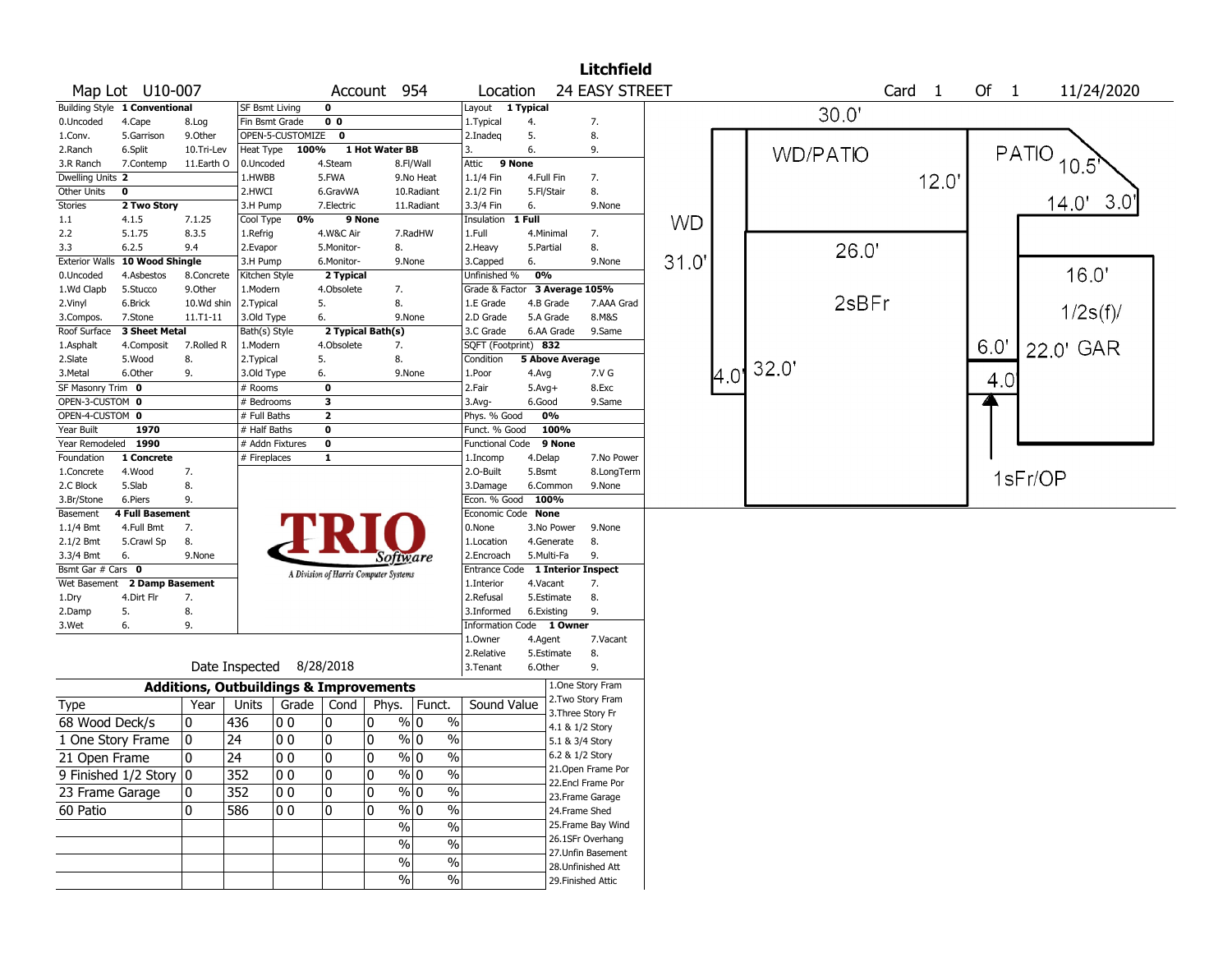|                   | Map Lot U10-008          | Account 435 | Location                     |                         | <b>26 EASY STREET</b>      |                                         |             |                          | Card <sub>1</sub> | Of $1$        |                                | 11/24/2020                            |
|-------------------|--------------------------|-------------|------------------------------|-------------------------|----------------------------|-----------------------------------------|-------------|--------------------------|-------------------|---------------|--------------------------------|---------------------------------------|
| DAVIS, JOHN L     |                          |             |                              | <b>Property Data</b>    |                            |                                         |             | <b>Assessment Record</b> |                   |               |                                |                                       |
| P O BOX 94        |                          |             | Neighborhood 60 Easy Street  |                         |                            | Year                                    | Land        |                          | <b>Buildings</b>  |               | Exempt                         | Total                                 |
|                   | TOPSHAM ME 04086         |             |                              |                         |                            | 2007                                    |             | 67,880                   |                   | 489           | 0                              | 68,369                                |
|                   |                          |             | Tree Growth Year             | $\mathbf 0$             |                            | 2008                                    |             | 67,880                   |                   | 483           | 0                              | 68,363                                |
|                   |                          |             | X Coordinate<br>Y Coordinate |                         | $\mathbf 0$<br>$\mathbf 0$ | 2009                                    |             | 100,380                  |                   | 395           | 0                              | 100,775                               |
| B1701P151         |                          |             | Zone/Land Use                | <b>19 Buker Pond</b>    |                            |                                         |             |                          |                   |               |                                |                                       |
|                   |                          |             |                              |                         |                            | 2010                                    |             | 100,380                  |                   | 477           | 0                              | 100,857                               |
|                   |                          |             | Secondary Zone               |                         |                            | 2011                                    |             | 100,380                  |                   | 470           | 0                              | 100,850                               |
|                   |                          |             |                              |                         |                            | 2012                                    |             | 100,380                  |                   | 470           | 0                              | 100,850                               |
|                   |                          |             | Topography 2 Rolling         |                         |                            | 2013                                    |             | 100,380                  |                   | 470           | 0                              | 100,850                               |
|                   |                          |             | 1.Level                      | 4.Below St              | 7.Res Protec               | 2014                                    |             | 100,380                  |                   | 464           | 0                              | 100,844                               |
|                   |                          |             | 2.Rolling<br>3.Above St      | 5.Low<br>6.Swampy       | 8.<br>9.                   | 2015                                    |             | 100,380                  |                   | 458           | 0                              | 100,838                               |
|                   |                          |             | Utilities 9 None             |                         | 9 None                     | 2016                                    |             | 100,380                  |                   | 458           | 0                              | 100,838                               |
|                   |                          |             |                              |                         |                            | 2017                                    |             | 100,380                  |                   | 451           | 0                              | 100,831                               |
|                   |                          |             | 1.Public<br>2. Water         | 4.Dr Well<br>5.Dug Well | 7.Cesspool<br>8.Lake/Pond  | 2018                                    |             | 100,380                  |                   | 445           | 0                              | 100,825                               |
|                   |                          |             | 3.Sewer                      | 6.Septic                | 9.None                     | 2019                                    |             | 119,900                  |                   | 400           | 0                              | 120,300                               |
|                   |                          |             | 1 Paved<br><b>Street</b>     |                         |                            | 2020                                    |             | 119,900                  |                   | 400           | 0                              | 120,300                               |
|                   |                          |             | 1.Paved                      | 4.Proposed              | 7.                         |                                         |             |                          | <b>Land Data</b>  |               |                                |                                       |
|                   |                          |             | 2.Semi Imp<br>3.Gravel       | 5.R/O/W<br>6.           | 8.<br>9.None               | <b>Front Foot</b>                       |             | <b>Effective</b>         |                   |               | <b>Influence</b>               | <b>Influence</b>                      |
|                   |                          |             |                              |                         | $\mathbf 0$                | 11.1-100                                | <b>Type</b> | Frontage                 | <b>Depth</b>      | <b>Factor</b> | Code<br>$\frac{9}{6}$          | <b>Codes</b><br>1.Unimproved          |
|                   | Inspection Witnessed By: |             |                              |                         | $\mathbf 0$                | 12.101-200                              |             |                          |                   |               | $\frac{9}{6}$                  | 2.Excess Frtg                         |
|                   |                          |             |                              | <b>Sale Data</b>        |                            | $13.201+$<br>14.                        |             |                          |                   |               | $\frac{9}{6}$<br>$\frac{9}{6}$ | 3. Topography<br>4.Size/Shape         |
| X                 |                          | Date        | Sale Date                    |                         |                            | 15.                                     |             |                          |                   |               | $\frac{9}{6}$                  | 5.Access                              |
| No./Date          | Description              | Date Insp.  | Price                        |                         |                            |                                         |             |                          |                   |               | $\frac{9}{6}$<br>$\frac{9}{6}$ | 6.Restriction<br>7. Right of Way      |
|                   |                          |             | Sale Type<br>1.Land          | 4.MFG UNIT              | 7.                         | <b>Square Foot</b>                      |             | <b>Square Feet</b>       |                   |               |                                | 8.View/Environ                        |
|                   |                          |             | 2.L & B                      | 5.Other                 | 8.                         | 16.Regular Lot                          |             |                          |                   |               | %                              | 9.Fract Share                         |
|                   |                          |             | 3.Building                   | 6.                      | 9.                         | 17.Secondary Lot                        |             |                          |                   |               | %                              | <b>Acres</b><br>30.Frontage 1         |
|                   |                          |             | Financing                    |                         |                            | 18.Excess Land                          |             |                          |                   |               | $\frac{9}{6}$<br>$\frac{9}{6}$ | 31. Frontage 2                        |
|                   |                          |             | 1.Convent                    | 4.Seller                | 7.                         | 19.Condominium<br>20.Miscellaneous      |             |                          |                   |               | $\frac{9}{6}$                  | 32.Tillable                           |
| Notes:            |                          |             | 2.FHA/VA                     | 5.Private               | 8.                         |                                         |             |                          |                   |               | $\frac{9}{6}$                  | 33.Tillable                           |
|                   |                          |             | 3.Assumed                    | 6.Cash                  | 9.Unknown                  |                                         |             |                          |                   |               | $\frac{9}{6}$                  | 34.Softwood F&O<br>35. Mixed Wood F&O |
|                   |                          |             | Validity                     |                         |                            | <b>Fract. Acre</b>                      |             | <b>Acreage/Sites</b>     |                   |               |                                | 36.Hardwood F&O                       |
|                   |                          |             | 1.Valid                      | 4.Split                 | 7.Renovate                 | 21. Houselot (Frac<br>22.Baselot(Fract) | 22          |                          | 0.46              | 100           | %<br>0                         | 37.Softwood TG                        |
|                   |                          |             | 2.Related                    | 5.Partial               | 8.Other                    | 23.                                     |             |                          |                   |               | $\frac{9}{6}$<br>$\frac{9}{6}$ | 38. Mixed Wood TG                     |
|                   |                          |             | 3.Distress                   | 6.Exempt                | 9.                         | <b>Acres</b>                            |             |                          |                   |               | $\overline{\frac{9}{6}}$       | 39.Hardwood TG                        |
|                   |                          |             | Verified                     |                         |                            | 24. Houselot                            |             |                          |                   |               | $\frac{9}{6}$                  | 40. Wasteland                         |
|                   |                          |             | 1.Buyer                      | 4.Agent                 | 7.Family                   | 25.Baselot                              |             |                          |                   |               | $\frac{9}{6}$                  | 41.Gravel Pit<br>42. Mobile Home Si   |
|                   |                          |             | 2.Seller                     | 5.Pub Rec               | 8.Other                    | 26.Rear 1                               |             |                          |                   |               | $\frac{9}{6}$                  | 43.Camp Site                          |
|                   |                          |             |                              |                         |                            |                                         |             |                          |                   |               |                                |                                       |
|                   |                          |             | 3.Lender                     | 6.MLS                   | 9.                         | 27.Rear 2                               |             |                          |                   |               |                                | 44.Lot Improvemen                     |
| <b>Litchfield</b> |                          |             |                              |                         |                            | 28. Rear 3<br>29. Rear 4                |             | <b>Total Acreage</b>     |                   | 0.46          |                                | 45.Access Right<br>46.Golf Course     |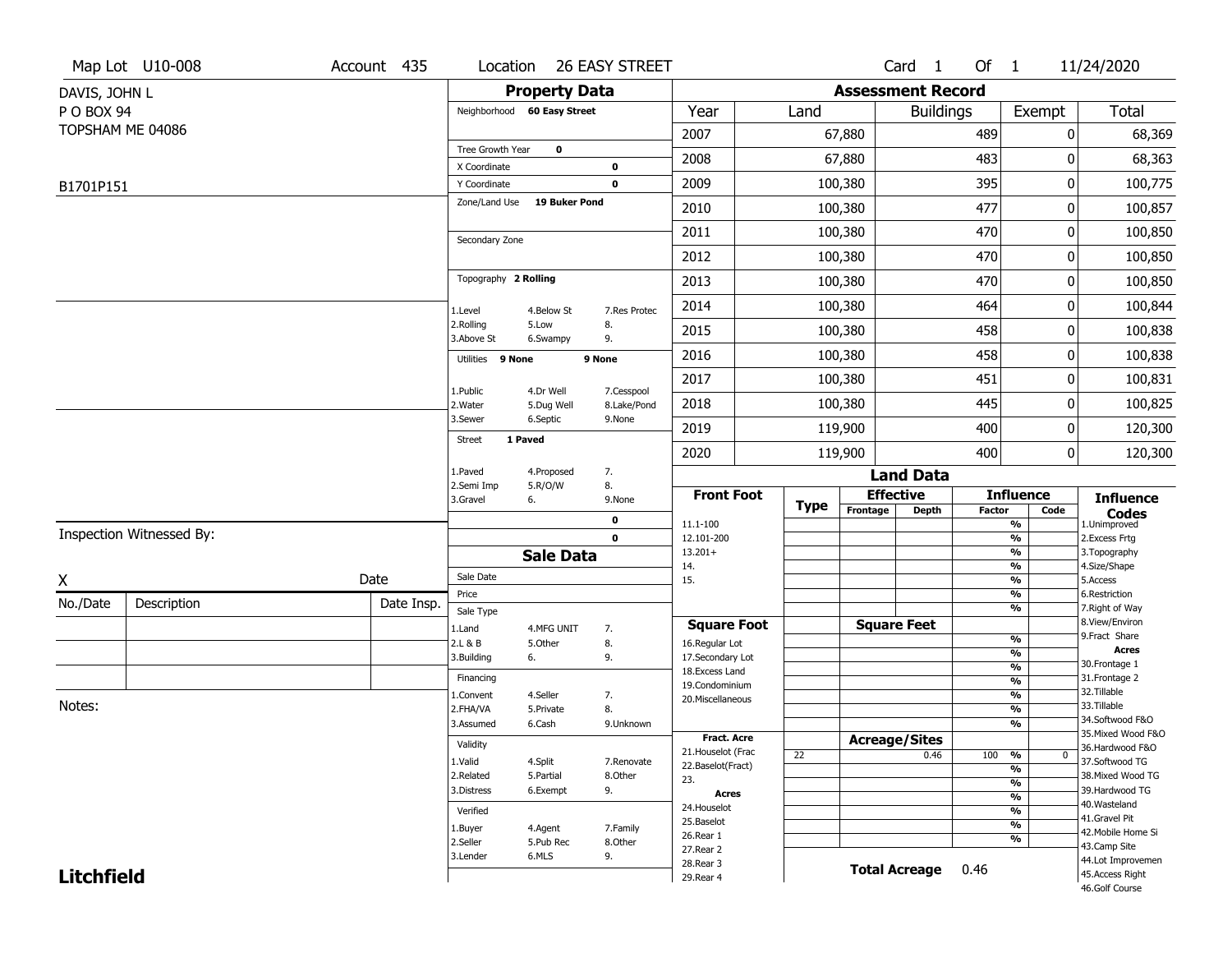|                                  |                 |                                                   |                       |                  |            |                                       |               |                        |                    |            | <b>Litchfield</b>                  |                                         |  |
|----------------------------------|-----------------|---------------------------------------------------|-----------------------|------------------|------------|---------------------------------------|---------------|------------------------|--------------------|------------|------------------------------------|-----------------------------------------|--|
|                                  | Map Lot U10-008 |                                                   |                       |                  |            | Account 435                           |               | Location               |                    |            | 26 EASY STREET                     | Of 1<br>11/24/2020<br>Card <sub>1</sub> |  |
| <b>Building Style</b>            |                 |                                                   | <b>SF Bsmt Living</b> |                  |            |                                       |               | Layout                 |                    |            |                                    |                                         |  |
| 0.Uncoded                        | 4.Cape          | 8.Log                                             | Fin Bsmt Grade        |                  |            |                                       |               | 1. Typical             | 4.                 |            | 7.                                 |                                         |  |
| 1.Conv.                          | 5.Garrison      | 9.Other                                           |                       | OPEN-5-CUSTOMIZE |            |                                       |               | 2.Inadeq               | 5.                 |            | 8.                                 |                                         |  |
| 2.Ranch                          | 6.Split         | 10.Tri-Lev                                        | Heat Type             | 100%             |            |                                       |               | 3.                     | 6.                 |            | 9.                                 |                                         |  |
| 3.R Ranch                        | 7.Contemp       | 11.Earth O                                        | 0.Uncoded             |                  | 4.Steam    |                                       | 8.Fl/Wall     | Attic                  |                    |            |                                    |                                         |  |
| Dwelling Units                   |                 |                                                   | 1.HWBB                |                  | 5.FWA      |                                       | 9.No Heat     | 1.1/4 Fin              |                    | 4.Full Fin | 7.                                 |                                         |  |
| Other Units                      |                 |                                                   | 2.HWCI                |                  | 6.GravWA   |                                       | 10.Radiant    | 2.1/2 Fin              |                    | 5.Fl/Stair | 8.                                 |                                         |  |
| <b>Stories</b>                   |                 |                                                   | 3.H Pump              |                  | 7.Electric |                                       | 11.Radiant    | 3.3/4 Fin              | 6.                 |            | 9.None                             | 8.0"                                    |  |
| 1.1                              | 4.1.5           | 7.1.25                                            | Cool Type             | 0%               |            |                                       |               | Insulation             |                    |            |                                    |                                         |  |
| 2.2                              | 5.1.75          | 8.3.5                                             | 1.Refrig              |                  | 4.W&C Air  |                                       | 7.RadHW       | 1.Full                 |                    | 4.Minimal  | 7.                                 |                                         |  |
| 3.3                              | 6.2.5           | 9.4                                               | 2.Evapor              |                  | 5.Monitor- | 8.                                    |               | 2.Heavy                | 5.Partial          |            | 8.                                 |                                         |  |
| <b>Exterior Walls</b>            |                 |                                                   | 3.H Pump              |                  | 6.Monitor- | 9.None                                |               | 3.Capped               | 6.                 |            | 9.None                             |                                         |  |
| 0.Uncoded                        | 4.Asbestos      | 8.Concrete                                        | Kitchen Style         |                  |            |                                       |               | Unfinished %           |                    |            |                                    |                                         |  |
| 1.Wd Clapb                       | 5.Stucco        | 9.Other                                           | 1.Modern              |                  | 4.Obsolete | 7.                                    |               | Grade & Factor         |                    |            |                                    |                                         |  |
| 2.Vinyl                          | 6.Brick         | 10.Wd shin                                        | 2.Typical             |                  | 5.         | 8.                                    |               | 1.E Grade              |                    | 4.B Grade  | 7.AAA Grad                         |                                         |  |
| 3.Compos.                        | 7.Stone         | 11.T1-11                                          | 3.Old Type            |                  | 6.         | 9.None                                |               | 2.D Grade              |                    | 5.A Grade  | 8.M&S                              | 12.0'                                   |  |
| Roof Surface                     |                 |                                                   | Bath(s) Style         |                  |            |                                       |               | 3.C Grade              |                    | 6.AA Grade | 9.Same                             |                                         |  |
| 1.Asphalt                        | 4.Composit      | 7.Rolled R                                        | 1.Modern              |                  | 4.Obsolete | 7.                                    |               | SQFT (Footprint)       |                    |            |                                    |                                         |  |
| 2.Slate                          | 5.Wood          | 8.                                                | 2.Typical             |                  | 5.         | 8.                                    |               | Condition              |                    |            |                                    |                                         |  |
| 3.Metal                          | 6.Other         | 9.                                                | 3.Old Type            |                  | 6.         | 9.None                                |               | 1.Poor                 | 4.Avg              |            | 7.V G<br>8.Exc                     |                                         |  |
| SF Masonry Trim<br>OPEN-3-CUSTOM |                 |                                                   | # Rooms<br># Bedrooms |                  |            |                                       |               | 2.Fair<br>3.Avg-       | $5.Avg+$<br>6.Good |            | 9.Same                             |                                         |  |
| OPEN-4-CUSTOM                    |                 |                                                   | # Full Baths          |                  |            |                                       |               | Phys. % Good           |                    |            |                                    |                                         |  |
| Year Built                       |                 |                                                   | # Half Baths          |                  |            |                                       |               | Funct. % Good          |                    |            |                                    |                                         |  |
| Year Remodeled                   |                 |                                                   | # Addn Fixtures       |                  |            |                                       |               | <b>Functional Code</b> |                    |            |                                    |                                         |  |
| Foundation                       |                 |                                                   | # Fireplaces          |                  |            |                                       |               | 1.Incomp               | 4.Delap            |            | 7.No Power                         |                                         |  |
| 1.Concrete                       | 4.Wood          | 7.                                                |                       |                  |            |                                       |               | 2.O-Built              | 5.Bsmt             |            | 8.LongTerm                         |                                         |  |
| 2.C Block                        | 5.Slab          | 8.                                                |                       |                  |            |                                       |               | 3.Damage               |                    | 6.Common   | 9.None                             |                                         |  |
| 3.Br/Stone                       | 6.Piers         | 9.                                                |                       |                  |            |                                       |               | Econ. % Good           |                    |            |                                    |                                         |  |
| Basement                         |                 |                                                   |                       |                  |            |                                       |               | Economic Code          |                    |            |                                    |                                         |  |
| 1.1/4 Bmt                        | 4.Full Bmt      | 7.                                                |                       |                  |            |                                       |               | 0.None                 |                    | 3.No Power | 9.None                             |                                         |  |
| 2.1/2 Bmt                        | 5.Crawl Sp      | 8.                                                |                       |                  |            |                                       |               | 1.Location             |                    | 4.Generate | 8.                                 |                                         |  |
| 3.3/4 Bmt                        | 6.              | 9.None                                            |                       |                  |            | Software                              |               | 2.Encroach             |                    | 5.Multi-Fa | 9.                                 |                                         |  |
| Bsmt Gar # Cars                  |                 |                                                   |                       |                  |            | A Division of Harris Computer Systems |               | Entrance Code 0        |                    |            |                                    |                                         |  |
| Wet Basement                     |                 |                                                   |                       |                  |            |                                       |               | 1.Interior             |                    | 4.Vacant   | 7.                                 |                                         |  |
| 1.Dry                            | 4.Dirt Flr      | 7.                                                |                       |                  |            |                                       |               | 2.Refusal              |                    | 5.Estimate | 8.                                 |                                         |  |
| 2.Damp                           | 5.              | 8.                                                |                       |                  |            |                                       |               | 3.Informed             |                    | 6.Existing | 9.                                 |                                         |  |
| 3.Wet                            | 6.              | 9.                                                |                       |                  |            |                                       |               | Information Code 0     |                    |            |                                    |                                         |  |
|                                  |                 |                                                   |                       |                  |            |                                       |               | 1.Owner                | 4.Agent            |            | 7.Vacant                           |                                         |  |
|                                  |                 |                                                   |                       |                  |            |                                       |               | 2.Relative             |                    | 5.Estimate | 8.                                 |                                         |  |
|                                  |                 | Date Inspected                                    |                       |                  |            |                                       |               | 3.Tenant               | 6.Other            |            | 9.                                 |                                         |  |
|                                  |                 | <b>Additions, Outbuildings &amp; Improvements</b> |                       |                  |            |                                       |               |                        |                    |            | 1.One Story Fram                   |                                         |  |
| Type                             |                 | Year                                              | Units                 | Grade            | Cond       | Phys.                                 | Funct.        | Sound Value            |                    |            | 2. Two Story Fram                  |                                         |  |
| 24 Frame Shed                    |                 | 0                                                 |                       |                  |            | %                                     |               | % 400                  |                    |            | 3. Three Story Fr                  |                                         |  |
|                                  |                 |                                                   |                       |                  |            | %                                     | $\frac{0}{0}$ |                        |                    |            | 4.1 & 1/2 Story                    |                                         |  |
|                                  |                 |                                                   |                       |                  |            |                                       |               |                        |                    |            | 5.1 & 3/4 Story<br>6.2 & 1/2 Story |                                         |  |
|                                  |                 |                                                   |                       |                  |            | %                                     | %             |                        |                    |            | 21. Open Frame Por                 |                                         |  |
|                                  |                 |                                                   |                       |                  |            | $\%$                                  | $\frac{1}{2}$ |                        |                    |            | 22.Encl Frame Por                  |                                         |  |
|                                  |                 |                                                   |                       |                  |            | $\%$                                  | $\frac{0}{6}$ |                        |                    |            | 23. Frame Garage                   |                                         |  |
|                                  |                 |                                                   |                       |                  |            | $\%$                                  | $\frac{0}{6}$ |                        |                    |            | 24.Frame Shed                      |                                         |  |
|                                  |                 |                                                   |                       |                  |            | $\%$                                  | $\frac{0}{6}$ |                        |                    |            | 25. Frame Bay Wind                 |                                         |  |
|                                  |                 |                                                   |                       |                  |            | $\%$                                  | $\frac{0}{6}$ |                        |                    |            | 26.1SFr Overhang                   |                                         |  |
|                                  |                 |                                                   |                       |                  |            |                                       |               |                        |                    |            | 27.Unfin Basement                  |                                         |  |
|                                  |                 |                                                   |                       |                  |            | $\%$                                  | $\frac{0}{6}$ |                        |                    |            | 28. Unfinished Att                 |                                         |  |
|                                  |                 |                                                   |                       |                  |            | $\sqrt{6}$                            | $\frac{9}{6}$ |                        |                    |            | 29. Finished Attic                 |                                         |  |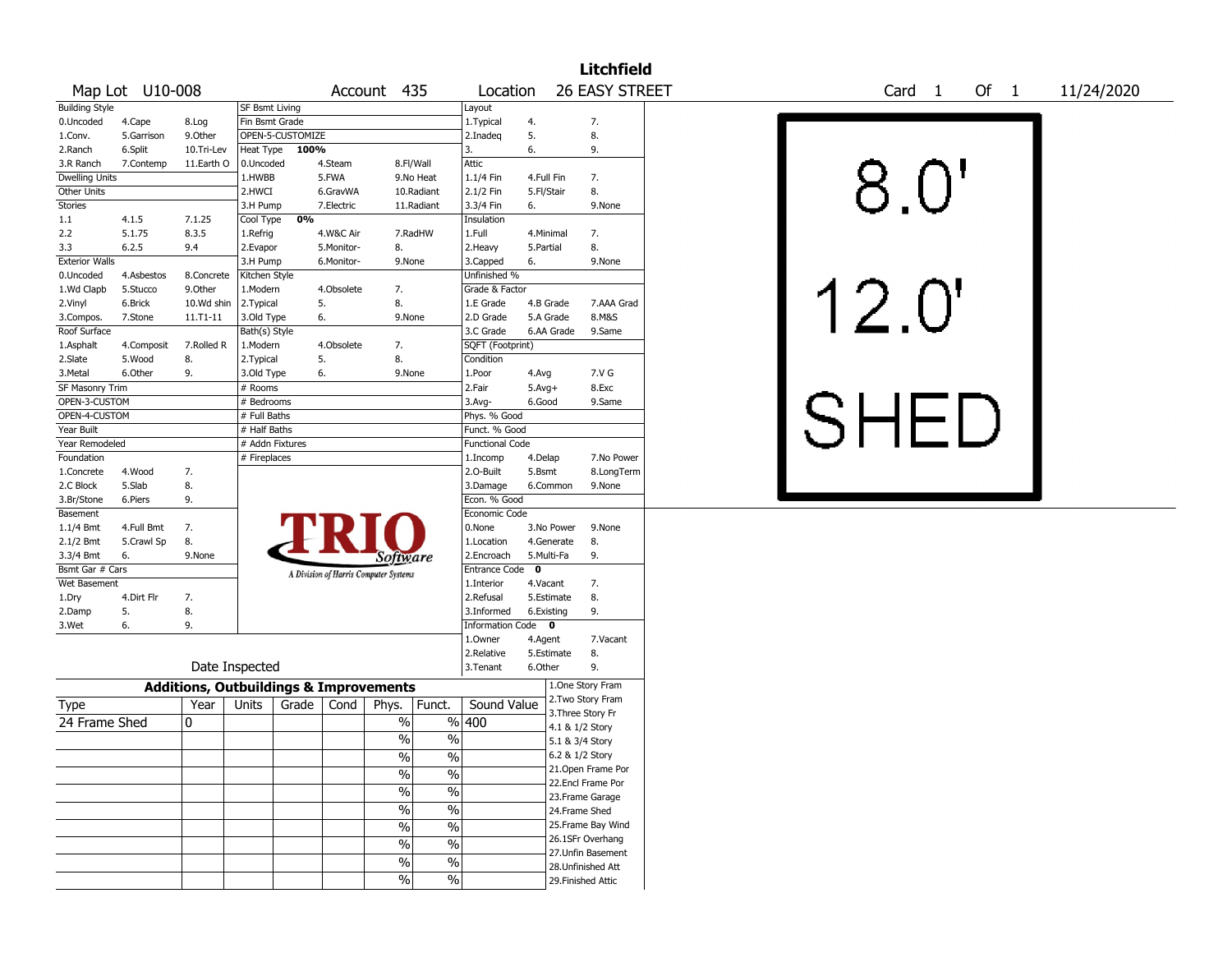|                       | Map Lot U10-009          | Account 937 | Location                    |                         | <b>30 EASY STREET</b>     |                                    |             |                          | Card <sub>1</sub> | Of $1$        |                                | 11/24/2020                          |
|-----------------------|--------------------------|-------------|-----------------------------|-------------------------|---------------------------|------------------------------------|-------------|--------------------------|-------------------|---------------|--------------------------------|-------------------------------------|
|                       | CUTLIFFE, RICHARD        |             |                             | <b>Property Data</b>    |                           |                                    |             | <b>Assessment Record</b> |                   |               |                                |                                     |
| CUTLIFFE, CHERYL      |                          |             | Neighborhood 60 Easy Street |                         |                           | Year                               | Land        |                          | <b>Buildings</b>  |               | Exempt                         | <b>Total</b>                        |
| <b>30 EASY STREET</b> |                          |             |                             |                         |                           | 2007                               |             | 75,800                   |                   | 76,397        | 13,000                         | 139,197                             |
|                       | LITCHFIELD ME 04350      |             | Tree Growth Year            | $\mathbf 0$             |                           |                                    |             |                          |                   |               |                                |                                     |
|                       |                          |             | X Coordinate                |                         | $\mathbf 0$               | 2008                               |             | 75,800                   |                   | 76,397        | 18,050                         | 134,147                             |
| B5234P198             |                          |             | Y Coordinate                |                         | $\mathbf 0$               | 2009                               |             | 108,300                  |                   | 71,276        | 15,200                         | 164,376                             |
|                       |                          |             | Zone/Land Use               | <b>19 Buker Pond</b>    |                           | 2010                               |             | 108,300                  |                   | 75,421        | 16,000                         | 167,721                             |
|                       |                          |             | Secondary Zone              |                         |                           | 2011                               |             | 110,700                  |                   | 63,746        | 16,000                         | 158,446                             |
|                       |                          |             |                             |                         |                           | 2012                               |             | 110,700                  |                   | 63,746        | 16,000                         | 158,446                             |
|                       |                          |             | Topography 2 Rolling        |                         |                           | 2013                               |             | 110,700                  |                   | 62,988        | 16,000                         | 157,688                             |
|                       |                          |             | 1.Level                     | 4.Below St              | 7.Res Protec              | 2014                               |             | 110,700                  |                   | 62,988        | 16,000                         | 157,688                             |
|                       |                          |             | 2.Rolling<br>3.Above St     | 5.Low<br>6.Swampy       | 8.<br>9.                  | 2015                               |             | 110,700                  |                   | 62,230        | 16,000                         | 156,930                             |
|                       |                          |             | 4 Drilled Well<br>Utilities |                         | <b>6 Septic System</b>    | 2016                               |             | 110,700                  |                   | 62,230        | 21,000                         | 151,930                             |
|                       |                          |             |                             |                         |                           | 2017                               |             | 110,700                  |                   | 61,471        | 26,000                         | 146,171                             |
|                       |                          |             | 1.Public<br>2. Water        | 4.Dr Well<br>5.Dug Well | 7.Cesspool<br>8.Lake/Pond | 2018                               |             | 110,700                  |                   | 61,471        | 24,960                         | 147,211                             |
|                       |                          |             | 3.Sewer                     | 6.Septic                | 9.None                    | 2019                               |             | 131,800                  |                   | 77,600        | 26,000                         | 183,400                             |
|                       |                          |             | 1 Paved<br><b>Street</b>    |                         |                           | 2020                               |             | 131,800                  |                   | 77,600        | 31,000                         | 178,400                             |
|                       |                          |             | 1.Paved                     | 4.Proposed              | 7.                        |                                    |             |                          | <b>Land Data</b>  |               |                                |                                     |
|                       |                          |             | 2.Semi Imp<br>3.Gravel      | 5.R/O/W<br>6.           | 8.<br>9.None              | <b>Front Foot</b>                  |             | <b>Effective</b>         |                   |               | <b>Influence</b>               | <b>Influence</b>                    |
|                       |                          |             |                             |                         | 0                         | 11.1-100                           | <b>Type</b> | Frontage                 | <b>Depth</b>      | <b>Factor</b> | Code<br>%                      | <b>Codes</b><br>1.Unimproved        |
|                       | Inspection Witnessed By: |             |                             |                         | $\mathbf 0$               | 12.101-200                         |             |                          |                   |               | $\frac{9}{6}$                  | 2.Excess Frtg                       |
|                       |                          |             |                             | <b>Sale Data</b>        |                           | $13.201+$                          |             |                          |                   |               | %                              | 3. Topography                       |
| X                     |                          | Date        | Sale Date                   |                         | 10/04/1996                | 14.<br>15.                         |             |                          |                   |               | %<br>%                         | 4.Size/Shape<br>5.Access            |
|                       |                          |             | Price                       |                         | 95,000                    |                                    |             |                          |                   |               | %                              | 6.Restriction                       |
| No./Date              | Description              | Date Insp.  | Sale Type                   | 2 Land & Buildings      |                           |                                    |             |                          |                   |               | %                              | 7. Right of Way<br>8.View/Environ   |
|                       |                          |             | 1.Land                      | 4.MFG UNIT              | 7.                        | <b>Square Foot</b>                 |             | <b>Square Feet</b>       |                   |               | $\frac{9}{6}$                  | 9.Fract Share                       |
|                       |                          |             | 2.L & B<br>3.Building       | 5.Other<br>6.           | 8.<br>9.                  | 16.Regular Lot<br>17.Secondary Lot |             |                          |                   |               | $\frac{9}{6}$                  | <b>Acres</b>                        |
|                       |                          |             |                             |                         |                           | 18.Excess Land                     |             |                          |                   |               | $\frac{9}{6}$                  | 30. Frontage 1                      |
|                       |                          |             | Financing                   | 9 Unknown               |                           | 19.Condominium                     |             |                          |                   |               | $\frac{9}{6}$                  | 31. Frontage 2<br>32.Tillable       |
| Notes:                |                          |             | 1.Convent<br>2.FHA/VA       | 4.Seller<br>5.Private   | 7.<br>8.                  | 20.Miscellaneous                   |             |                          |                   |               | $\frac{9}{6}$<br>$\frac{9}{6}$ | 33.Tillable                         |
|                       |                          |             | 3.Assumed                   | 6.Cash                  | 9.Unknown                 |                                    |             |                          |                   |               | $\frac{9}{6}$                  | 34.Softwood F&O                     |
|                       |                          |             |                             |                         |                           | <b>Fract. Acre</b>                 |             | <b>Acreage/Sites</b>     |                   |               |                                | 35. Mixed Wood F&O                  |
|                       |                          |             | Validity                    | 1 Arms Length Sale      |                           | 21. Houselot (Frac                 | 21          |                          | 0.40              | 100           | %<br>0                         | 36.Hardwood F&O                     |
|                       |                          |             | 1.Valid                     | 4.Split                 | 7.Renovate                | 22.Baselot(Fract)                  | 44          |                          | 1.00              | 100           | $\frac{9}{6}$<br>$\mathbf 0$   | 37.Softwood TG                      |
|                       |                          |             | 2.Related<br>3.Distress     | 5.Partial<br>6.Exempt   | 8.Other<br>9.             | 23.                                |             |                          |                   |               | $\frac{9}{6}$                  | 38. Mixed Wood TG<br>39.Hardwood TG |
|                       |                          |             |                             |                         |                           | Acres                              |             |                          |                   |               | $\frac{9}{6}$                  | 40. Wasteland                       |
|                       |                          |             | Verified                    | <b>5 Public Record</b>  |                           | 24. Houselot<br>25.Baselot         |             |                          |                   |               | $\frac{9}{6}$                  | 41.Gravel Pit                       |
|                       |                          |             | 1.Buyer                     | 4.Agent                 | 7.Family                  | 26.Rear 1                          |             |                          |                   |               | $\frac{9}{6}$<br>%             | 42. Mobile Home Si                  |
|                       |                          |             | 2.Seller                    | 5.Pub Rec               | 8.Other                   | 27.Rear 2                          |             |                          |                   |               |                                | 43.Camp Site                        |
|                       |                          |             | 3.Lender                    | 6.MLS                   | 9.                        |                                    |             |                          |                   |               |                                | 44.Lot Improvemen                   |
| <b>Litchfield</b>     |                          |             |                             |                         |                           | 28. Rear 3<br>29. Rear 4           |             | <b>Total Acreage</b>     |                   | 0.40          |                                | 45.Access Right                     |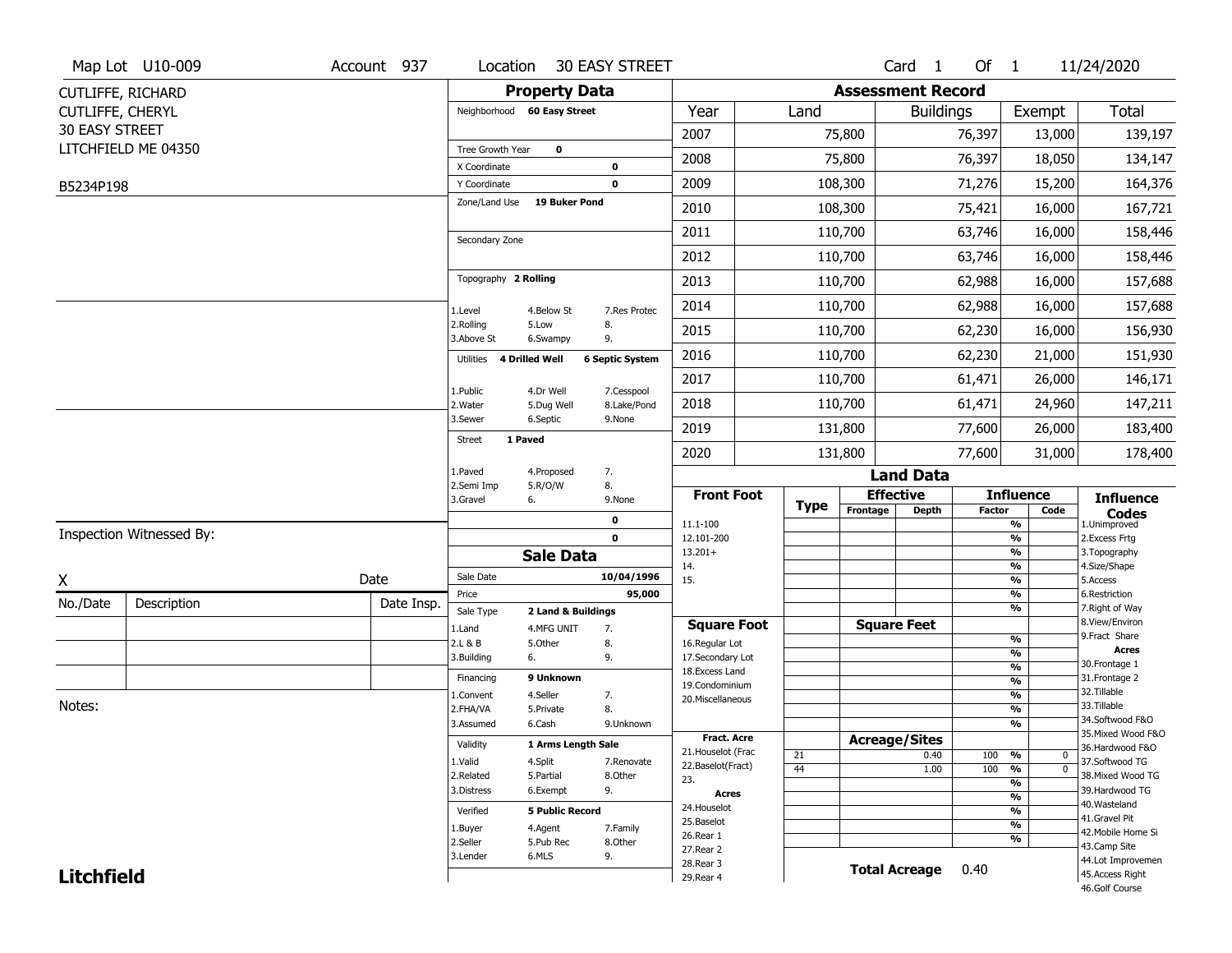|                                |                             |                                                   |                          |                  |                                       |                   |               |                                  |            |                 | <b>Litchfield</b>                    |             |       |   |       |       |            |  |
|--------------------------------|-----------------------------|---------------------------------------------------|--------------------------|------------------|---------------------------------------|-------------------|---------------|----------------------------------|------------|-----------------|--------------------------------------|-------------|-------|---|-------|-------|------------|--|
|                                | Map Lot U10-009             |                                                   |                          |                  |                                       | Account 937       |               | Location                         |            |                 | <b>30 EASY STREET</b>                |             | Card  | 1 | Of 1  |       | 11/24/2020 |  |
| Building Style 2 Ranch         |                             |                                                   | <b>SF Bsmt Living</b>    |                  | $\mathbf 0$                           |                   |               | Layout 1 Typical                 |            |                 |                                      |             |       |   |       |       |            |  |
| 0.Uncoded                      | 4.Cape                      | 8.Log                                             | Fin Bsmt Grade           |                  | 0 <sub>0</sub>                        |                   |               | 1.Typical                        | 4.         |                 | 7.                                   |             |       |   | 32.0' |       | OP/OP      |  |
| 1.Conv.                        | 5.Garrison                  | 9.Other                                           |                          | OPEN-5-CUSTOMIZE | $\bf{0}$                              |                   |               | 2.Inadeg                         | 5.         |                 | 8.                                   |             | 8.0   |   |       |       |            |  |
| 2.Ranch                        | 6.Split                     | 10.Tri-Lev                                        | Heat Type                | 100%             |                                       | 5 Forced Warm Air |               | 3.                               | 6.         |                 | 9.                                   |             |       |   |       |       |            |  |
| 3.R Ranch                      | 7.Contemp                   | 11.Earth O                                        | 0.Uncoded                |                  | 4.Steam                               |                   | 8.Fl/Wall     | Attic                            | 9 None     |                 |                                      |             |       |   |       |       |            |  |
| Dwelling Units 1               |                             |                                                   | 1.HWBB                   |                  | 5.FWA                                 |                   | 9.No Heat     | 1.1/4 Fin                        | 4.Full Fin |                 | 7.                                   |             |       |   |       |       |            |  |
| Other Units                    | $\mathbf 0$                 |                                                   | 2.HWCI                   |                  | 6.GravWA                              |                   | 10.Radiant    | 2.1/2 Fin                        | 5.Fl/Stair |                 | 8.                                   |             |       |   | 34.0' |       |            |  |
| <b>Stories</b>                 | 1 One Story                 |                                                   | 3.H Pump                 |                  | 7.Electric                            |                   | 11.Radiant    | 3.3/4 Fin                        | 6.         |                 | 9.None                               |             |       |   |       |       |            |  |
| 1.1                            | 4.1.5                       | 7.1.25                                            | Cool Type                | 0%               | 9 None                                |                   |               | Insulation                       | $T$ Full   |                 |                                      |             |       |   |       | 1sBFr |            |  |
| 2.2                            | 5.1.75                      | 8.3.5                                             | 1.Refrig                 |                  | 4.W&C Air                             |                   | 7.RadHW       | 1.Full                           | 4.Minimal  |                 | 7.                                   |             |       |   |       |       |            |  |
| 3.3                            | 6.2.5                       | 9.4                                               | 2.Evapor                 |                  | 5.Monitor-                            | 8.                |               | 2.Heavy                          | 5.Partial  |                 | 8.                                   |             |       |   |       |       |            |  |
| <b>Exterior Walls</b>          | 2 Vinyl                     |                                                   | 3.H Pump                 |                  | 6.Monitor-                            |                   | 9.None        | 3.Capped                         | 6.         |                 | 9.None                               |             |       |   |       |       |            |  |
| 0.Uncoded                      | 4.Asbestos                  | 8.Concrete                                        | Kitchen Style            |                  | 2 Typical                             |                   |               | Unfinished %                     | 5%         |                 |                                      |             | 24.0' |   |       |       |            |  |
| 1.Wd Clapb                     | 5.Stucco                    | 9.Other                                           | 1.Modern                 |                  | 4.Obsolete                            | 7.                |               | Grade & Factor 3 Average 95%     |            |                 |                                      |             |       |   |       |       |            |  |
| 2.Vinyl                        | 6.Brick                     | 10.Wd shin                                        | 2.Typical                |                  | 5.                                    | 8.                |               | 1.E Grade                        |            | 4.B Grade       | 7.AAA Grad                           |             |       |   |       |       |            |  |
| 3.Compos.                      | 7.Stone                     | $11. T1 - 11$                                     | 3.Old Type               |                  | 6.                                    |                   | 9.None        | 2.D Grade                        |            | 5.A Grade       | 8.M&S                                |             |       |   |       |       |            |  |
| Roof Surface                   | 3 Sheet Metal               |                                                   | Bath(s) Style            |                  | 2 Typical Bath(s)                     |                   |               | 3.C Grade                        |            | 6.AA Grade      | 9.Same                               |             |       |   |       |       |            |  |
| 1.Asphalt                      | 4.Composit                  | 7.Rolled R                                        | 1.Modern                 |                  | 4.Obsolete                            | 7.                |               | SQFT (Footprint) 816             |            |                 |                                      |             |       |   |       |       |            |  |
| 2.Slate                        | 5.Wood                      | 8.                                                | 2. Typical               |                  | 5.                                    | 8.                |               | Condition                        |            | 5 Above Average |                                      |             |       |   |       |       |            |  |
| 3.Metal                        | 6.Other                     | 9.                                                | 3.Old Type               |                  | 6.                                    |                   | 9.None        | 1.Poor                           | 4.Avg      |                 | 7.V G                                |             |       |   |       |       |            |  |
| SF Masonry Trim 0              |                             |                                                   | # Rooms                  |                  | 3                                     |                   |               | 2.Fair                           | $5.Avg+$   |                 | 8.Exc                                |             |       |   |       |       |            |  |
| OPEN-3-CUSTOM 0                |                             |                                                   | # Bedrooms               |                  | $\overline{2}$                        |                   |               | 3.Avg-                           | 6.Good     |                 | 9.Same                               |             |       |   |       |       |            |  |
| OPEN-4-CUSTOM 0                |                             |                                                   | # Full Baths             |                  | $\mathbf{1}$                          |                   |               | Phys. % Good                     |            | 0%              |                                      |             |       |   |       |       |            |  |
| Year Built                     | 1989                        |                                                   | # Half Baths             |                  | $\mathbf 0$                           |                   |               | Funct. % Good                    |            | 100%            |                                      |             |       |   |       |       |            |  |
| Year Remodeled 0               |                             |                                                   | # Addn Fixtures          |                  | $\pmb{0}$                             |                   |               | <b>Functional Code</b>           |            | 9 None          |                                      | 10.0'       |       |   |       |       |            |  |
| Foundation                     | 1 Concrete                  |                                                   | # Fireplaces             |                  | 0                                     |                   |               | 1.Incomp                         | 4.Delap    |                 | 7.No Power                           |             |       |   |       |       |            |  |
| 1.Concrete                     | 4.Wood                      | 7.                                                |                          |                  |                                       |                   |               | 2.O-Built                        | 5.Bsmt     |                 | 8.LongTerm                           | 8.0"        |       |   |       |       |            |  |
| 2.C Block                      | 5.Slab                      | 8.                                                |                          |                  |                                       |                   |               | 3.Damage                         |            | 6.Common        | 9.None                               | <b>SHED</b> |       |   |       |       |            |  |
| 3.Br/Stone                     | 6.Piers                     | 9.                                                |                          |                  |                                       |                   |               | Econ. % Good 100%                |            |                 |                                      |             |       |   |       |       |            |  |
| Basement                       | <b>4 Full Basement</b>      |                                                   |                          |                  |                                       |                   |               | Economic Code None               |            |                 |                                      |             |       |   |       |       |            |  |
| 1.1/4 Bmt                      | 4.Full Bmt                  | 7.                                                |                          |                  |                                       |                   |               | 0.None                           |            | 3.No Power      | 9.None                               |             |       |   |       |       |            |  |
| 2.1/2 Bmt                      | 5.Crawl Sp                  | 8.                                                |                          |                  |                                       |                   |               | 1.Location                       |            | 4.Generate      | 8.                                   |             |       |   |       |       |            |  |
| 3.3/4 Bmt<br>Bsmt Gar # Cars 0 | 6.                          | 9.None                                            |                          |                  |                                       |                   | Software      | 2.Encroach                       |            | 5.Multi-Fa      | 9.                                   |             |       |   |       |       |            |  |
|                                | Wet Basement 1 Dry Basement |                                                   |                          |                  | A Division of Harris Computer Systems |                   |               | Entrance Code 1 Interior Inspect | 4.Vacant   |                 |                                      |             |       |   |       |       |            |  |
|                                | 4.Dirt Flr                  |                                                   |                          |                  |                                       |                   |               | 1.Interior<br>2.Refusal          |            | 5.Estimate      | 7.<br>8.                             |             |       |   |       |       |            |  |
| 1.Dry<br>2.Damp                | 5.                          | 7.<br>8.                                          |                          |                  |                                       |                   |               | 3.Informed                       | 6.Existing |                 | 9.                                   |             |       |   |       |       |            |  |
| 3.Wet                          | 6.                          | 9.                                                |                          |                  |                                       |                   |               | Information Code 1 Owner         |            |                 |                                      |             |       |   |       |       |            |  |
|                                |                             |                                                   |                          |                  |                                       |                   |               | 1.Owner                          | 4.Agent    |                 | 7.Vacant                             |             |       |   |       |       |            |  |
|                                |                             |                                                   |                          |                  |                                       |                   |               | 2.Relative                       |            | 5.Estimate      | 8.                                   |             |       |   |       |       |            |  |
|                                |                             |                                                   | Date Inspected 8/27/2018 |                  |                                       |                   |               | 3.Tenant                         | 6.Other    |                 | 9.                                   |             |       |   |       |       |            |  |
|                                |                             | <b>Additions, Outbuildings &amp; Improvements</b> |                          |                  |                                       |                   |               |                                  |            |                 | 1.One Story Fram                     |             |       |   |       |       |            |  |
| Type                           |                             | Year                                              | Units                    |                  | Grade   Cond                          | Phys.             | Funct.        | Sound Value                      |            |                 | 2. Two Story Fram                    |             |       |   |       |       |            |  |
| 21 Open Frame                  |                             | 10                                                | 256                      | 00               | 0                                     | 0                 | % 0           | $\%$                             |            |                 | 3. Three Story Fr<br>4.1 & 1/2 Story |             |       |   |       |       |            |  |
| 21 Open Frame                  |                             | 0                                                 | 256                      | 2 100            | $\overline{4}$                        | 0                 | % 0           | $\%$                             |            | 5.1 & 3/4 Story |                                      |             |       |   |       |       |            |  |
| 24 Frame Shed                  |                             | l0                                                |                          |                  |                                       |                   | $\frac{9}{0}$ | $\sqrt{96}$ 400                  |            |                 | 6.2 & 1/2 Story                      |             |       |   |       |       |            |  |
|                                |                             |                                                   |                          |                  |                                       |                   |               |                                  |            |                 | 21. Open Frame Por                   |             |       |   |       |       |            |  |
|                                |                             |                                                   |                          |                  |                                       |                   | $\%$          | $\frac{0}{0}$                    |            |                 | 22.Encl Frame Por                    |             |       |   |       |       |            |  |
|                                |                             |                                                   |                          |                  |                                       |                   | %             | $\%$                             |            |                 | 23. Frame Garage                     |             |       |   |       |       |            |  |
|                                |                             |                                                   |                          |                  |                                       |                   | $\%$          | $\%$                             |            |                 | 24.Frame Shed                        |             |       |   |       |       |            |  |
|                                |                             |                                                   |                          |                  |                                       |                   | %             | $\%$                             |            |                 | 25. Frame Bay Wind                   |             |       |   |       |       |            |  |
|                                |                             |                                                   |                          |                  |                                       |                   |               |                                  |            |                 | 26.1SFr Overhang                     |             |       |   |       |       |            |  |
|                                |                             |                                                   |                          |                  |                                       |                   | $\%$          | $\overline{\frac{0}{0}}$         |            |                 | 27.Unfin Basement                    |             |       |   |       |       |            |  |
|                                |                             |                                                   |                          |                  |                                       |                   | $\%$          | $\%$                             |            |                 | 28. Unfinished Att                   |             |       |   |       |       |            |  |
|                                |                             |                                                   |                          |                  |                                       |                   | $\%$          | $\%$                             |            |                 | 29. Finished Attic                   |             |       |   |       |       |            |  |
|                                |                             |                                                   |                          |                  |                                       |                   |               |                                  |            |                 |                                      |             |       |   |       |       |            |  |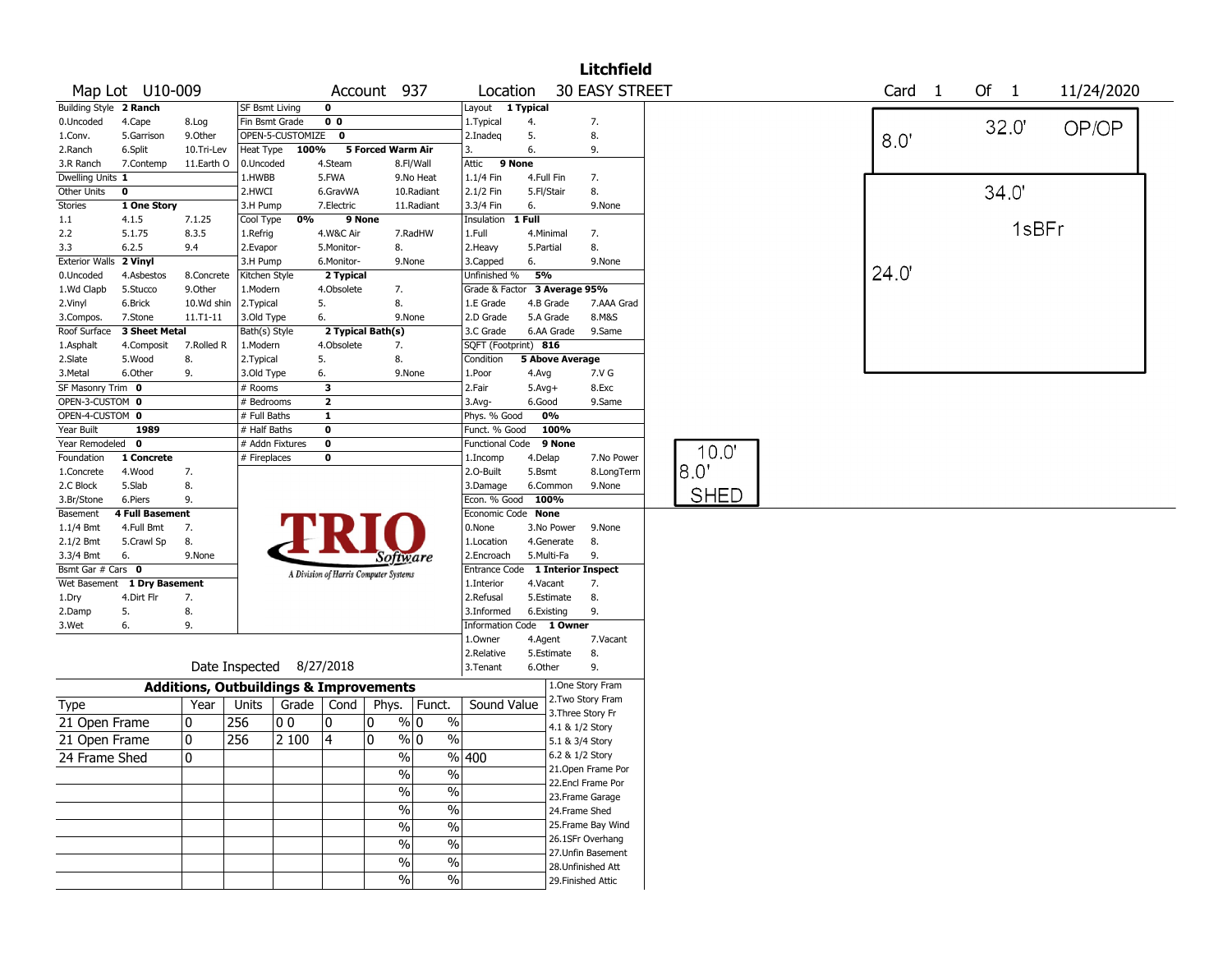|                   | Map Lot U10-010          | Account 1817 | Location                     |                         | 34 EASY STREET            |                                  |             |                          | Card 1               | Of $1$        |                               | 11/24/2020                       |
|-------------------|--------------------------|--------------|------------------------------|-------------------------|---------------------------|----------------------------------|-------------|--------------------------|----------------------|---------------|-------------------------------|----------------------------------|
| WARREN, DOREEN    |                          |              |                              | <b>Property Data</b>    |                           |                                  |             | <b>Assessment Record</b> |                      |               |                               |                                  |
| 34 EASY ST        |                          |              | Neighborhood 60 Easy Street  |                         |                           | Year                             | Land        |                          | <b>Buildings</b>     |               | Exempt                        | Total                            |
|                   | LITCHFIELD ME 04350      |              |                              |                         |                           | 2007                             |             | 75,520                   |                      | 110,628       | 13,000                        | 173,148                          |
|                   |                          |              | Tree Growth Year             | $\mathbf 0$             |                           | 2008                             |             | 75,520                   |                      | 109,424       | 12,350                        | 172,594                          |
|                   |                          |              | X Coordinate<br>Y Coordinate |                         | 0<br>$\mathbf 0$          | 2009                             |             | 108,020                  |                      | 133,799       | 9,500                         | 232,319                          |
| B3470P88          |                          |              | Zone/Land Use                | 19 Buker Pond           |                           |                                  |             |                          |                      |               |                               |                                  |
|                   |                          |              |                              |                         |                           | 2010                             |             | 108,020                  |                      | 109,341       | 10,000                        | 207,361                          |
|                   |                          |              | Secondary Zone               |                         |                           | 2011                             |             | 110,420                  |                      | 118,282       | 10,000                        | 218,702                          |
|                   |                          |              |                              |                         |                           | 2012                             |             | 110,420                  |                      | 118,282       | 10,000                        | 218,702                          |
|                   |                          |              | Topography 2 Rolling         |                         |                           | 2013                             |             | 110,420                  |                      | 118,282       | 10,000                        | 218,702                          |
|                   |                          |              | 1.Level                      | 4.Below St              | 7.Res Protec              | 2014                             |             | 110,420                  |                      | 118,063       | 10,000                        | 218,483                          |
|                   |                          |              | 2.Rolling<br>3.Above St      | 5.Low<br>6.Swampy       | 8.<br>9.                  | 2015                             |             | 110,420                  |                      | 116,861       | 10,000                        | 217,281                          |
|                   |                          |              | 5 Dug Well<br>Utilities      |                         | <b>6 Septic System</b>    | 2016                             |             | 110,420                  |                      | 116,643       | 15,000                        | 212,063                          |
|                   |                          |              |                              |                         |                           | 2017                             |             | 110,420                  |                      | 116,643       | 20,000                        | 207,063                          |
|                   |                          |              | 1.Public<br>2. Water         | 4.Dr Well<br>5.Dug Well | 7.Cesspool<br>8.Lake/Pond | 2018                             |             | 110,420                  |                      | 115,221       | 19,200                        | 206,441                          |
|                   |                          |              | 3.Sewer                      | 6.Septic                | 9.None                    | 2019                             |             | 127,400                  |                      | 134,400       | 20,000                        | 241,800                          |
|                   |                          |              | 1 Paved<br><b>Street</b>     |                         |                           | 2020                             |             | 127,400                  |                      | 134,400       | 25,000                        | 236,800                          |
|                   |                          |              | 1.Paved                      | 4.Proposed              | 7.                        |                                  |             |                          | <b>Land Data</b>     |               |                               |                                  |
|                   |                          |              | 2.Semi Imp<br>3.Gravel<br>6. | 5.R/O/W                 | 8.<br>9.None              | <b>Front Foot</b>                |             | <b>Effective</b>         |                      |               | <b>Influence</b>              | <b>Influence</b>                 |
|                   |                          |              |                              |                         | 0                         | 11.1-100                         | <b>Type</b> | Frontage                 | <b>Depth</b>         | <b>Factor</b> | Code<br>$\frac{9}{6}$         | <b>Codes</b><br>1.Unimproved     |
|                   | Inspection Witnessed By: |              |                              |                         | $\mathbf{0}$              | 12.101-200                       |             |                          |                      |               | $\frac{9}{6}$                 | 2. Excess Frtg                   |
|                   |                          |              |                              | <b>Sale Data</b>        |                           | $13.201+$<br>14.                 |             |                          |                      |               | %<br>$\frac{9}{6}$            | 3. Topography<br>4.Size/Shape    |
| X                 |                          | Date         | Sale Date                    |                         |                           | 15.                              |             |                          |                      |               | $\frac{9}{6}$                 | 5.Access                         |
| No./Date          | Description              | Date Insp.   | Price                        |                         |                           |                                  |             |                          |                      |               | %<br>%                        | 6.Restriction<br>7. Right of Way |
|                   |                          |              | Sale Type<br>1.Land          | 4.MFG UNIT              | 7.                        | <b>Square Foot</b>               |             | <b>Square Feet</b>       |                      |               |                               | 8.View/Environ                   |
|                   |                          |              | 2.L & B                      | 5.Other                 | 8.                        | 16.Regular Lot                   |             |                          |                      |               | $\frac{9}{6}$                 | 9.Fract Share<br><b>Acres</b>    |
|                   |                          |              | 3.Building<br>6.             |                         | 9.                        | 17.Secondary Lot                 |             |                          |                      |               | %<br>$\frac{9}{6}$            | 30. Frontage 1                   |
|                   |                          |              | Financing                    |                         |                           | 18.Excess Land<br>19.Condominium |             |                          |                      |               | $\frac{9}{6}$                 | 31. Frontage 2                   |
|                   |                          |              | 1.Convent                    | 4.Seller                | 7.                        | 20.Miscellaneous                 |             |                          |                      |               | $\frac{9}{6}$                 | 32.Tillable                      |
| Notes:            |                          |              | 2.FHA/VA                     | 5.Private               | 8.                        |                                  |             |                          |                      |               | $\overline{\frac{9}{6}}$      | 33.Tillable<br>34.Softwood F&O   |
|                   |                          |              | 3.Assumed                    | 6.Cash                  | 9.Unknown                 | <b>Fract. Acre</b>               |             |                          |                      |               | $\frac{9}{6}$                 | 35. Mixed Wood F&O               |
|                   |                          |              | Validity                     |                         |                           | 21. Houselot (Frac               |             | <b>Acreage/Sites</b>     |                      |               |                               | 36.Hardwood F&O                  |
|                   |                          |              | 1.Valid                      | 4.Split                 | 7.Renovate                | 22.Baselot(Fract)                | 21<br>44    |                          | 0.39<br>1.00         | 100<br>85     | %<br>0<br>$\overline{0}$<br>% | 37.Softwood TG                   |
|                   |                          |              | 2.Related                    | 5.Partial               | 8.Other                   | 23.                              |             |                          |                      |               | $\frac{9}{6}$                 | 38. Mixed Wood TG                |
|                   |                          |              | 3.Distress                   | 6.Exempt                | 9.                        | Acres                            |             |                          |                      |               | $\overline{\frac{9}{6}}$      | 39.Hardwood TG                   |
|                   |                          |              | Verified                     |                         |                           | 24. Houselot                     |             |                          |                      |               | $\frac{9}{6}$                 | 40. Wasteland<br>41.Gravel Pit   |
|                   |                          |              | 1.Buyer                      | 4.Agent                 | 7.Family                  | 25.Baselot<br>26.Rear 1          |             |                          |                      |               | $\frac{9}{6}$                 | 42. Mobile Home Si               |
|                   |                          |              | 2.Seller                     | 5.Pub Rec               | 8.Other                   | 27. Rear 2                       |             |                          |                      |               | $\frac{9}{6}$                 | 43.Camp Site                     |
|                   |                          |              | 6.MLS<br>3.Lender            |                         | 9.                        |                                  |             |                          |                      |               |                               | 44.Lot Improvemen                |
| <b>Litchfield</b> |                          |              |                              |                         |                           | 28. Rear 3<br>29. Rear 4         |             |                          | <b>Total Acreage</b> | 0.39          |                               | 45.Access Right                  |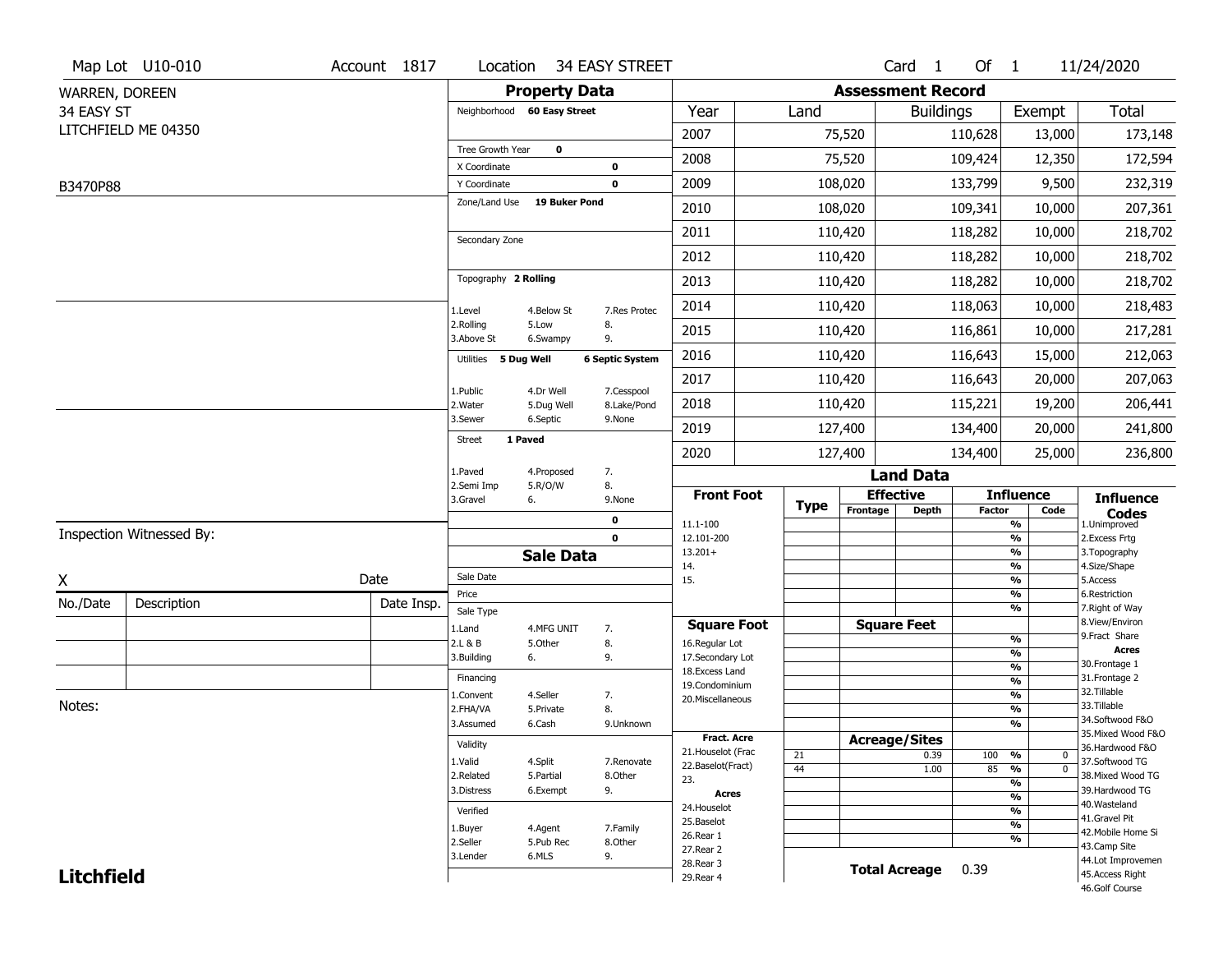|                       |                           |            |                                                   |                                       |        |                        |                         |                        |                    | <b>Litchfield</b>     |             |       |                   |           |        |      |                   |               |
|-----------------------|---------------------------|------------|---------------------------------------------------|---------------------------------------|--------|------------------------|-------------------------|------------------------|--------------------|-----------------------|-------------|-------|-------------------|-----------|--------|------|-------------------|---------------|
|                       | Map Lot U10-010           |            |                                                   |                                       |        | Account 1817           | Location                |                        |                    | <b>34 EASY STREET</b> |             |       | Card <sub>1</sub> |           | Of $1$ |      | 11/24/2020        |               |
|                       | Building Style 8 Log Home |            | SF Bsmt Living                                    | 0                                     |        |                        | Layout                  | 1 Typical              |                    |                       |             |       |                   |           |        |      |                   |               |
| 0.Uncoded             | 4.Cape                    | 8.Log      | Fin Bsmt Grade                                    | 0 <sub>0</sub>                        |        |                        | 1. Typical              | 4.                     |                    | 7.                    |             |       |                   |           |        |      |                   |               |
| 1.Conv.               | 5.Garrison                | 9.0ther    | OPEN-5-CUSTOMIZE                                  | $\mathbf 0$                           |        |                        | 2.Inadeg                | 5.                     |                    | 8.                    |             |       |                   |           |        |      |                   |               |
| 2.Ranch               | 6.Split                   | 10.Tri-Lev | Heat Type                                         | 100%                                  |        | 5 Forced Warm Air      | 3.                      | 6.                     |                    | 9.                    |             |       |                   |           |        |      | $6.0^{8.0'}_{WD}$ |               |
| 3.R Ranch             | 7.Contemp                 | 11.Earth O | 0.Uncoded                                         | 4.Steam                               |        | 8.Fl/Wall              | Attic                   | <b>4 Full Finished</b> |                    |                       |             |       | 28.0'             | OP        |        |      |                   |               |
| Dwelling Units 1      |                           |            | 1.HWBB                                            | 5.FWA                                 |        | 9.No Heat              | 1.1/4 Fin               |                        | 4.Full Fin         | 7.                    | 10.0        | 8.0   |                   |           |        |      |                   |               |
| Other Units           | 0                         |            | 2.HWCI                                            | 6.GravWA                              |        | 10.Radiant             | 2.1/2 Fin               |                        | 5.Fl/Stair         | 8.                    | 12.0        |       |                   |           |        |      |                   |               |
| Stories               | 1 One Story               |            | 3.H Pump                                          | 7.Electric                            |        | 11.Radiant             | 3.3/4 Fin               | 6.                     |                    | 9.None                |             |       |                   |           |        |      |                   |               |
| 1.1                   | 4.1.5                     | 7.1.25     | 0%<br>Cool Type                                   |                                       | 9 None |                        | Insulation              | $1$ Full               |                    |                       | <b>SHED</b> |       | 32.0'             |           |        |      |                   |               |
| 2.2                   | 5.1.75                    | 8.3.5      | 1.Refrig                                          | 4.W&C Air                             |        | 7.RadHW                | 1.Full                  |                        | 4.Minimal          | 7.                    |             |       |                   |           |        | 110  |                   |               |
| 3.3                   | 6.2.5                     | 9.4        | 2.Evapor                                          | 5.Monitor-                            |        | 8.                     | 2.Heavy                 | 5.Partial              |                    | 8.                    | <b>S800</b> |       |                   | 1sA(f)BFr |        |      |                   |               |
| <b>Exterior Walls</b> | 13 Log                    |            | 3.H Pump                                          | 6.Monitor-                            |        | 9.None                 | 3.Capped                | 6.                     |                    | 9.None                |             |       |                   |           |        |      |                   |               |
| 0.Uncoded             | 4.Asbestos                | 8.Concrete | Kitchen Style                                     | 2 Typical                             |        |                        | Unfinished %            | 0%                     |                    |                       |             | 26.0' |                   |           |        | 21.0 |                   |               |
| 1.Wd Clapb            | 5.Stucco                  | 9.Other    | 1.Modern                                          | 4.Obsolete                            |        | 7.                     | Grade & Factor          |                        |                    | 3 Average 110%        |             |       |                   |           |        |      |                   |               |
| 2.Vinyl               | 6.Brick                   | 10.Wd shin | 2.Typical                                         | 5.                                    |        | 8.                     | 1.E Grade               |                        | 4.B Grade          | 7.AAA Grad            |             |       |                   |           |        |      |                   |               |
| 3.Compos.             | 7.Stone                   | 11.T1-11   | 3.Old Type                                        | 6.                                    |        | 9.None                 | 2.D Grade               |                        | 5.A Grade          | 8.M&S                 |             |       |                   |           |        | 1sFr |                   |               |
| Roof Surface          | 3 Sheet Metal             |            | Bath(s) Style                                     | 2 Typical Bath(s)                     |        |                        | 3.C Grade               |                        | 6.AA Grade         | 9.Same                |             |       |                   |           |        |      |                   |               |
| 1.Asphalt             | 4.Composit                | 7.Rolled R | 1.Modern                                          | 4.Obsolete                            |        | 7.                     | SQFT (Footprint) 832    |                        |                    |                       |             |       |                   |           |        |      |                   |               |
| 2.Slate               | 5.Wood                    | 8.         | 2.Typical                                         | 5.                                    |        | 8.                     | Condition               |                        | 7 Very Good        |                       |             |       |                   |           |        |      |                   |               |
| 3.Metal               | 6.Other                   | 9.         | 3.Old Type                                        | 6.                                    |        | 9.None                 | 1. <sub>Poor</sub>      | 4.Avg                  |                    | 7.V G                 |             |       |                   | 60'       | OP     |      |                   | 4.0           |
| SF Masonry Trim 0     |                           |            | # Rooms                                           | $\mathbf 0$                           |        |                        | 2.Fair                  | $5.$ Avg $+$           |                    | 8.Exc                 |             |       |                   |           |        |      |                   |               |
| OPEN-3-CUSTOM 0       |                           |            | # Bedrooms                                        | 3                                     |        |                        | $3.$ Avg-               | 6.Good                 |                    | 9.Same                |             |       |                   | 8.0'      |        |      |                   |               |
| OPEN-4-CUSTOM 0       |                           |            | # Full Baths                                      | 1                                     |        |                        | Phys. % Good            |                        | 0%                 |                       |             |       |                   |           |        |      |                   | $8.0^{\circ}$ |
| Year Built            | 1980                      |            | # Half Baths                                      | 0                                     |        |                        | Funct. % Good           |                        | 100%               |                       |             |       |                   |           |        |      |                   |               |
| Year Remodeled 1996   |                           |            | # Addn Fixtures                                   | $\mathbf 0$                           |        |                        | <b>Functional Code</b>  |                        | 9 None             |                       |             |       |                   |           |        |      |                   |               |
| Foundation            | 1 Concrete                |            | # Fireplaces                                      | 0                                     |        |                        | 1.Incomp                | 4.Delap                |                    | 7.No Power            |             |       |                   |           |        |      |                   | <b>SHED</b>   |
| 1.Concrete            | 4.Wood                    | 7.         |                                                   |                                       |        |                        | 2.0-Built               | 5.Bsmt                 |                    | 8.LongTerm            |             |       |                   |           |        |      |                   | <b>S300</b>   |
| 2.C Block             | 5.Slab                    | 8.         |                                                   |                                       |        |                        | 3.Damage                |                        | 6.Common           | 9.None                |             |       |                   |           |        |      |                   |               |
| 3.Br/Stone            | 6.Piers                   | 9.         |                                                   |                                       |        |                        | Econ. % Good 100%       |                        |                    |                       |             |       |                   |           |        |      |                   |               |
| Basement              | 4 Full Basement           |            |                                                   |                                       |        |                        | Economic Code None      |                        |                    |                       |             |       |                   |           |        |      |                   |               |
| $1.1/4$ Bmt           | 4.Full Bmt                | 7.         |                                                   |                                       |        |                        | 0.None                  |                        | 3.No Power         | 9.None                |             |       |                   |           |        |      |                   |               |
| $2.1/2$ Bmt           | 5.Crawl Sp                | 8.         |                                                   |                                       |        |                        | 1.Location              |                        | 4.Generate         | 8.                    |             |       |                   |           |        |      |                   |               |
| 3.3/4 Bmt             | 6.                        | 9.None     |                                                   |                                       |        | Software               | 2.Encroach              |                        | 5.Multi-Fa         | 9.                    |             |       |                   |           |        |      |                   |               |
| Bsmt Gar # Cars 0     |                           |            |                                                   | A Division of Harris Computer Systems |        |                        | <b>Entrance Code</b>    |                        | <b>5 Estimated</b> |                       |             |       |                   |           |        |      |                   |               |
| Wet Basement          | 1 Dry Basement            |            |                                                   |                                       |        |                        | 1.Interior              |                        | 4.Vacant           | 7.                    |             |       |                   |           |        |      |                   |               |
| 1.Dry                 | 4.Dirt Flr                | 7.         |                                                   |                                       |        |                        | 2.Refusal               |                        | 5.Estimate         | 8.                    |             |       |                   |           |        |      |                   |               |
| 2.Damp                | 5.                        | 8.         |                                                   |                                       |        |                        | 3.Informed              |                        | 6.Existing         | 9.                    |             |       |                   |           |        |      |                   |               |
| 3.Wet                 | 6.                        | 9.         |                                                   |                                       |        |                        | <b>Information Code</b> |                        | 5 Estimate         |                       |             |       |                   |           |        |      |                   |               |
|                       |                           |            |                                                   |                                       |        |                        | 1.Owner                 | 4.Agent                |                    | 7.Vacant              |             |       |                   |           |        |      |                   |               |
|                       |                           |            |                                                   |                                       |        |                        | 2.Relative              |                        | 5.Estimate         | 8.                    |             |       |                   |           |        |      |                   |               |
|                       |                           |            | Date Inspected                                    | 5/27/2018                             |        |                        | 3.Tenant                | 6.Other                |                    | 9.                    |             |       |                   |           |        |      |                   |               |
|                       |                           |            | <b>Additions, Outbuildings &amp; Improvements</b> |                                       |        |                        |                         |                        |                    | 1.One Story Fram      |             |       |                   |           |        |      |                   |               |
| Type                  |                           | Year       | Units<br>Grade                                    | Cond                                  | Phys.  | Funct.                 | Sound Value             |                        |                    | 2. Two Story Fram     |             |       |                   |           |        |      |                   |               |
| 1 One Story Frame     |                           | 2013       | 231<br>3 100                                      | 4                                     | 10     | $%100$ %               |                         |                        |                    | 3. Three Story Fr     |             |       |                   |           |        |      |                   |               |
|                       |                           |            |                                                   |                                       |        |                        |                         |                        |                    | 4.1 & 1/2 Story       |             |       |                   |           |        |      |                   |               |
| 21 Open Frame         |                           | 0          | 224<br>0 <sub>0</sub>                             | 10                                    | 10     | $\%$ 0<br>$\%$         |                         |                        |                    | 5.1 & 3/4 Story       |             |       |                   |           |        |      |                   |               |
| 21 Open Frame         |                           | $\pmb{0}$  | 48<br>3 100                                       | 9                                     | 0      | % 100<br>$\frac{1}{2}$ |                         |                        | 6.2 & 1/2 Story    |                       |             |       |                   |           |        |      |                   |               |
| 68 Wood Deck/s        |                           | 10         | 48<br>3 100                                       | 19                                    | 10     | % 100 %                |                         |                        |                    | 21. Open Frame Por    |             |       |                   |           |        |      |                   |               |
| 24 Frame Shed         |                           | 10         |                                                   |                                       |        | $\%$                   | % 800                   |                        |                    | 22.Encl Frame Por     |             |       |                   |           |        |      |                   |               |
|                       |                           |            |                                                   |                                       |        |                        | $\frac{8}{100}$ 300     |                        |                    | 23. Frame Garage      |             |       |                   |           |        |      |                   |               |
| 24 Frame Shed         |                           | 0          |                                                   |                                       |        | $\%$                   |                         |                        |                    | 24.Frame Shed         |             |       |                   |           |        |      |                   |               |
|                       |                           |            |                                                   |                                       |        | $\frac{0}{6}$<br>$\%$  |                         |                        |                    | 25. Frame Bay Wind    |             |       |                   |           |        |      |                   |               |
|                       |                           |            |                                                   |                                       |        | $\frac{1}{2}$<br>$\%$  |                         |                        |                    | 26.1SFr Overhang      |             |       |                   |           |        |      |                   |               |
|                       |                           |            |                                                   |                                       |        | $\%$<br>$\%$           |                         |                        |                    | 27.Unfin Basement     |             |       |                   |           |        |      |                   |               |
|                       |                           |            |                                                   |                                       |        |                        |                         |                        |                    | 28. Unfinished Att    |             |       |                   |           |        |      |                   |               |
|                       |                           |            |                                                   |                                       |        | $\frac{9}{6}$<br>%     |                         |                        |                    | 29. Finished Attic    |             |       |                   |           |        |      |                   |               |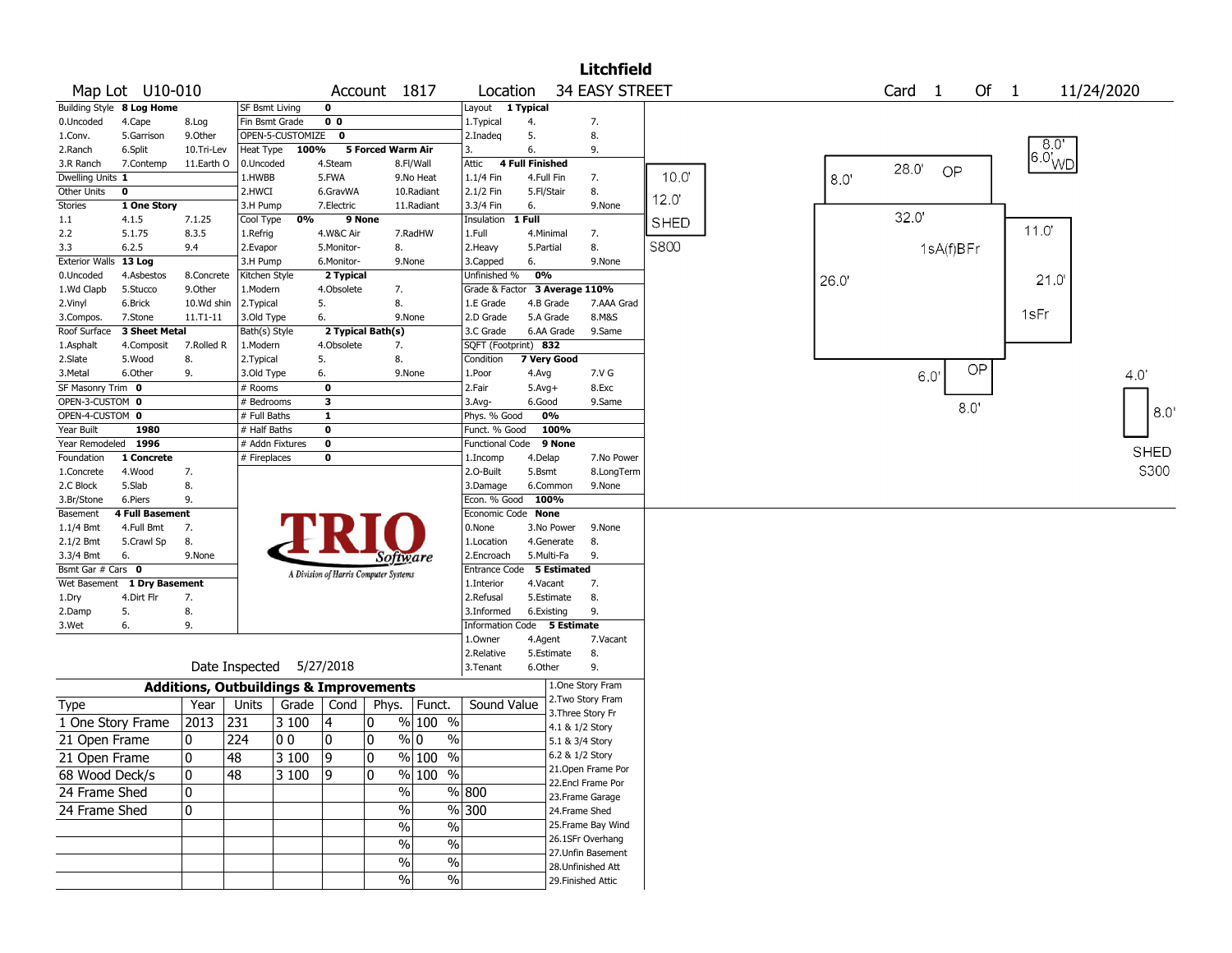|                       | Map Lot U10-011          | Account 631 | Location                    |                          | 38 EASY STREET         |                        |             |                          | Card <sub>1</sub>    | Of $1$        |                                 | 11/24/2020                        |
|-----------------------|--------------------------|-------------|-----------------------------|--------------------------|------------------------|------------------------|-------------|--------------------------|----------------------|---------------|---------------------------------|-----------------------------------|
|                       | DONAHUE, MILDRED N       |             |                             | <b>Property Data</b>     |                        |                        |             | <b>Assessment Record</b> |                      |               |                                 |                                   |
| <b>38 EASY STREET</b> |                          |             | Neighborhood 60 Easy Street |                          |                        | Year                   | Land        |                          | <b>Buildings</b>     |               | Exempt                          | <b>Total</b>                      |
|                       | LITCHFIELD ME 04350      |             |                             |                          |                        | 2007                   |             | 77,920                   |                      | 72,652        | 0                               | 150,572                           |
|                       |                          |             | Tree Growth Year            | $\mathbf 0$              |                        | 2008                   |             | 77,920                   |                      |               | 0                               | 149,600                           |
|                       |                          |             | X Coordinate                |                          | 0                      |                        |             |                          |                      | 71,680        |                                 |                                   |
|                       | B7660P25 B9312P157       |             | Y Coordinate                |                          | 0                      | 2009                   |             | 110,420                  |                      | 61,029        | 0                               | 171,449                           |
|                       |                          |             | Zone/Land Use               | 19 Buker Pond            |                        | 2010                   |             | 110,420                  |                      | 61,870        | 0                               | 172,290                           |
|                       |                          |             | Secondary Zone              |                          |                        | 2011                   |             | 110,420                  |                      | 61,587        | 0                               | 172,007                           |
|                       |                          |             |                             |                          |                        | 2012                   |             | 110,420                  |                      | 61,587        | 0                               | 172,007                           |
|                       |                          |             | Topography 2 Rolling        |                          |                        | 2013                   |             | 110,420                  |                      | 61,428        | 0                               | 171,848                           |
|                       |                          |             | 1.Level                     | 4.Below St               | 7.Res Protec           | 2014                   |             | 110,420                  |                      | 60,611        | 0                               | 171,031                           |
|                       |                          |             | 2.Rolling<br>3.Above St     | 5.Low<br>6.Swampy        | 8.<br>9.               | 2015                   |             | 110,420                  |                      | 59,636        | 0                               | 170,056                           |
|                       |                          |             | Utilities 5 Dug Well        |                          | <b>6 Septic System</b> | 2016                   |             | 110,420                  |                      | 59,636        | 0                               | 170,056                           |
|                       |                          |             | 1.Public                    | 4.Dr Well                | 7.Cesspool             | 2017                   |             | 110,420                  |                      | 58,660        | 0                               | 169,080                           |
|                       |                          |             | 2. Water                    | 5.Dug Well               | 8.Lake/Pond            | 2018                   |             | 110,420                  |                      | 57,843        | 0                               | 168,263                           |
|                       |                          |             | 3.Sewer                     | 6.Septic                 | 9.None                 | 2019                   |             | 127,400                  |                      | 72,500        | 20,000                          | 179,900                           |
|                       |                          |             | 1 Paved<br><b>Street</b>    |                          |                        | 2020                   |             | 127,400                  |                      | 72,500        | 25,000                          | 174,900                           |
|                       |                          |             | 1.Paved                     | 4.Proposed               | 7.                     |                        |             |                          | <b>Land Data</b>     |               |                                 |                                   |
|                       |                          |             | 2.Semi Imp<br>3.Gravel      | 5.R/O/W<br>6.            | 8.<br>9.None           | <b>Front Foot</b>      | <b>Type</b> |                          | <b>Effective</b>     |               | <b>Influence</b>                | <b>Influence</b>                  |
|                       |                          |             |                             |                          | 0                      | 11.1-100               |             | Frontage                 | <b>Depth</b>         | <b>Factor</b> | Code<br>%                       | <b>Codes</b><br>1.Unimproved      |
|                       | Inspection Witnessed By: |             |                             |                          | $\mathbf 0$            | 12.101-200             |             |                          |                      |               | $\overline{\frac{9}{6}}$        | 2. Excess Frtg                    |
|                       |                          |             |                             | <b>Sale Data</b>         |                        | $13.201+$<br>14.       |             |                          |                      |               | %<br>%                          | 3. Topography<br>4.Size/Shape     |
| X                     |                          | Date        | Sale Date                   |                          | 9/26/2003              | 15.                    |             |                          |                      |               | %                               | 5.Access                          |
| No./Date              | Description              | Date Insp.  | Price                       |                          | 183,000                |                        |             |                          |                      |               | %                               | 6.Restriction                     |
|                       |                          |             | Sale Type                   | 2 Land & Buildings       |                        | <b>Square Foot</b>     |             |                          | <b>Square Feet</b>   |               | %                               | 7. Right of Way<br>8.View/Environ |
|                       |                          |             | 1.Land<br>2.L & B           | 4.MFG UNIT<br>5.Other    | 7.<br>8.               | 16.Regular Lot         |             |                          |                      |               | $\frac{9}{6}$                   | 9. Fract Share                    |
|                       |                          |             | 3.Building                  | 6.                       | 9.                     | 17.Secondary Lot       |             |                          |                      |               | $\overline{\frac{9}{6}}$        | <b>Acres</b>                      |
|                       |                          |             | Financing                   | 9 Unknown                |                        | 18. Excess Land        |             |                          |                      |               | $\frac{9}{6}$                   | 30.Frontage 1<br>31. Frontage 2   |
|                       |                          |             | 1.Convent                   | 4.Seller                 | 7.                     | 19.Condominium         |             |                          |                      |               | $\frac{9}{6}$<br>$\frac{9}{6}$  | 32.Tillable                       |
| Notes:                |                          |             | 2.FHA/VA                    | 5.Private                | 8.                     | 20.Miscellaneous       |             |                          |                      |               | $\overline{\frac{9}{6}}$        | 33.Tillable                       |
|                       |                          |             | 3.Assumed                   | 6.Cash                   | 9.Unknown              |                        |             |                          |                      |               | %                               | 34.Softwood F&O                   |
|                       |                          |             |                             |                          |                        | Fract. Acre            |             |                          | <b>Acreage/Sites</b> |               |                                 | 35. Mixed Wood F&O                |
|                       |                          |             | Validity                    | <b>2 Related Parties</b> |                        | 21. Houselot (Frac     | 21          |                          | 0.39                 | 100           | %<br>0                          | 36.Hardwood F&O                   |
|                       |                          |             | 1.Valid                     | 4.Split                  | 7.Renovate             | 22.Baselot(Fract)      | 44          |                          | 1.00                 | 85            | $\overline{0}$<br>$\frac{9}{6}$ | 37.Softwood TG                    |
|                       |                          |             | 2.Related                   | 5.Partial                | 8.Other                | 23.                    |             |                          |                      |               | $\frac{9}{6}$                   | 38. Mixed Wood TG                 |
|                       |                          |             | 3.Distress                  | 6.Exempt                 | 9.                     | <b>Acres</b>           |             |                          |                      |               | $\frac{9}{6}$                   | 39.Hardwood TG<br>40. Wasteland   |
|                       |                          |             | Verified                    | <b>5 Public Record</b>   |                        | 24. Houselot           |             |                          |                      |               | %                               | 41.Gravel Pit                     |
|                       |                          |             | 1.Buyer                     | 4.Agent                  | 7.Family               | 25.Baselot             |             |                          |                      |               | $\frac{9}{6}$                   | 42. Mobile Home Si                |
|                       |                          |             | 2.Seller                    | 5.Pub Rec                | 8.Other                | 26.Rear 1              |             |                          |                      |               | %                               | 43.Camp Site                      |
|                       |                          |             | 3.Lender                    | 6.MLS                    | 9.                     | 27.Rear 2<br>28.Rear 3 |             |                          |                      |               |                                 | 44.Lot Improvemen                 |
| <b>Litchfield</b>     |                          |             |                             |                          |                        | 29. Rear 4             |             |                          | <b>Total Acreage</b> | 0.39          |                                 | 45.Access Right                   |
|                       |                          |             |                             |                          |                        |                        |             |                          |                      |               |                                 | 46.Golf Course                    |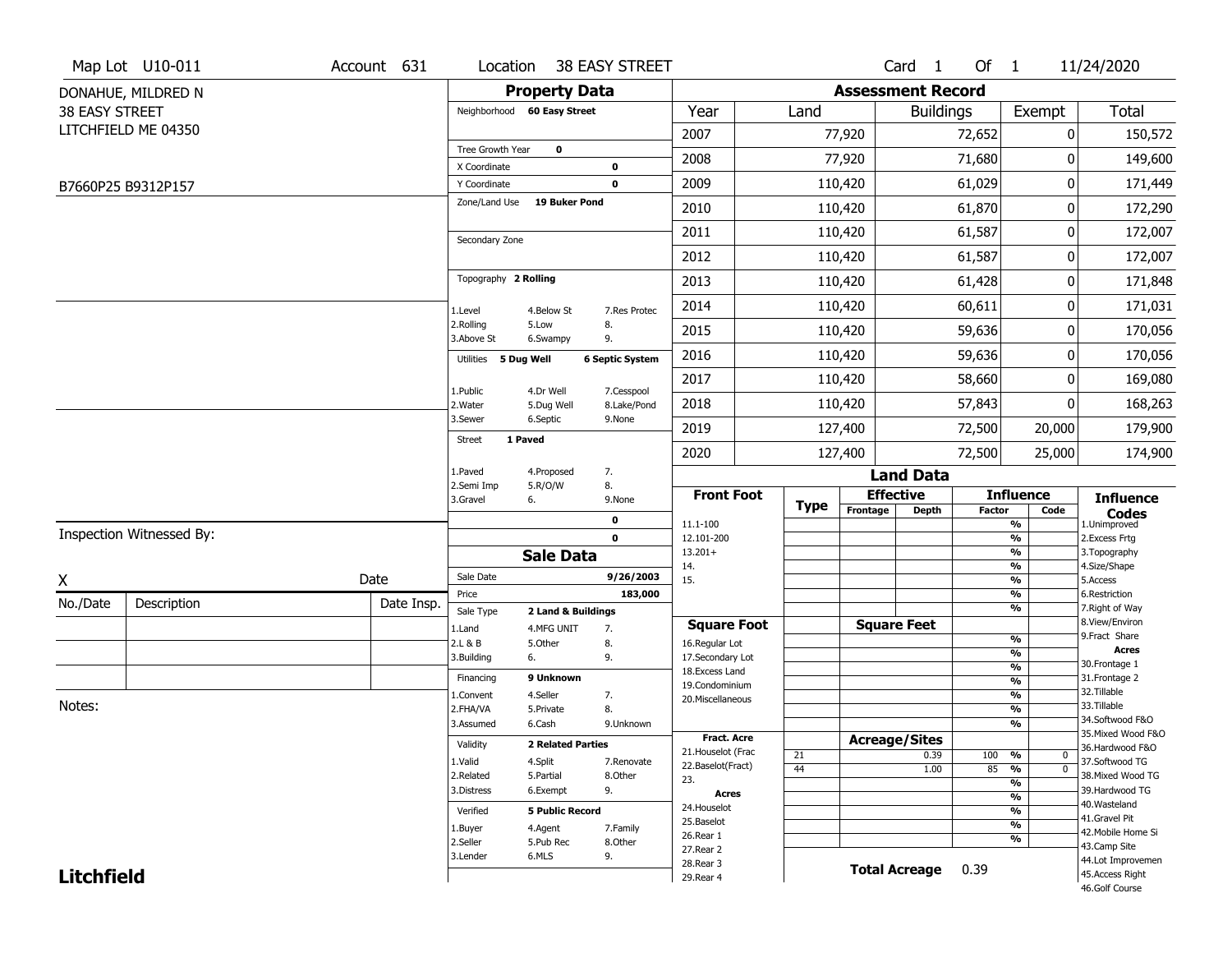|                         |                             |                                                   |                           |                    |                         |                                       |                                |                            |                        |                                        | <b>Litchfield</b> |              |                   |       |             |          |                    |             |            |
|-------------------------|-----------------------------|---------------------------------------------------|---------------------------|--------------------|-------------------------|---------------------------------------|--------------------------------|----------------------------|------------------------|----------------------------------------|-------------------|--------------|-------------------|-------|-------------|----------|--------------------|-------------|------------|
|                         | Map Lot U10-011             |                                                   |                           |                    |                         | Account                               | 631                            | Location                   |                        | <b>38 EASY STREET</b>                  |                   |              |                   |       | Card        | -1       | Of<br>$\mathbf{1}$ |             | 11/24/2020 |
| Building Style 2 Ranch  |                             |                                                   | <b>SF Bsmt Living</b>     |                    | 700                     |                                       |                                | Layout 1 Typical           |                        |                                        |                   |              |                   |       |             |          |                    |             |            |
| 0.Uncoded               | 4.Cape                      | 8.Log                                             | Fin Bsmt Grade            |                    | 2 100                   |                                       |                                | 1. Typical                 | 4.                     | 7.                                     |                   |              | 15.0'             |       |             | 24.0' EP |                    | 1sFr OH     |            |
| 1.Conv.                 | 5.Garrison                  | 9.Other                                           |                           | OPEN-5-CUSTOMIZE 0 |                         |                                       |                                | 2.Inadeg                   | 5.                     | 8.                                     |                   |              |                   | 9.0'  |             |          |                    |             |            |
| 2.Ranch                 | 6.Split                     | 10.Tri-Lev                                        | Heat Type                 | 100%               |                         | 8 Floor/Wall Unit                     |                                |                            | 6.                     | 9.                                     |                   |              | 7.0"              | 4.0   |             |          |                    | 1.0"        |            |
| 3.R Ranch               | 7.Contemp                   | 11.Earth O                                        | 0.Uncoded                 |                    | 4.Steam                 |                                       | 8.Fl/Wall                      | Attic                      | 9 None                 |                                        |                   |              | <b>WD</b>         |       | 32.0        |          |                    |             |            |
| Dwelling Units 1        |                             |                                                   | 1.HWBB                    |                    | 5.FWA                   |                                       | 9.No Heat                      | 1.1/4 Fin                  | 4.Full Fin             | 7.                                     |                   |              | 5.0'              |       |             |          |                    |             |            |
| Other Units             | $\mathbf 0$                 |                                                   | 2.HWCI                    |                    | 6.GravWA                |                                       | 10.Radiant                     | 2.1/2 Fin                  | 5.Fl/Stair             | 8.                                     |                   |              |                   |       |             | 1sBFr    |                    |             |            |
| <b>Stories</b>          | 1 One Story                 |                                                   | 3.H Pump                  |                    | 7.Electric              |                                       | 11.Radiant                     | 3.3/4 Fin                  | 6.                     |                                        | 9.None            |              |                   |       |             |          |                    |             |            |
| 1.1                     | 4.1.5                       | 7.1.25                                            | Cool Type                 | 0%                 |                         | 9 None                                |                                | Insulation                 | 1 Full                 |                                        |                   |              | 20.0 <sup>°</sup> | 23.0' |             |          |                    |             |            |
| 2.2                     | 5.1.75                      | 8.3.5                                             | 1.Refrig                  |                    | 4.W&C Air               |                                       | 7.RadHW                        | 1.Full                     | 4.Minimal              | 7.                                     |                   |              |                   |       |             |          |                    |             |            |
| 3.3                     | 6.2.5                       | 9.4                                               | 2.Evapor                  |                    | 5.Monitor-              | 8.                                    |                                | 2.Heavy                    | 5.Partial              | 8.                                     |                   |              |                   |       |             |          |                    |             |            |
| Exterior Walls 2 Vinyl  | 4.Asbestos                  | 8.Concrete                                        | 3.H Pump                  |                    | 6.Monitor-              |                                       | 9.None                         | 3.Capped<br>Unfinished %   | 6.<br>0%               |                                        | 9.None            |              | 6.0'              |       |             |          |                    |             |            |
| 0.Uncoded<br>1.Wd Clapb | 5.Stucco                    | 9.0ther                                           | Kitchen Style<br>1.Modern |                    | 2 Typical<br>4.Obsolete | 7.                                    |                                | Grade & Factor 2 Fair 100% |                        |                                        |                   |              |                   |       | $8.0^\circ$ |          |                    |             |            |
| 2.Vinyl                 | 6.Brick                     | 10.Wd shin                                        | 2.Typical                 |                    | 5.                      | 8.                                    |                                | 1.E Grade                  | 4.B Grade              |                                        | 7.AAA Grad        |              |                   |       | $16.0^{16}$ |          |                    |             |            |
| 3.Compos.               | 7.Stone                     | 11.T1-11                                          | 3.Old Type                |                    | 6.                      |                                       | 9.None                         | 2.D Grade                  | 5.A Grade              |                                        | 8.M&S             |              |                   |       |             |          |                    |             |            |
| Roof Surface            | 1 Asphalt Shingles          |                                                   | Bath(s) Style             |                    |                         | 2 Typical Bath(s)                     |                                | 3.C Grade                  | 6.AA Grade             |                                        | 9.Same            | 10.0"        |                   |       |             |          |                    |             |            |
| 1.Asphalt               | 4.Composit                  | 7.Rolled R                                        | 1.Modern                  |                    | 4.Obsolete              | 7.                                    |                                | SQFT (Footprint) 736       |                        |                                        |                   | 8.0'<br>SHED |                   |       |             |          |                    |             |            |
| 2.Slate                 | 5.Wood                      | 8.                                                | 2.Typical                 |                    | 5.                      | 8.                                    |                                | Condition                  | 4 Average              |                                        |                   |              |                   |       |             |          |                    |             |            |
| 3.Metal                 | 6.Other                     | 9.                                                | 3.Old Type                |                    | 6.                      |                                       | 9.None                         | 1.Poor                     | 4.Avg                  |                                        | 7.V G             |              |                   |       |             |          |                    |             |            |
| SF Masonry Trim 0       |                             |                                                   | # Rooms                   |                    | $\mathbf 0$             |                                       |                                | 2.Fair                     | $5.Avg+$               |                                        | 8.Exc             |              |                   |       |             |          |                    |             |            |
| OPEN-3-CUSTOM 0         |                             |                                                   | # Bedrooms                |                    | 0                       |                                       |                                | 3.Avg-                     | 6.Good                 |                                        | 9.Same            |              |                   |       |             |          |                    |             |            |
| OPEN-4-CUSTOM 0         |                             |                                                   | # Full Baths              |                    | $\mathbf{1}$            |                                       |                                | Phys. % Good               | 0%                     |                                        |                   |              |                   |       |             |          |                    | $1 - 1 - 1$ |            |
| Year Built              | 1969                        |                                                   | # Half Baths              |                    | 0                       |                                       |                                | Funct. % Good              |                        | 100%                                   |                   |              |                   |       |             |          |                    |             |            |
| Year Remodeled          | $\mathbf 0$                 |                                                   |                           | # Addn Fixtures    | $\mathbf{1}$            |                                       |                                | Functional Code            |                        | 9 None                                 |                   |              |                   |       |             |          |                    | bi ali      |            |
| Foundation              | 1 Concrete                  |                                                   | # Fireplaces              |                    | $\mathbf{1}$            |                                       |                                | 1.Incomp                   | 4.Delap                |                                        | 7.No Power        |              |                   |       |             |          |                    |             |            |
| 1.Concrete              | 4.Wood                      | 7.                                                |                           |                    |                         |                                       |                                | 2.O-Built                  | 5.Bsmt                 |                                        | 8.LongTerm        |              |                   |       |             |          |                    |             |            |
| 2.C Block               | 5.Slab                      | 8.                                                |                           |                    |                         |                                       |                                | 3.Damage                   | 6.Common               |                                        | 9.None            |              |                   |       |             |          |                    |             |            |
| 3.Br/Stone              | 6.Piers                     | 9.                                                |                           |                    |                         |                                       |                                | Econ. % Good 100%          |                        |                                        |                   |              |                   |       |             |          |                    |             |            |
| Basement                | 4 Full Basement             |                                                   |                           |                    |                         |                                       |                                | Economic Code None         |                        |                                        |                   |              |                   |       |             |          |                    |             |            |
| $1.1/4$ Bmt             | 4.Full Bmt                  | 7.                                                |                           |                    |                         |                                       |                                | 0.None                     |                        | 3.No Power                             | 9.None            |              |                   |       |             |          |                    |             |            |
| 2.1/2 Bmt               | 5.Crawl Sp                  | 8.                                                |                           |                    |                         |                                       |                                | 1.Location                 | 4.Generate             | 8.                                     |                   |              |                   |       |             |          |                    |             |            |
| 3.3/4 Bmt               | 6.                          | 9.None                                            |                           |                    |                         | Software                              |                                | 2.Encroach                 | 5.Multi-Fa             | 9.                                     |                   |              |                   |       |             |          |                    |             |            |
| Bsmt Gar # Cars 0       |                             |                                                   |                           |                    |                         | A Division of Harris Computer Systems |                                |                            |                        | Entrance Code 1 Interior Inspect       |                   |              |                   |       |             |          |                    |             |            |
|                         | Wet Basement 1 Dry Basement |                                                   |                           |                    |                         |                                       |                                | 1.Interior                 | 4.Vacant<br>5.Estimate | 7.<br>8.                               |                   |              |                   |       |             |          |                    |             |            |
| 1.Dry<br>2.Damp         | 4.Dirt Flr<br>5.            | 7.<br>8.                                          |                           |                    |                         |                                       |                                | 2.Refusal<br>3.Informed    | 6.Existing             | 9.                                     |                   |              |                   |       |             |          |                    |             |            |
| 3.Wet                   | 6.                          | 9.                                                |                           |                    |                         |                                       |                                | Information Code 1 Owner   |                        |                                        |                   |              |                   |       |             |          |                    |             |            |
|                         |                             |                                                   |                           |                    |                         |                                       |                                | 1.Owner                    | 4.Agent                |                                        | 7.Vacant          |              |                   |       |             |          |                    |             |            |
|                         |                             |                                                   |                           |                    |                         |                                       |                                | 2.Relative                 | 5.Estimate             | 8.                                     |                   |              |                   |       |             |          |                    |             |            |
|                         |                             |                                                   | Date Inspected 8/27/2018  |                    |                         |                                       |                                | 3.Tenant                   | 6.Other                | 9.                                     |                   |              |                   |       |             |          |                    |             |            |
|                         |                             | <b>Additions, Outbuildings &amp; Improvements</b> |                           |                    |                         |                                       |                                |                            |                        | 1.One Story Fram                       |                   |              |                   |       |             |          |                    |             |            |
| Type                    |                             | Year                                              | Units                     | Grade              | Cond                    |                                       | Phys. Funct.                   | Sound Value                |                        | 2. Two Story Fram                      |                   |              |                   |       |             |          |                    |             |            |
| 26 1SFr Overhang        |                             | 0                                                 | 32                        | 00                 | 10                      | 10                                    | $\%$ 0<br>$\%$                 |                            |                        | 3. Three Story Fr                      |                   |              |                   |       |             |          |                    |             |            |
|                         |                             |                                                   |                           |                    |                         |                                       |                                |                            |                        | 4.1 & 1/2 Story                        |                   |              |                   |       |             |          |                    |             |            |
| 22 Encl Frame           |                             | 2007                                              | 216                       | 00                 | 0                       | 10                                    | $\%$ 0<br>$\frac{0}{0}$        |                            |                        | 5.1 & 3/4 Story                        |                   |              |                   |       |             |          |                    |             |            |
| 22 Encl Frame           |                             | 0                                                 | 48                        | $ 00\rangle$       | 0                       | 0                                     | $\frac{9}{0}$<br>$\frac{1}{2}$ |                            |                        | 6.2 & 1/2 Story                        |                   |              |                   |       |             |          |                    |             |            |
| 68 Wood Deck/s          |                             | 10                                                | 209                       | 3 100              | 14                      | 10                                    | % 100 %                        |                            |                        | 21.Open Frame Por<br>22.Encl Frame Por |                   |              |                   |       |             |          |                    |             |            |
| 24 Frame Shed           |                             | 0                                                 |                           |                    |                         | $\sqrt{6}$                            |                                | % 400                      |                        | 23. Frame Garage                       |                   |              |                   |       |             |          |                    |             |            |
| 23 Frame Garage         |                             | 10                                                | 384                       | 2 100              | 13                      | 10                                    | % 100 %                        |                            |                        | 24.Frame Shed                          |                   |              |                   |       |             |          |                    |             |            |
|                         |                             |                                                   |                           |                    |                         | $\frac{0}{0}$                         | $\%$                           |                            |                        | 25. Frame Bay Wind                     |                   |              |                   |       |             |          |                    |             |            |
|                         |                             |                                                   |                           |                    |                         |                                       |                                |                            |                        | 26.1SFr Overhang                       |                   |              |                   |       |             |          |                    |             |            |
|                         |                             |                                                   |                           |                    |                         | $\sqrt{6}$                            | $\frac{9}{6}$                  |                            |                        | 27.Unfin Basement                      |                   |              |                   |       |             |          |                    |             |            |
|                         |                             |                                                   |                           |                    |                         | $\%$                                  | $\sqrt{6}$                     |                            |                        | 28. Unfinished Att                     |                   |              |                   |       |             |          |                    |             |            |
|                         |                             |                                                   |                           |                    |                         | $\%$                                  | %                              |                            |                        | 29. Finished Attic                     |                   |              |                   |       |             |          |                    |             |            |
|                         |                             |                                                   |                           |                    |                         |                                       |                                |                            |                        |                                        |                   |              |                   |       |             |          |                    |             |            |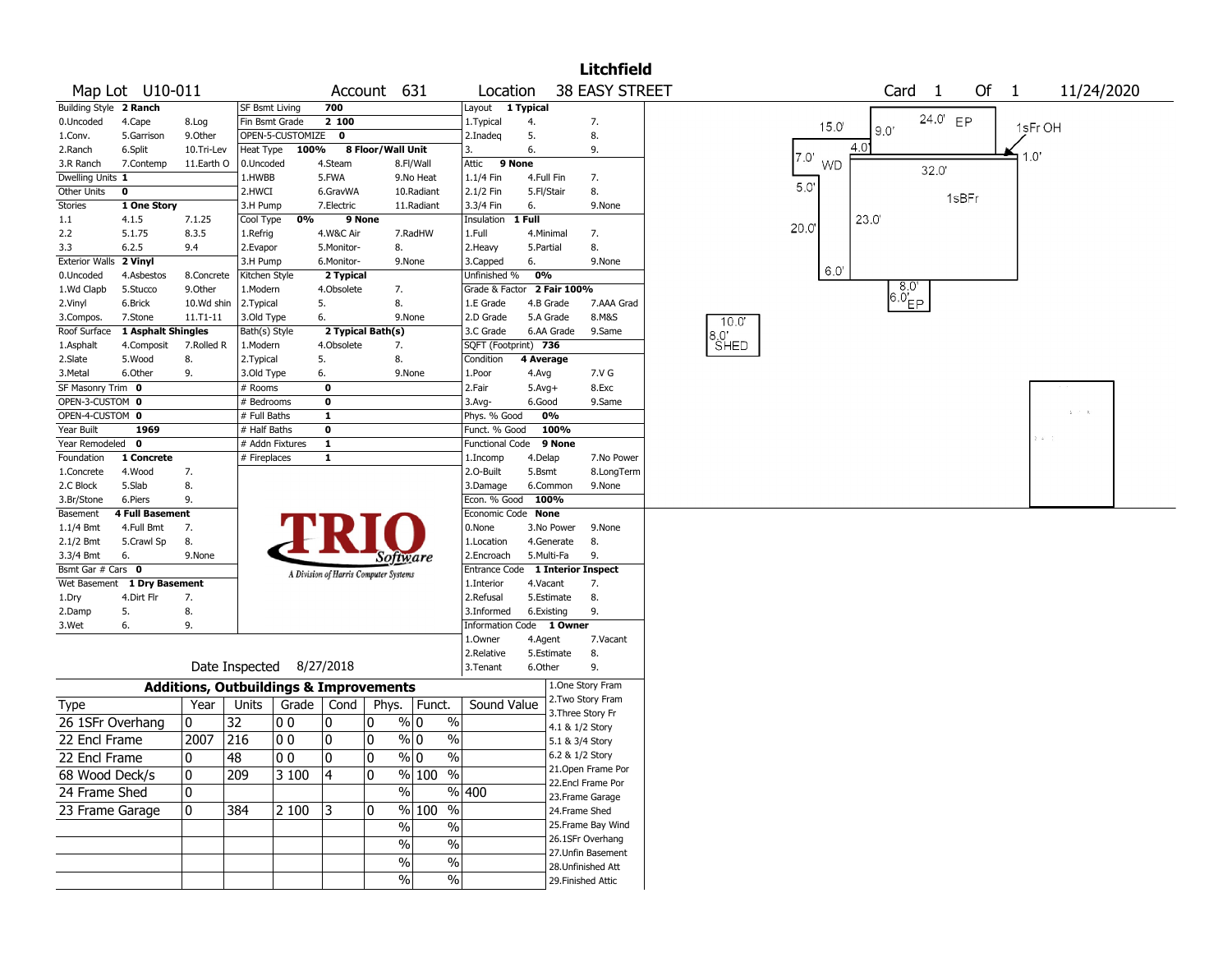|                       | Map Lot U10-012                      | Account 1536 | Location                           |                           | 41 EASY STREET            |                                      |             |                          | Card 1               | Of $1$        |                                | 11/24/2020                          |
|-----------------------|--------------------------------------|--------------|------------------------------------|---------------------------|---------------------------|--------------------------------------|-------------|--------------------------|----------------------|---------------|--------------------------------|-------------------------------------|
| FLEMING, JAMES F      |                                      |              |                                    | <b>Property Data</b>      |                           |                                      |             | <b>Assessment Record</b> |                      |               |                                |                                     |
|                       | FLEMING, REBECCA H                   |              | Neighborhood 60 Easy Street        |                           |                           | Year                                 | Land        |                          | <b>Buildings</b>     |               | Exempt                         | <b>Total</b>                        |
| 496 DEPOT STREET      |                                      |              |                                    |                           |                           | 2007                                 |             | 27,200                   |                      | 145,679       | 0                              | 172,879                             |
|                       | SOUTH EASTON MA 02375                |              | Tree Growth Year                   | $\mathbf 0$               |                           |                                      |             |                          |                      |               |                                |                                     |
|                       |                                      |              | X Coordinate                       |                           | 0                         | 2008                                 |             | 27,200                   |                      | 145,679       | 0                              | 172,879                             |
|                       | B6784P306 B10420P54                  |              | Y Coordinate                       |                           | $\mathbf 0$               | 2009                                 |             | 27,200                   |                      | 182,915       | 0                              | 210,115                             |
| Previous Owner        |                                      |              | Zone/Land Use                      | 11 Residential            |                           | 2010                                 |             | 27,200                   |                      | 137,603       | $\Omega$                       | 164,803                             |
| <b>CARON ROBERT</b>   | c/o: JOYCE CHAPMAN                   |              | Secondary Zone                     |                           |                           | 2011                                 |             | 27,200                   |                      | 121,493       | 0                              | 148,693                             |
|                       | 415 OLD LEWISTON ROAD                |              |                                    |                           |                           | 2012                                 |             | 27,200                   |                      | 121,493       | 0                              | 148,693                             |
|                       | WINTHROP ME 04364                    |              | Topography 2 Rolling               |                           |                           | 2013                                 |             | 27,200                   |                      | 121,493       | 0                              | 148,693                             |
| Previous Owner        | Sale Date: 5/18/2010                 |              | 1.Level                            | 4.Below St                | 7.Res Protec              | 2014                                 |             | 27,200                   |                      | 120,150       | 0                              | 147,350                             |
|                       | <b>BURNS, LEE &amp; ROBERT CARON</b> |              | 2.Rolling<br>3.Above St            | 5.Low<br>6.Swampy         | 8.<br>9.                  | 2015                                 |             | 27,200                   |                      | 119,973       | 0                              | 147,173                             |
| <b>41 EASY STREET</b> |                                      |              | <b>4 Drilled Well</b><br>Utilities |                           | <b>6 Septic System</b>    | 2016                                 |             | 27,200                   |                      | 118,631       | 0                              | 145,831                             |
|                       | LITCHFIELD ME 04350                  |              |                                    |                           |                           | 2017                                 |             | 27,200                   |                      | 118,631       | 0                              | 145,831                             |
|                       | Sale Date: 10/14/2005                |              | 1.Public<br>2. Water               | 4.Dr Well<br>5.Dug Well   | 7.Cesspool<br>8.Lake/Pond | 2018                                 |             | 27,200                   |                      | 117,288       | 0                              | 144,488                             |
|                       |                                      |              | 3.Sewer                            | 6.Septic                  | 9.None                    | 2019                                 |             | 55,800                   |                      | 110,500       | 0                              | 166,300                             |
|                       |                                      |              | 1 Paved<br>Street                  |                           |                           | 2020                                 |             | 55,800                   |                      | 110,500       | 0                              | 166,300                             |
|                       |                                      |              | 1.Paved                            | 4.Proposed                | 7.                        |                                      |             |                          | <b>Land Data</b>     |               |                                |                                     |
|                       |                                      |              | 2.Semi Imp<br>3.Gravel             | 5.R/O/W<br>6.             | 8.<br>9.None              | <b>Front Foot</b>                    | <b>Type</b> |                          | <b>Effective</b>     |               | <b>Influence</b>               | <b>Influence</b>                    |
|                       |                                      |              |                                    |                           | 0                         | 11.1-100                             |             | Frontage                 | <b>Depth</b>         | <b>Factor</b> | Code<br>%                      | <b>Codes</b><br>1.Unimproved        |
|                       | Inspection Witnessed By:             |              |                                    |                           | $\mathbf 0$               | 12.101-200                           |             |                          |                      |               | $\frac{9}{6}$                  | 2.Excess Frtg                       |
|                       |                                      |              |                                    | <b>Sale Data</b>          |                           | $13.201+$<br>14.                     |             |                          |                      |               | %<br>%                         | 3. Topography<br>4.Size/Shape       |
| X                     |                                      | Date         | Sale Date                          |                           | 5/18/2010                 | 15.                                  |             |                          |                      |               | $\frac{9}{6}$                  | 5.Access                            |
| No./Date              | Description                          | Date Insp.   | Price                              |                           | 140,000                   |                                      |             |                          |                      |               | %                              | 6.Restriction                       |
|                       |                                      |              | Sale Type                          | 2 Land & Buildings        |                           |                                      |             |                          |                      |               | %                              | 7. Right of Way<br>8.View/Environ   |
|                       |                                      |              | 1.Land<br>2.L & B                  | 4.MFG UNIT<br>5.Other     | 7.<br>8.                  | <b>Square Foot</b><br>16.Regular Lot |             |                          | <b>Square Feet</b>   |               | $\frac{9}{6}$                  | 9. Fract Share                      |
|                       |                                      |              | 3.Building                         | 6.                        | 9.                        | 17.Secondary Lot                     |             |                          |                      |               | $\frac{9}{6}$                  | <b>Acres</b>                        |
|                       |                                      |              | Financing                          | 9 Unknown                 |                           | 18.Excess Land                       |             |                          |                      |               | $\frac{9}{6}$                  | 30. Frontage 1<br>31. Frontage 2    |
|                       |                                      |              | 1.Convent                          | 4.Seller                  | 7.                        | 19.Condominium                       |             |                          |                      |               | $\frac{9}{6}$<br>$\frac{9}{6}$ | 32. Tillable                        |
| Notes:                |                                      |              | 2.FHA/VA                           | 5.Private                 | 8.                        | 20.Miscellaneous                     |             |                          |                      |               | $\frac{9}{6}$                  | 33.Tillable                         |
|                       |                                      |              | 3.Assumed                          | 6.Cash                    | 9.Unknown                 |                                      |             |                          |                      |               | $\overline{\frac{9}{6}}$       | 34.Softwood F&O                     |
|                       |                                      |              | Validity                           | <b>1 Arms Lenath Sale</b> |                           | <b>Fract, Acre</b>                   |             |                          | <b>Acreage/Sites</b> |               |                                | 35. Mixed Wood F&O                  |
|                       |                                      |              |                                    |                           |                           | 21. Houselot (Frac                   | 21          |                          | 0.40                 | 100           | %<br>0                         | 36.Hardwood F&O                     |
|                       |                                      |              | 1.Valid<br>2.Related               | 4.Split<br>5.Partial      | 7.Renovate<br>8.Other     | 22.Baselot(Fract)                    | 44          |                          | 1.00                 | 100           | $\frac{9}{6}$<br>$\mathbf 0$   | 37.Softwood TG<br>38. Mixed Wood TG |
|                       |                                      |              | 3.Distress                         | 6.Exempt                  | 9.                        | 23.                                  | 45          |                          | 1.00                 | 100           | %<br>$\mathbf 0$               | 39.Hardwood TG                      |
|                       |                                      |              |                                    |                           |                           | <b>Acres</b><br>24. Houselot         |             |                          |                      |               | $\frac{9}{6}$                  | 40. Wasteland                       |
|                       |                                      |              | Verified                           | <b>5 Public Record</b>    |                           | 25.Baselot                           |             |                          |                      |               | $\frac{9}{6}$<br>$\frac{9}{6}$ | 41.Gravel Pit                       |
|                       |                                      |              | 1.Buyer                            | 4.Agent                   | 7.Family                  | 26.Rear 1                            |             |                          |                      |               | %                              | 42. Mobile Home Si                  |
|                       |                                      |              | 2.Seller                           | 5.Pub Rec                 | 8.Other                   | 27.Rear 2                            |             |                          |                      |               |                                | 43.Camp Site                        |
|                       |                                      |              | 3.Lender                           | 6.MLS                     | 9.                        | 28. Rear 3                           |             |                          | <b>Total Acreage</b> | 0.40          |                                | 44.Lot Improvemen                   |
| <b>Litchfield</b>     |                                      |              |                                    |                           |                           | 29. Rear 4                           |             |                          |                      |               |                                | 45.Access Right<br>46.Golf Course   |